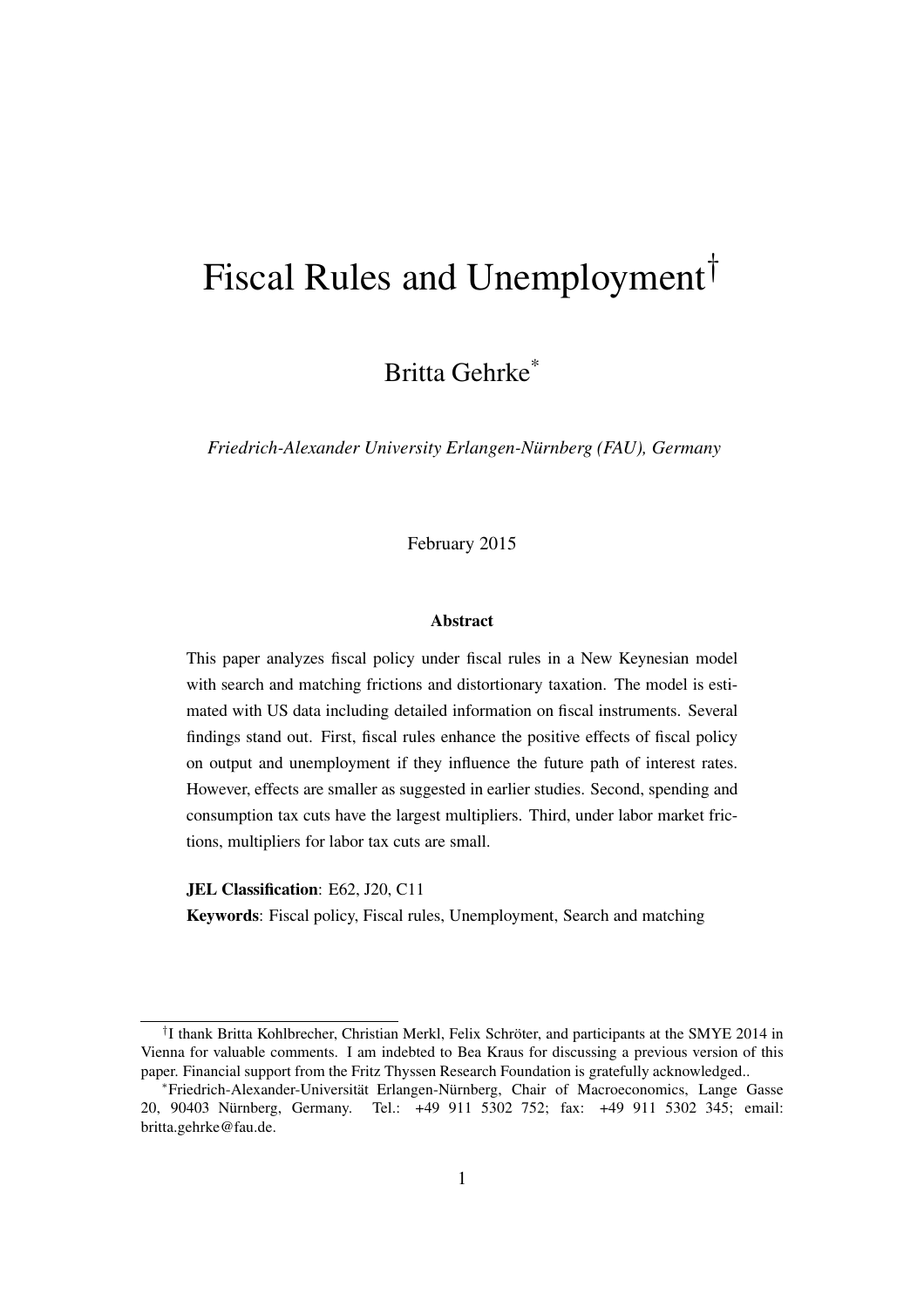### 1 Introduction

Major economies face rising public debt levels and government debt crises threaten economic stability. Requests to consolidate public debt and to counteract economic downturns by fiscal stimulus have provoked an active debate on fiscal policy. It is well known that the size of government spending multipliers interacts with fiscal rules [\(Corsetti et al., 2012](#page-45-0)). These are typically evaluated in the context of neoclassical labor markets. However, one main policy objective is to prevent job losses. For an analysis of unemployment, a search and matching model is the natural choice. Several authors show that the assessment of the effects of fiscal policy may change in the presence of labor market frictions [\(Monacelli et al., 2010](#page-48-0), [Campolmi et](#page-45-1) al., [2011,](#page-45-1) [Faia et al.](#page-46-0), [2013\)](#page-46-0). In a search and matching labor market, variations in the labor tax transmit to the econ-omy through wage bargaining over rents from long term employment relationships.<sup>[1](#page-1-0)</sup>

This paper is the first to estimate a New Keynesian model with a frictional labor market and fiscal rules for various taxes and government expenditures on US data. The results reveal that government spending has the strongest effects on output and unemployment among all different fiscal policy instruments. Consumption tax cuts have sizable, but approximately half as large effects. In contrast, the reaction of output and unemployment to labor tax cuts is small. The main reason for the latter finding is that bargained wages do not respond strongly to labor tax cuts in the estimated model. This finding is unique to the estimated model with labor market frictions and new to the literature. Strong interest rate smoothing and a sluggish response of consumption compounds this effect. Fiscal rules enhance multipliers of discretionary fiscal policy. As stressed by [Corsetti et al.](#page-45-0) [\(2012\)](#page-45-0), under nominal rigidities, expected fiscal restraint in the future (in terms of lower spending and higher taxes), depresses inflation and interest rate expectations. Consequently, households optimally consume relatively more on impact. However, the structural estimation of fiscal rules highlights that the effects are smaller as suggested previously. Given that all fiscal instruments adjust to debt (and not only spending), private consumption is not crowded in in response to discretionary

<span id="page-1-0"></span><sup>&</sup>lt;sup>1</sup>[Arseneau and Chugh \(2012](#page-44-0)) show that the optimal fiscal policy design depends on the modeling of the underlying labor market and wage setting. Under search and matching frictions, changes in consumption and labor taxes may exhibit distinct effects. In a neoclassical labor market, consumption and labor income taxes distort the households' labor leisure decision in a similar way [\(Cooley and Hansen](#page-45-2), [1992,](#page-45-2) [Leeper et al.](#page-48-1), [2010](#page-48-1)).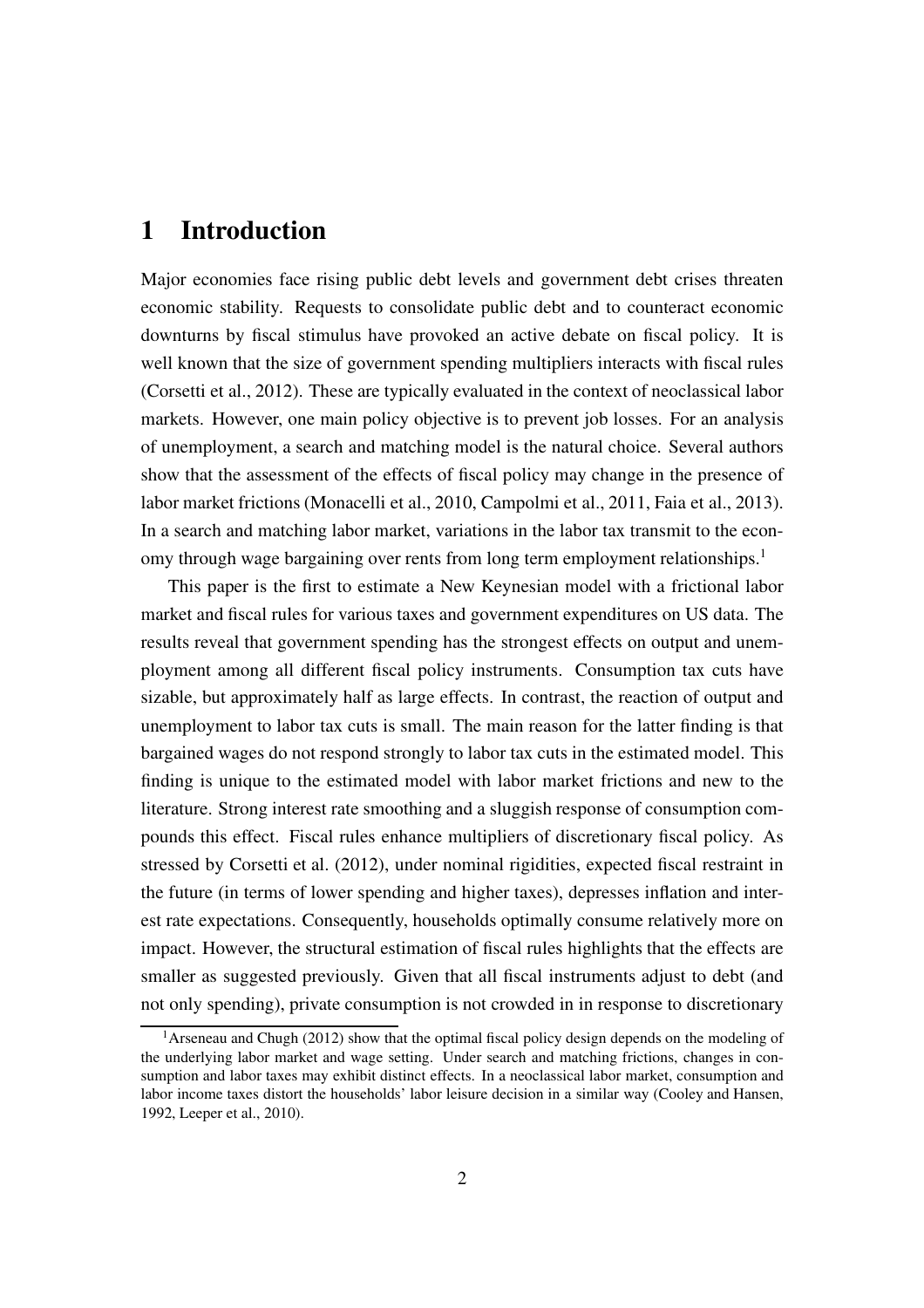fiscal policy intervention.<sup>[2](#page-2-0)</sup>

Fiscal policy does not only act through discretionary intervention, but also through automatic stabilization. The model in this paper accounts for distinct forms of automatic stabilization. First, given that taxes are proportional to the tax base, tax revenue declines in a recession. Total unemployment benefits rise with unemployment. Second, the fiscal rules allow for counter cyclical fiscal policy. Spending, transfers and tax rates react automatically, in a rule-based way, to the stance of the economy. The relative importance of the different components of automatic stabilization is controversial in the existing literature [\(in't Veld et al., 2013](#page-47-0)). Based on the estimated model with fiscal rules, this paper demonstrates that the additional stabilization of output and unemployment due to the latter component is small. This finding suggests that automatic stabilization arises mainly from the cyclicality of the tax base.

The structural estimation of a DSGE model with search and matching frictions contributes to the ongoing discussion about the driving forces of labor market dynamics. My results highlight that the majority of flow rate dynamics is triggered by demand side disturbances. Productivity shocks explain only a small fraction of labor market fluctuations. This finding confirms the recent notion that one explanation for the lack of sufficient amplification towards the labor market in search and matching models [\(Shimer,](#page-49-0) [2005\)](#page-49-0) is the focus on productivity shocks only. The structural model estimation reveals that a combination of supply and demand shocks replicates the unconditional correlations observed in the data.

I analyze fiscal policy in a New Keynesian DSGE model with search and matching frictions à la [Mortensen and Pissarides \(1994](#page-48-2)) with endogenous job destruction and Nash wage bargaining. As in [Krause and Lubik](#page-47-1) [\(2007\)](#page-47-1), the search and matching friction is incorporated in a New Keynesian setting with monopolistic competitors and price staggering [\(Rotemberg](#page-48-3), [1982\)](#page-48-3). I extend this setting along the policy dimension. First, monetary policy follows a Taylor rule. At least since the discussion on policy at the zero lower bound, it is well known that the effects of fiscal policy depend on the interplay with monetary policy. As shown by [Faia et al.](#page-46-1) [\(2014\)](#page-46-1), monetary policy under

<span id="page-2-0"></span><sup>&</sup>lt;sup>2</sup>To my knowledge, this paper is the first to show that the amplification of fiscal multipliers from fiscal rules as suggested by [Corsetti et al. \(2012\)](#page-45-0) exists if fiscal rules are structurally estimated in a DSGE model. [Leeper et al. \(2010](#page-48-1)) estimate similar fiscal rules but their model does not feature nominal rigidities. As a result, the [Corsetti et al. \(2012\)](#page-45-0) effect does not exist. [Forni et al.](#page-46-2) [\(2009\)](#page-46-2) and [Zubairy](#page-49-1) [\(2014](#page-49-1)) consider estimated tax rules, but not for government spending.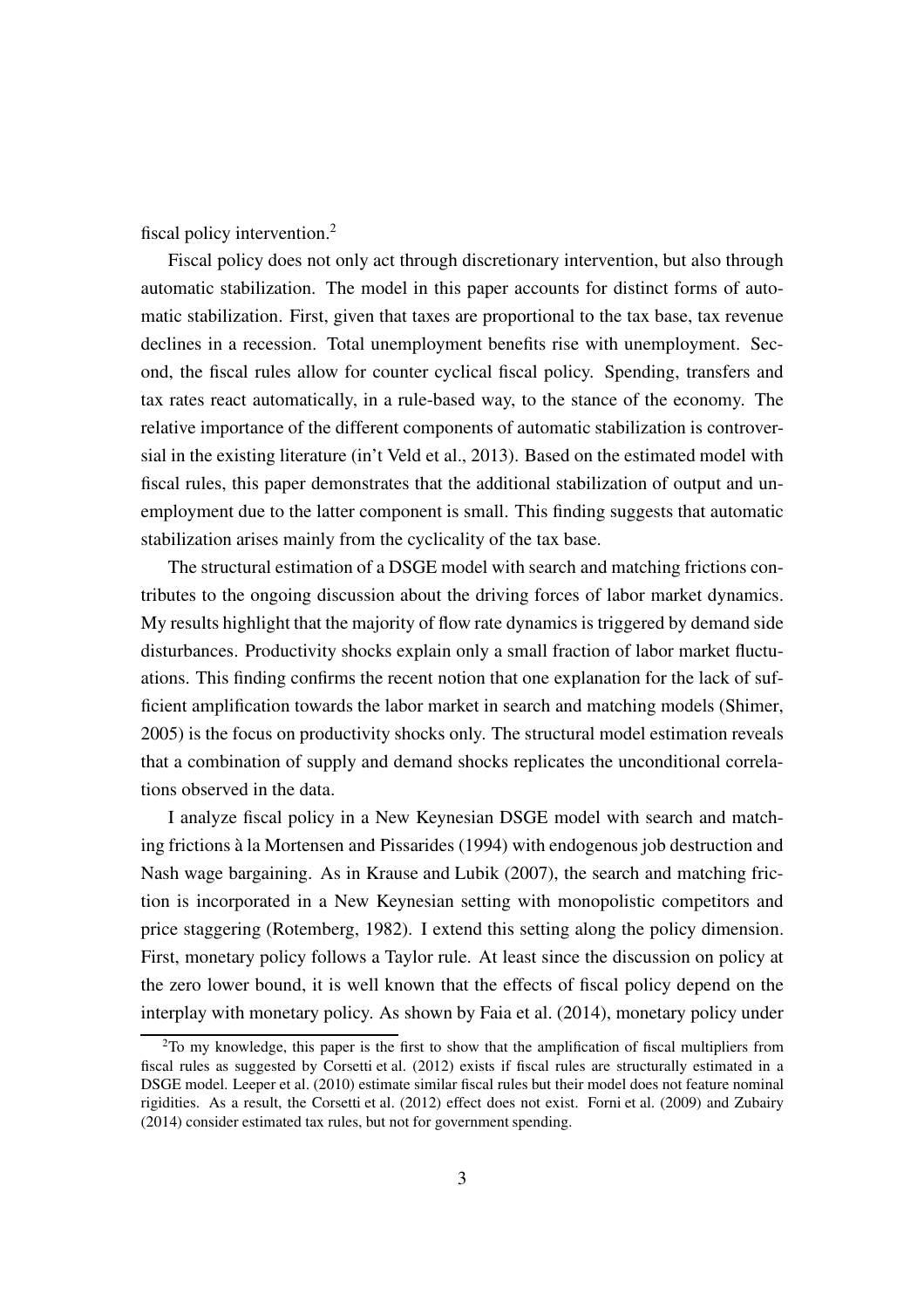labor market frictions should react to unemployment. Second, I introduce distortionay taxation of labor income, profits and consumption [\(Faia et al., 2013\)](#page-46-0). The government uses debt financing, whereas tax rates, transfers and government spending follow fiscal rules as in [Corsetti et al.](#page-45-0) [\(2012\)](#page-45-0). Under fiscal rules, fiscal instruments adjust not only to debt, but also to the business cycle [\(Leeper et al.](#page-48-1), [2010](#page-48-1)).

The exact specification of fiscal policy is contended in the the literature. For this reason, I estimate the model with detailed data on the fiscal sector using Bayesian techniques [\(An and Schorfheide, 2007](#page-44-1)). I compute effective tax rates following [Mendoza et al. \(1994\)](#page-48-4). The combination with data on government spending and debt identifies fiscal policy along tax, spending, and debt dynamics. In contrast to the earlier literature, I assess fiscal policy at the intersection between data-driven structural vector autoregressions (SVARs) and purely calibrated DSGE models. [3](#page-3-0) The previous empirical literature based on SVARs demonstrates that multipliers depend strongly on the identifying assumptions for fiscal shocks. Here, I use the structure of the DSGE model to identify the effects of fiscal policy in the data. In addition to the data on fiscal variables, I use detailed data on the labor market including job-finding and separation rates to clearly identify the labor market characteristics. As a result, my estimation does not only fit job creation, but also job destruction to the data.[4](#page-3-1)

Based on the structure of the DSGE model and identified by detailed data on fiscal instruments and labor market characteristics, my results stress the benefits of government spending as a fiscal stimulus. Rising government spending by 1 percent of GDP increases output by 0.32 percent on impact. Unemployment is reduced by 0.37 percentage points if government spending goes up by one percentage point relative to GDP. The consumption tax multiplier is approximately half as large. Labor tax cuts are ineffective as multipliers are close to zero. In terms of the absolute size of the multipliers, the num-

<span id="page-3-0"></span><sup>&</sup>lt;sup>3</sup>Other studies examining fiscal multipliers in estimated DSGE models are [Leeper et al. \(2010\)](#page-48-1) and [Zubairy \(2014\)](#page-49-1) for the US and [Forni et al. \(2009\)](#page-46-2) for the Euro area. However, these studies do not allow for a frictional labor market. [Leeper et al. \(2010\)](#page-48-1) use a RBC model that does not permit to explore the interdependency of fiscal and monetary policy. [Forni et al.](#page-46-2) [\(2009\)](#page-46-2) and [Zubairy](#page-49-1) [\(2014\)](#page-49-1) do not allow for spending reversals in response to rising public debt.

<span id="page-3-1"></span><sup>4</sup>Several studies stress the importance of the endogenous separation margin (e.g., [Fujita](#page-46-3), [2011\)](#page-46-3). Recent papers estimating DSGE models with labor market frictions are [Gertler et al. \(2008\)](#page-46-4), [Krause et al.](#page-47-2) [\(2008\)](#page-47-2), [Sala et al.](#page-49-2) [\(2008\)](#page-49-2), [Christoffel et al.](#page-45-3) [\(2009\)](#page-45-3), [Trigari \(2009](#page-49-3)), [Thomas and Zanetti](#page-49-4) [\(2009](#page-49-4)), [Christiano et al.](#page-45-4) [\(2011\)](#page-45-4) and [Galí et al. \(2011\)](#page-46-5). However, most of these papers concentrate on monetary policy and inflation and none of them examines fiscal policy and rules explicitly. Furthermore, they do not use flow rate data in the estimation.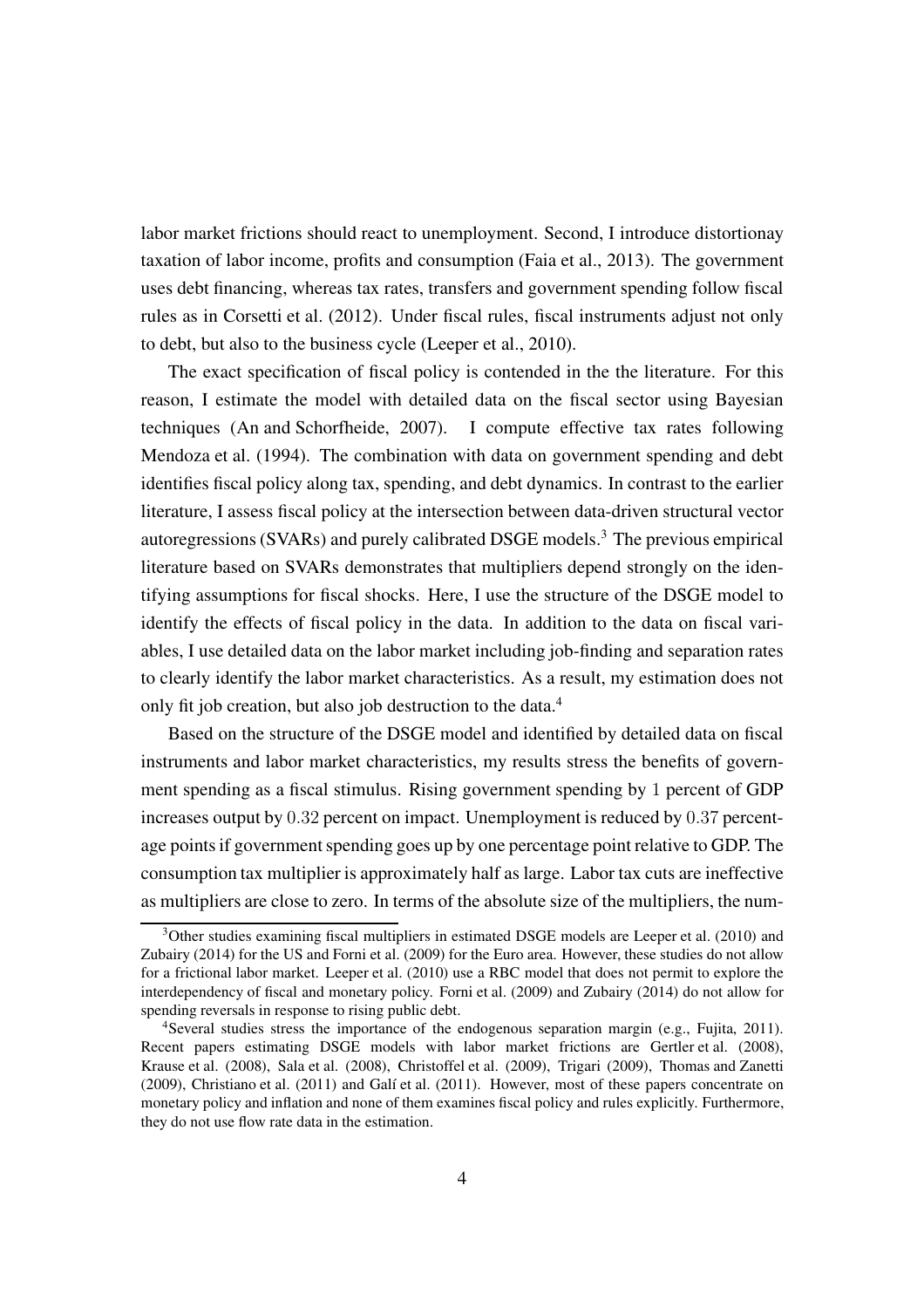bers are at the lower end of output multipliers reported from SVARs for the US [\(Hall,](#page-47-3) [2010\)](#page-47-3). Here, output multipliers are clearly below one as consumption is crowded out. The size of unemployment multipliers is comparable to the results of [Monacelli et al.](#page-48-0) [\(2010\)](#page-48-0). Previous estimates of tax multipliers vary widely, but my results question the large tax multipliers identified by [Mountford and Uhlig \(2009](#page-48-5)).

From the theoretical perspective, my approach is closest to [Campolmi et al.](#page-45-1) [\(2011\)](#page-45-1) and [Faia et al.](#page-46-0) [\(2013\)](#page-46-0). [Campolmi et al. \(2011](#page-45-1)) do not allow for endogenous job separations and do not estimate their model. In contrast to [Faia et al. \(2013](#page-46-0)), I use a search and matching friction instead of a labor selection mechanism. I extend the modeling of the fiscal sector and transfer the setting to an US style economy. [Mayer et al.](#page-48-6) [\(2010\)](#page-48-6) and [Brückner and Pappa](#page-44-2) [\(2012\)](#page-44-2) also assess fiscal policy in models featuring unemployment. My results contribute to this literature as I, first, add important features to the model (endogenous separations, a rich fiscal sector and multi-dimensional fiscal rules), and, second, take the model as close as possible to the data.

The remainder of the paper is organized as follows. Section [2](#page-4-0) presents the model with search and matching frictions and a rich fiscal sector. Section [3](#page-13-0) describes the estimation strategy including a detailed account of the data and priors. Section [4](#page-17-0) discusses the estimation results, model fit, and the structural variance decomposition. Section [5](#page-28-0) examines the effects of policy intervention. Section [6](#page-42-0) concludes.

### <span id="page-4-0"></span>2 The model

The model is a basic New Keynesian setting with [Rotemberg \(1982](#page-48-3)) price adjustment costs. The model is augmented with a labor market characterized by search and matching frictions with endogenous separations as in [Krause and Lubik \(2007](#page-47-1)) and a rich fiscal sector as in [Faia et al. \(2013](#page-46-0)). Labor is adjusted along the extensive margin only. This prevalent assumption in the literature is justified by the observation that hours are mostly adjusted along the extensive margin [\(Merkl and Wesselbaum](#page-48-7), [2011\)](#page-48-7). As common in the literature on labor market frictions, I abstract from capital as an additional production factor.[5](#page-4-1)

<span id="page-4-1"></span><sup>5</sup>Another interpretation is that the capital stock is constant. Moreover, I assume constant returns to scale in labor. See, e.g., [Trigari](#page-49-3) [\(2009\)](#page-49-3) and [Krause and Lubik](#page-47-1) [\(2007\)](#page-47-1) for comparable model setups.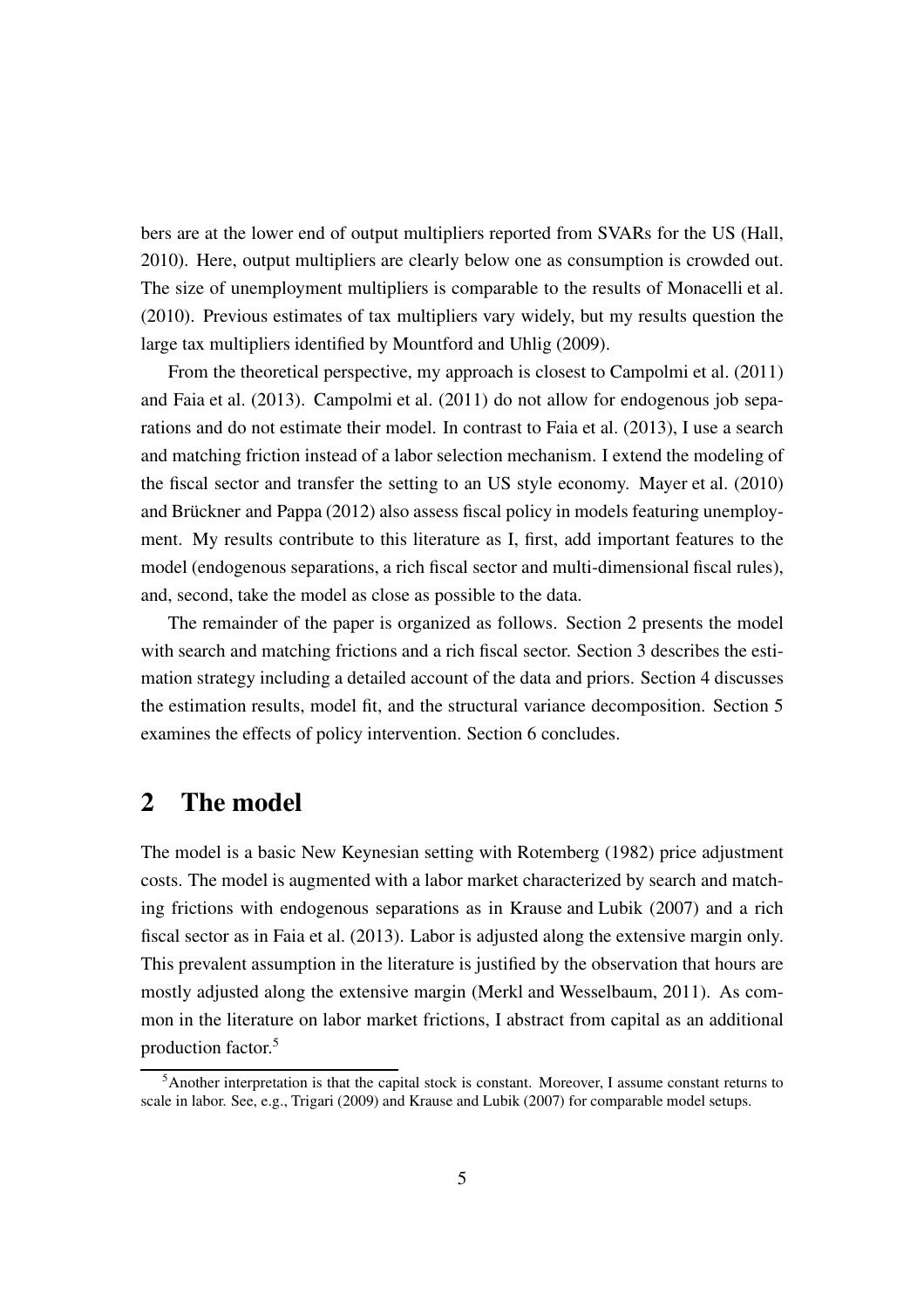#### 2.1 Households

Households maximize expected lifetime utility

$$
E_0 \sum_{t=0}^{\infty} \beta^t d_t \frac{c_t^{1-\sigma}}{1-\sigma},\tag{1}
$$

choosing consumption  $c_t$  and bonds  $B_t$  subject to the budget constraint

$$
(1 + \tau_t^c)c_t + \frac{B_t}{p_t} = (1 - \tau_t^n)w_t n_t + bu_t + (1 - \tau_t^p)\Pi_t - \frac{\tau_t^{ls}}{p_t} + (1 + i_{t-1})\frac{B_{t-1}}{p_t}.
$$
 (2)

The intertemporal preference shock  $d_t$  captures demand shifts and follows an exogenous AR(1) process  $\log d_t = \rho_d \log d_{t-1} + \epsilon_t^d$  with  $\rho^d \in [0,1]$  and  $\epsilon_t^d \sim \text{iid } N(0, \sigma_d^2)$ .<sup>[6](#page-5-0)</sup> Households earn aggregate labor income  $w_t n_t$  and receive unemployment benefits,  $b$ , for unemployed members  $u_t = 1 - n_t$ .<sup>[7](#page-5-1)</sup> Labor supply is inelastic. Households receive real profits,  $\Pi$ , from the firms and lump-sum transfers,  $\tau^{ls}$ , from the government (e.g., social transfers). They pay taxes on consumption,  $\tau^c$ , labor income,  $\tau^n$ , and profits,  $\tau^{p}$ .<sup>[8](#page-5-2)</sup> Last periods' bonds pay the net nominal interest rate,  $i_{t-1}$ , today. The price index is denoted by  $p_t$ .

Optimal household behavior implies

<span id="page-5-3"></span>
$$
\lambda_t = \frac{c_t^{-\sigma}}{1 + \tau_t^c},\tag{3}
$$

where  $\lambda_t$  is the marginal utility of consumption and

$$
\lambda_t = E_t \beta \frac{d_{t+1}}{d_t} (1 + i_t) \lambda_{t+1} \frac{p_t}{p_{t+1}}.
$$
\n(4)

<span id="page-5-0"></span><sup>&</sup>lt;sup>6</sup>Among others, [Hall](#page-47-4) [\(1997\)](#page-47-4) argues that preference shocks are important for labor market dynamics. The formulation here follows [Forni et al. \(2009](#page-46-2)) and [Leeper et al.](#page-48-1) [\(2010\)](#page-48-1) in the fiscal policy context, and [Gertler et al.](#page-46-4) [\(2008\)](#page-46-4), [Krause et al.](#page-47-2) [\(2008\)](#page-47-2) and [Sala et al. \(2008](#page-49-2)) in the search and matching context.

<span id="page-5-1"></span><sup>&</sup>lt;sup>7</sup>As common in the literature, I assume households are so large that members perfectly insure each other against income fluctuations [\(Andolfatto, 1996](#page-44-3) and [Merz, 1995\)](#page-48-8).

<span id="page-5-2"></span><sup>8</sup>Profit taxes are taxes on profits of monopolistic competitors and intermediate firms that emerge from the labor market friction. This representation is a short cut to capture distortions along the firms' profit margin in a model without capital.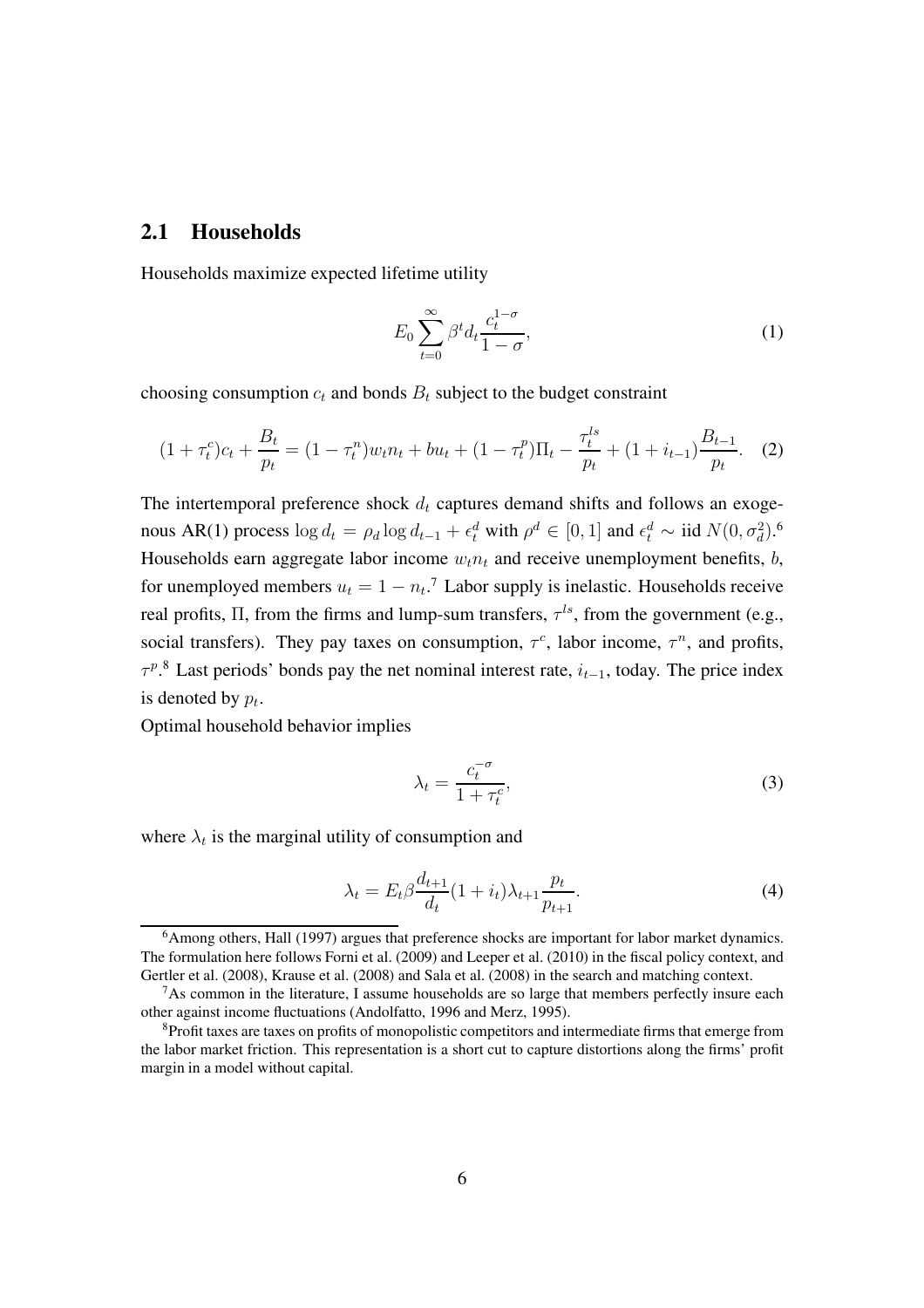#### 2.2 Production

For illustrative purposes, production is split in three parts as in [Trigari \(2009](#page-49-3)) or [Faia et al. \(2013](#page-46-0)).

- Step 1: Intermediate goods producers sell homogeneous goods in a perfectly competitive market, but are subject to search and matching frictions in employing labor.
- Step 2: The wholesale sector buys the intermediate goods and transforms them into differentiated consumption goods. Wholesalers sell under monopolistic competition and are subject to Rotemberg adjustment costs when adjusting prices.
- Step 3: Retailers combine the differentiated goods of the wholesale sector into a final consumption aggregate and sell them to households under perfect competition.

#### 2.2.1 Intermediate goods producers and the labor market

Intermediate goods producers employ homogeneous labor to produce the intermediate good  $z_t$  with

$$
z_t = a_t n_t. \tag{5}
$$

Aggregate productivity  $a_t$  follows an exogenous AR(1) process log  $a_t = \rho_a \log a_{t-1} + \epsilon_t$ with  $\rho_a \in [0,1]$  and  $\epsilon \sim \text{iid } N(0, \sigma_a^2)$ . Intermediate producers sell in a competitive market and their real relative price equals marginal costs  $mc_t = \frac{p_{z,t}}{p_t}$  $\frac{\partial_{z,t}}{\partial t}$  .

Employment  $n_t$  is determined on a labor market characterized by search and matching frictions. Timing is as follows: each firm inherits  $n_{t-1}$  workers from the last period. The end of last period unemployed  $u_{t-1}$  search for a job in the current period. Firms post vacancies  $v_t$  to increase their current employment stock. Existing and new matches are then subject to exogenous separation risk  $\phi^x$ . If the match survives, the match is hit by idiosyncratic productivity shocks that may result in endogenous separation at rate  $\phi_t^e$ . The total separation rate is  $\phi_t = \phi^x + (1 - \phi^x)\phi_t^e$ . Wages are determined from Nash bargaining. New matches become productive immediately. Employment at the end of period t is given by  $n_t = (1 - \phi_t)n_{t-1} + (1 - \phi_t)n_t u_{t-1}$ , where  $\eta_t$  denotes the quarterly job-finding rate.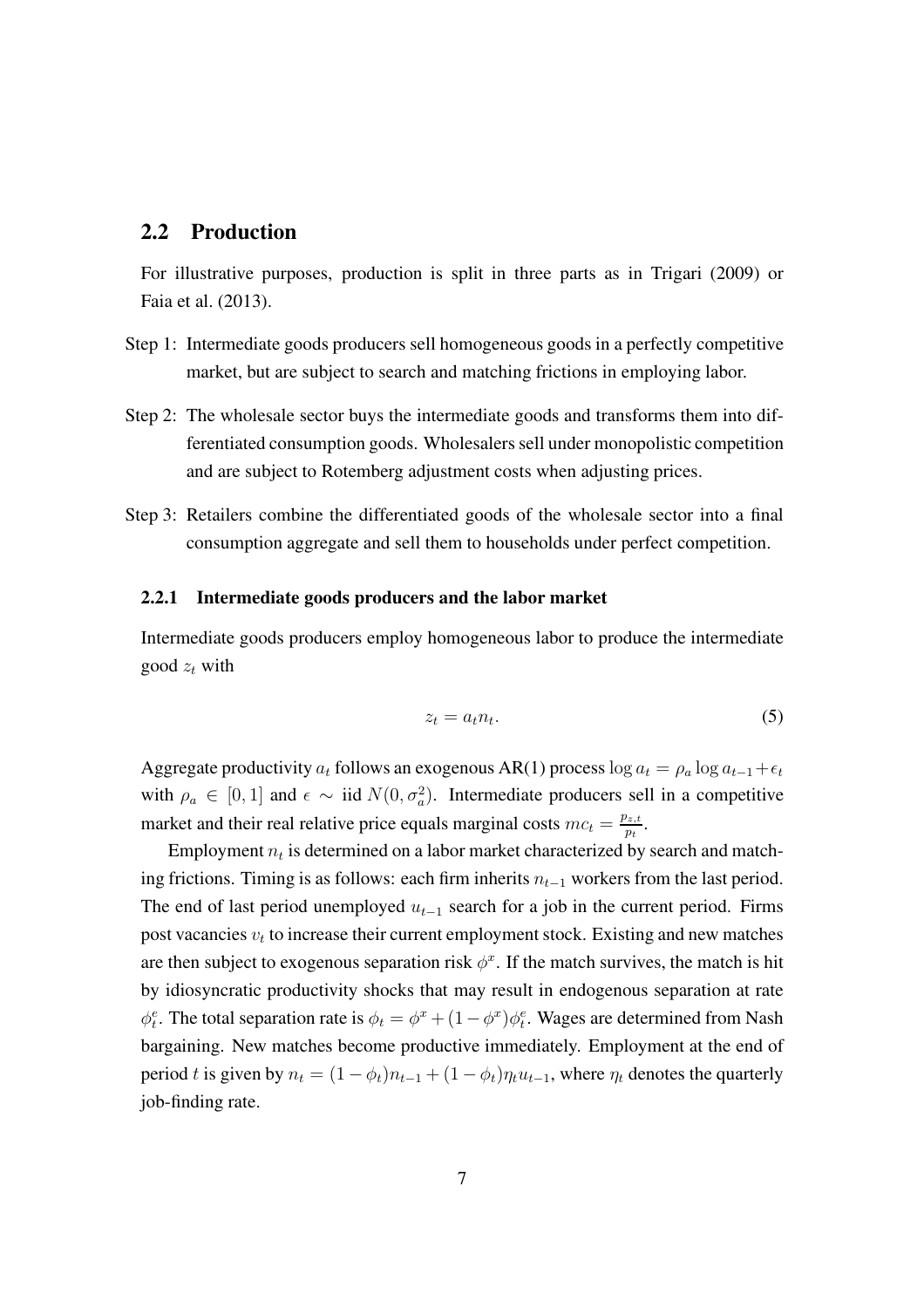New matches  $m_t$  evolve from a standard Cobb-Douglas matching function

$$
m_t = \mu_t u_{t-1}^{\alpha} v_t^{1-\alpha},\tag{6}
$$

where  $0 < \alpha < 1$  is the matching elasticity with respect to unemployment and  $\mu_t > 0$  represents a stochastic process of aggregate matching efficiency with  $\mu_t/\mu =$  $(\mu_{t-1}/\mu)^{\rho_\mu} \exp(\epsilon_t^\mu)$  $t<sup>\mu</sup>$ ). This process is characterized by steady state matching efficiency  $\mu, \rho_\mu \in [0, 1]$  and  $\epsilon^\mu \sim \text{iid } N(0, \sigma_\mu^2)$ .<sup>[9](#page-7-0)</sup> As a result, vacancies are filled with probability  $q(\theta_t) = m_t/v_t = \mu_t \theta_t^{-\alpha}$  with labor market tightness  $\theta_t = v_t/u_{t-1}$ . An unemployed worker finds a job in period t at rate  $\eta_t = m_t/u_{t-1} = \theta_t q(\theta_t) = \mu_t \theta_t^{1-\alpha}$ .

Matches are separated exogenously (quits) and endogenously (firings) as in [Krause and Lubik \(2007](#page-47-1)). Endogenous separations at rate  $\phi_t^e$  occur as follows. In each period, existing and new worker-firm pairs are hit by idiosyncratic random shocks  $\varepsilon$  to current profits with time-invariant pdf  $g(\varepsilon)$  and cdf  $G(\varepsilon)$ . I assume that idiosyncratic shocks are additive. As a result, contemporaneous profits of a match may be negative.<sup>[10](#page-7-1)</sup> Endogenous separations generate firing costs denoted by  $f$ . The value of a match for the firm after the shock realization  $\varepsilon$  is known is

<span id="page-7-2"></span>
$$
\tilde{J}_t(\varepsilon) = \left(a_t mc_t - \varepsilon_t - w_t(\varepsilon_t)\right) (1 - \tau_t^p) + E_t \Lambda_{t,t+1} J_{t+1}.
$$
\n(7)

The worker-firm pair knows at this stage that they are not exogenously separated. The expected stochastic discount factor is  $E_t \Lambda_{t,t+1} = \beta E_t \frac{\lambda_{t+1}}{\lambda_t}$  $\lambda_t$  $d_{t+1}$  $\frac{t+1}{d_t}$  and  $w_t(\varepsilon)$  denotes individual wages that depend on the idiosyncratic shock realization  $\varepsilon$ . The future value of a match for the firm is given by

$$
E_t J_{t+1} = E_t (1 - \phi_{t+1}) \int_{-\infty}^{v_{t+1}^f} \frac{\left(a_{t+1}mc_{t+1} - \varepsilon_{t+1} - w_{t+1}(\varepsilon_{t+1})\right)g(\varepsilon)}{1 - \phi_{t+1}^e} d\varepsilon_{t+1} (1 - \tau_{t+1}^p) - E_t \Big[ (1 - \phi^x) \phi_{t+1}^e \left(f(1 - \tau_{t+1}^p) + V_{t+1}\right) + \phi^x V_{t+1} + (1 - \phi_{t+1}) \Lambda_{t+1,t+2} J_{t+2} \Big].
$$
\n(8)

<span id="page-7-0"></span><sup>&</sup>lt;sup>9</sup>The aggregate matching efficiency is treated as an exogenous parameter in the baseline search and matching model. I introduce stochastic fluctuations in matching efficiency  $\mu_t$  as in [Krause et al. \(2008](#page-47-2)) or [Lubik \(2009](#page-48-9)) to capture stochastic disturbances in the labor market itself.

<span id="page-7-1"></span> $10$ The main results do not change under multiplicative idiosyncratic shocks.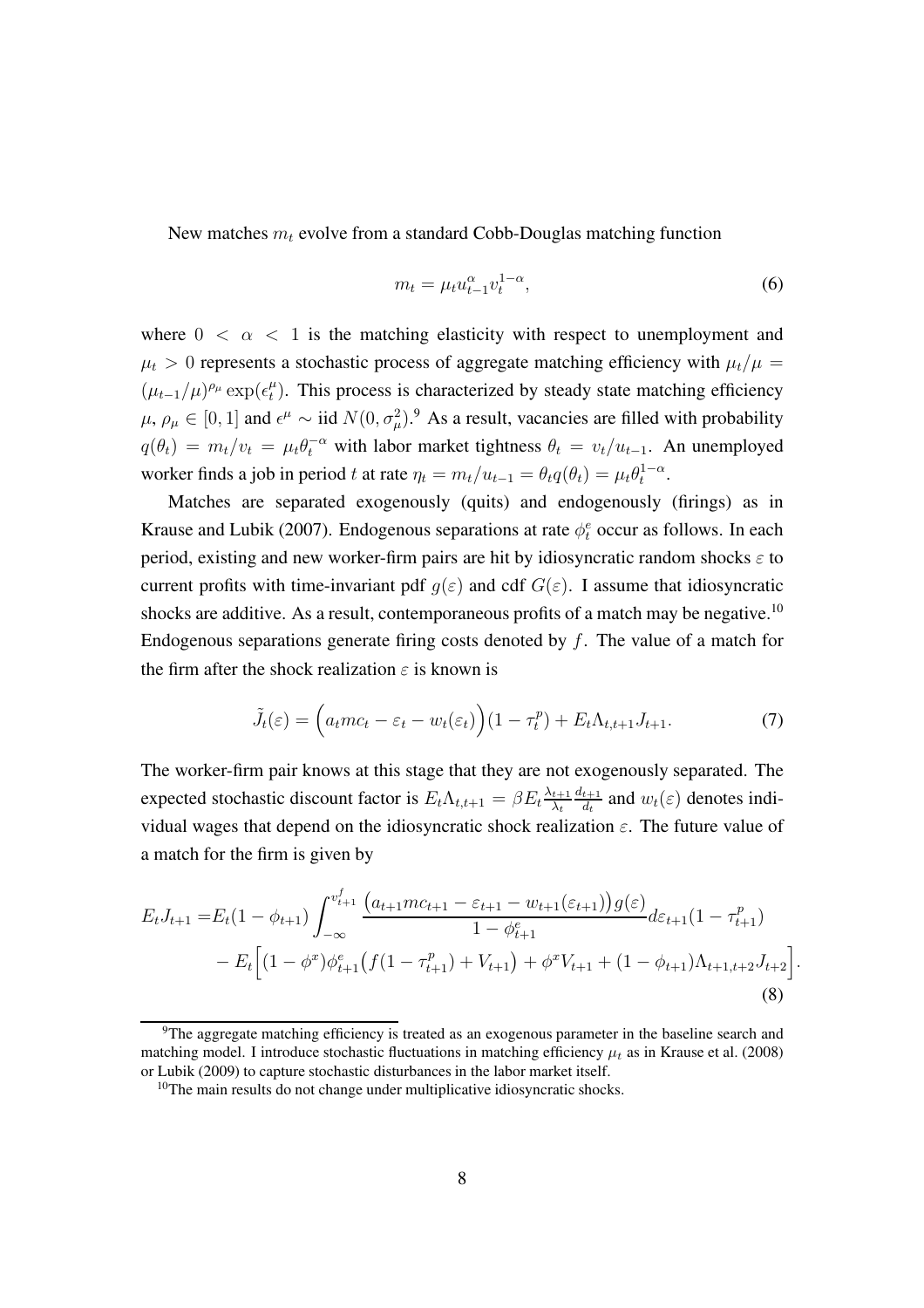The first term captures the expected profits of the match in period  $t + 1$ , i.e., aggregate revenue minus expected idiosyncratic costs and expected wages, given that no separation occurs. Production is priced at marginal costs given that intermediate good producers sell on a perfectly competitive market. The second term represents the firing costs that the firm has to pay in case of endogenous separation plus the value of a vacancy. The third term captures the value of a vacancy in case of exogenous separation. The last term represents the expected discounted future value of the continued match in case of no separation. Vacancy posting induces vacancy posting costs  $\kappa > 0$ . New hires turn productive immediately (instantaneous hiring). Consequently, the value of a vacancy is

$$
V_t = -\kappa (1 - \tau_t^p) + q(\theta_t) J_t + (1 - q(\theta_t)) E_t \Lambda_{t, t+1} V_{t+1}.
$$
\n(9)

As usual, I assume free entry in vacancy posting. Consequently, firms enter the market until the value of a vacancy is zero ( $V_t = 0 \forall t$ ) and

$$
J_t = \frac{\kappa (1 - \tau_t^p)}{q(\theta_t)}.
$$
\n(10)

With the definition of the value of a job (Eq. [8\)](#page-7-2), this equation defines the job creation condition as

$$
\frac{\kappa(1-\tau_t^p)}{q(\theta_t)} = (1-\phi_t) \int_{-\infty}^{v_t^f} \frac{\left(a_t m c_t - \varepsilon_t - w_t(\varepsilon_t)\right) g(\varepsilon)}{1-\phi_t^e} d\varepsilon_t (1-\tau_t^p) \n- (1-\phi^x) \phi_t^e f(1-\tau_t^p) + (1-\phi_t) E_t \Lambda_{t,t+1} \frac{\kappa(1-\tau_{t+1}^p)}{q(\theta_{t+1})}.
$$
\n(11)

Workers are fired if the costs incurred by retaining the match are larger than the firing costs, i.e.,  $(a_t mc_t - w_t(\varepsilon_t) - \varepsilon)(1 - \tau_t^p)$  $(t_t^p) + E_t \Lambda_{t,t+1} J_{t+1} < -f(1 - \tau_t^p)$  $t^{(p)}_t$ . As a result, the endogenous firing threshold is

$$
v_t^f = a_t m c_t - w_t (v_t^f) + \frac{1}{1 - \tau_t^p} E_t \Lambda_{t, t+1} J_{t+1} + f \tag{12}
$$

and the endogenous separation rate is  $\phi_t^e = \int_{v_t}^{\infty} g(\varepsilon) d\varepsilon_t = 1 - G(v_t^f)$  $_{t}^{J}).$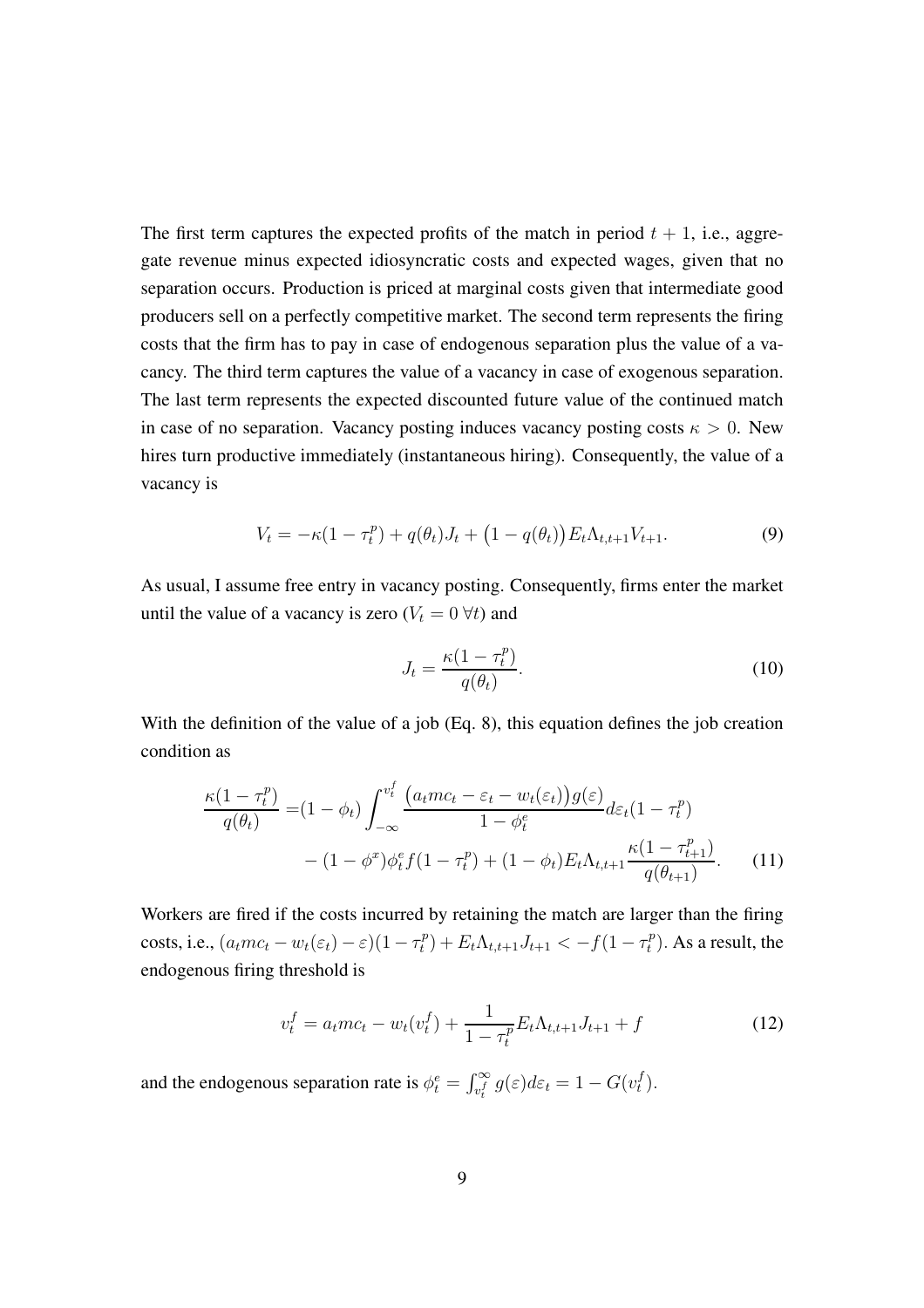#### 2.2.2 Wage determination

Each firm bargains with each worker individually to split the surplus of a match by Nash bargaining. The wage maximizes the Nash product  $(\tilde{J}_t(\varepsilon_t) - V_t + f)^{1-\gamma} (W_t(\varepsilon_t) - U_t)^{\gamma}$ .<sup>[11](#page-9-0)</sup> The workers' bargaining power is denoted by  $\gamma$ . The value of a match for the worker with shock realization  $\varepsilon$  is

$$
W_t(\varepsilon_t) = w_t(\varepsilon_t)(1 - \tau_t^n) + E_t \Lambda_{t,t+1} \left[ \phi_{t+1} U_{t+1} + (1 - \phi_{t+1}) \int_{-\infty}^{v_{t+1}^t} \frac{W_{t+1}(\varepsilon_{t+1})}{1 - \phi_{t+1}^e} g(\varepsilon) d\varepsilon_{t+1} \right]
$$
\n(13)

f

and the value of an unemployed worker is

$$
U_t = b + E_t \Lambda_{t,t+1} \Big[ \eta_{t+1} (1 - \phi_{t+1}) \int_{-\infty}^{v_{t+1}^T} \frac{W_{t+1}(\varepsilon_{t+1})}{1 - \phi_{t+1}^e} g(\varepsilon) d\varepsilon_{t+1} + (1 - \eta_{t+1} (1 - \phi_{t+1})) U_{t+1} \Big].
$$
\n(14)

As a result, the bargained wage for each realization of the idiosyncratic shock  $\varepsilon_t$  is

<span id="page-9-1"></span>f

$$
w_t(\varepsilon_t) = \gamma \Big[ a_t m c_t - \varepsilon_t + E_t \Lambda_{t,t+1} \frac{\kappa}{q(\theta_{t+1})} \Big( \frac{1 - \tau_{t+1}^p}{1 - \tau_t^p} - (1 - \eta_{t+1}) \frac{1 - \tau_{t+1}^n}{1 - \tau_t^n} \Big) - E_t \Lambda_{t,t+1} (1 - \phi_{t+1}) (1 - \eta_{t+1}) \frac{1 - \tau_{t+1}^n}{1 - \tau_t^n} \frac{f}{1 - \tau_{t+1}^p} \Big] + (1 - \gamma) \frac{b}{1 - \tau_t^n}.
$$
 (15)

The aggregate wage is the mean of individual wages weighted with the idiosyncratic shock distribution

$$
w_t = \int_{-\infty}^{v_t^f} w_t(\varepsilon_t) g(\varepsilon | \varepsilon < v_t^f) d\varepsilon_t = \int_{-\infty}^{v_t^f} w_t(\varepsilon_t) \frac{g(\varepsilon)}{1 - \phi_t^e} d\varepsilon_t.
$$
 (16)

<span id="page-9-0"></span> $11$ The wage derivation is only sketched here. Details can be found in the working paper version of this paper (<http://www.iwqw.rw.uni-erlangen.de/forschung/10-2014.pdf>).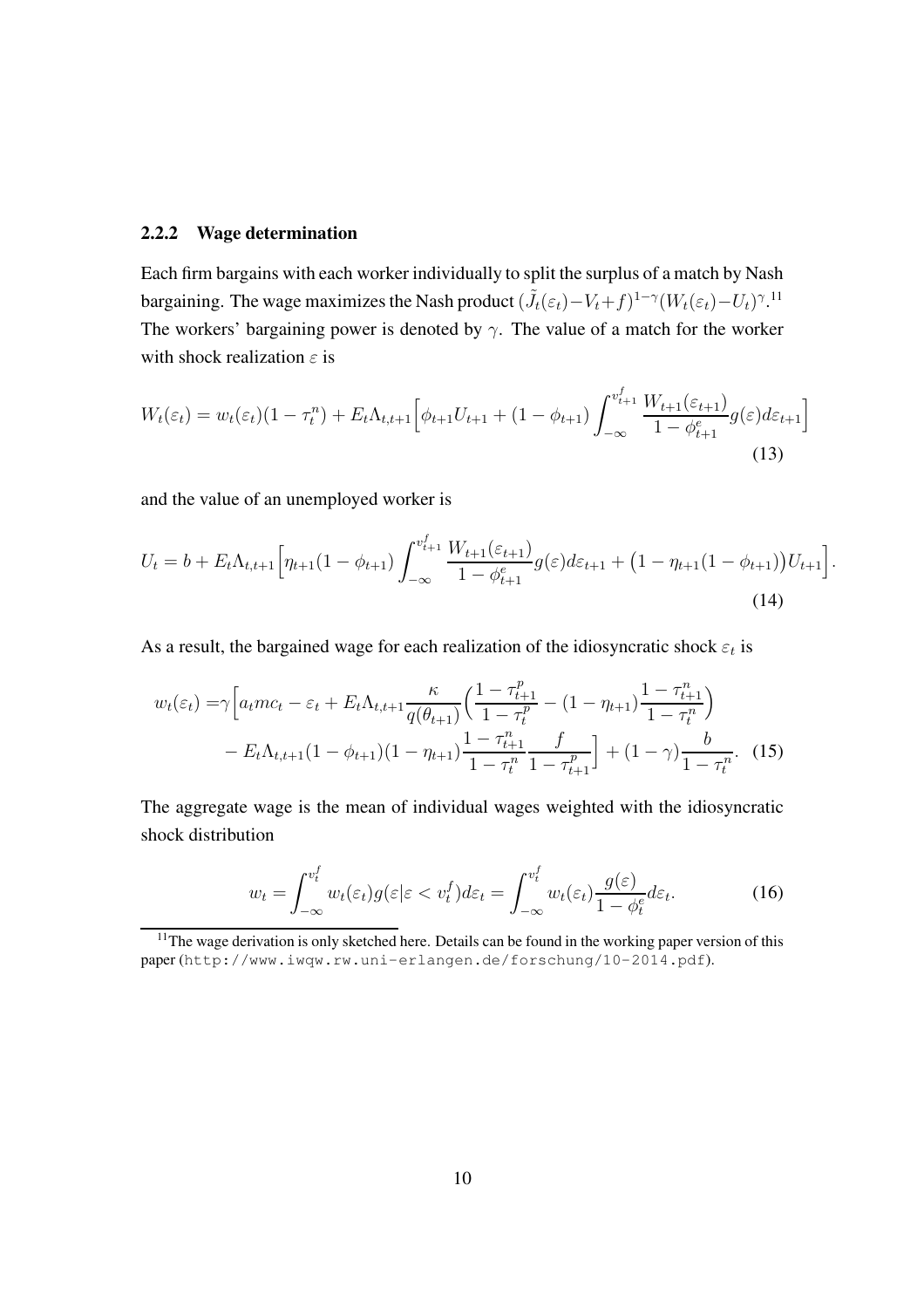#### 2.2.3 Wholesalers and retailers

Monopolistic wholesalers, indexed by  $(i)$ , adjust their prices  $p(i)$  every period subject to quadratic [Rotemberg \(1982](#page-48-3)) adjustment costs maximizing

$$
E_0 \sum_{t=0}^{\infty} \Lambda_{t,t+1} (1 - \tau_t^p) \left[ \frac{p_t(i)}{p_t} \tilde{y}_t(i) - mc_t \tilde{y}_t(i) - \frac{\Psi}{2} \left( \frac{p_t(i)}{p_{t-1}(i)} - 1 \right)^2 \tilde{y}_t \right], \tag{17}
$$

where  $\Psi$  measures price adjustment costs. In equilibrium, total production is  $\tilde{y}_t$  =  $a_t n_t$ . Retailers aggregate with a CES production function  $\tilde{y}_t = \left(\int_0^1 \tilde{y}_t(i)^{\frac{\nu_t-1}{\nu_t}} di\right)^{\frac{\nu_t}{\nu_t-1}}$ , where  $\nu_t$  is the time-varying elasticity of substitution between individual goods,  $\tilde{y}_t(i)$ . Each individual wholesale firm faces downward sloping demand  $\tilde{y}_t(i) = \left(\frac{p_t(i)}{p_t}\right)^T$  $p_t$  $\int_{-\nu_t}^{\nu_t} \tilde{y}_t$ in individual prices. Optimal price setting follows

$$
\Psi(\pi_t - 1)\pi_t = (1 - \nu_t) + \nu_t mc_t + E_t \Big[ \Lambda_{t,t+1} \Psi(\pi_{t+1} - 1) \frac{\tilde{y}_{t+1}}{\tilde{y}_t} \frac{1 - \tau_{t+1}^p}{1 - \tau_t^p} \pi_{t+1} \Big].
$$
 (18)

Due to the labor market friction, real marginal costs of production  $mc$  differ from marginal costs in a perfectly competitive market. They capture the long run value of a match.<sup>[12](#page-10-0)</sup> The time-varying elasticity of substitution  $\nu_t$  captures price mark-up shocks. They evolve as  $\frac{\varphi_t}{\varphi} = \left(\frac{\varphi_{t-1}}{\varphi}\right)^{\rho_{\varphi}} \exp\left(\epsilon_t^{\varphi}\right)$  $t<sup>\varphi</sup><sub>t</sub>$ ) with  $\varphi_t = \nu_t/(\nu_t - 1)$ ,  $\rho_\varphi \in [0, 1]$  and  $\epsilon^{\varphi} \sim \text{iid } N(0, \sigma_{\varphi}^2).^{13}$  $\epsilon^{\varphi} \sim \text{iid } N(0, \sigma_{\varphi}^2).^{13}$  $\epsilon^{\varphi} \sim \text{iid } N(0, \sigma_{\varphi}^2).^{13}$ 

#### 2.3 Fiscal and monetary policy

The government finances spending, g, unemployment benefits, b and transfers,  $\tau^{ls}$ , through tax revenues and issuing debt, D. The model includes distortionary labor taxes,  $\tau^n$ , consumption taxes,  $\tau^c$ , and profit taxes,  $\tau^p$ . Lump-sum transfers,  $\tau^{ls}$ , can be interpreted as the conventional lump-sum tax in models without fiscal rules. The

<span id="page-10-0"></span> $12$ See [Faia et al.](#page-46-0) [\(2013\)](#page-46-0) for a discussion. Given that marginal costs generate inflation dynamics, their different nature under labor market frictions has been discussed in detail in the literature on monetary policy [\(Krause and Lubik, 2007,](#page-47-1) [Trigari, 2009\)](#page-49-3).

<span id="page-10-1"></span><sup>&</sup>lt;sup>13</sup>This formulation follows [Thomas and Zanetti \(2009\)](#page-49-4) and is, among others, also applied in [Krause et al. \(2008\)](#page-47-2), [Sala et al. \(2008\)](#page-49-2), [Gertler et al. \(2008](#page-46-4)), [Christoffel et al. \(2009](#page-45-3)), and [Forni et al.](#page-46-2) [\(2009\)](#page-46-2). Price mark-up shocks are necessary to explain the dynamics of economic data, in particular inflation (e.g., [Del Negro and Schorfheide, 2006](#page-45-5)).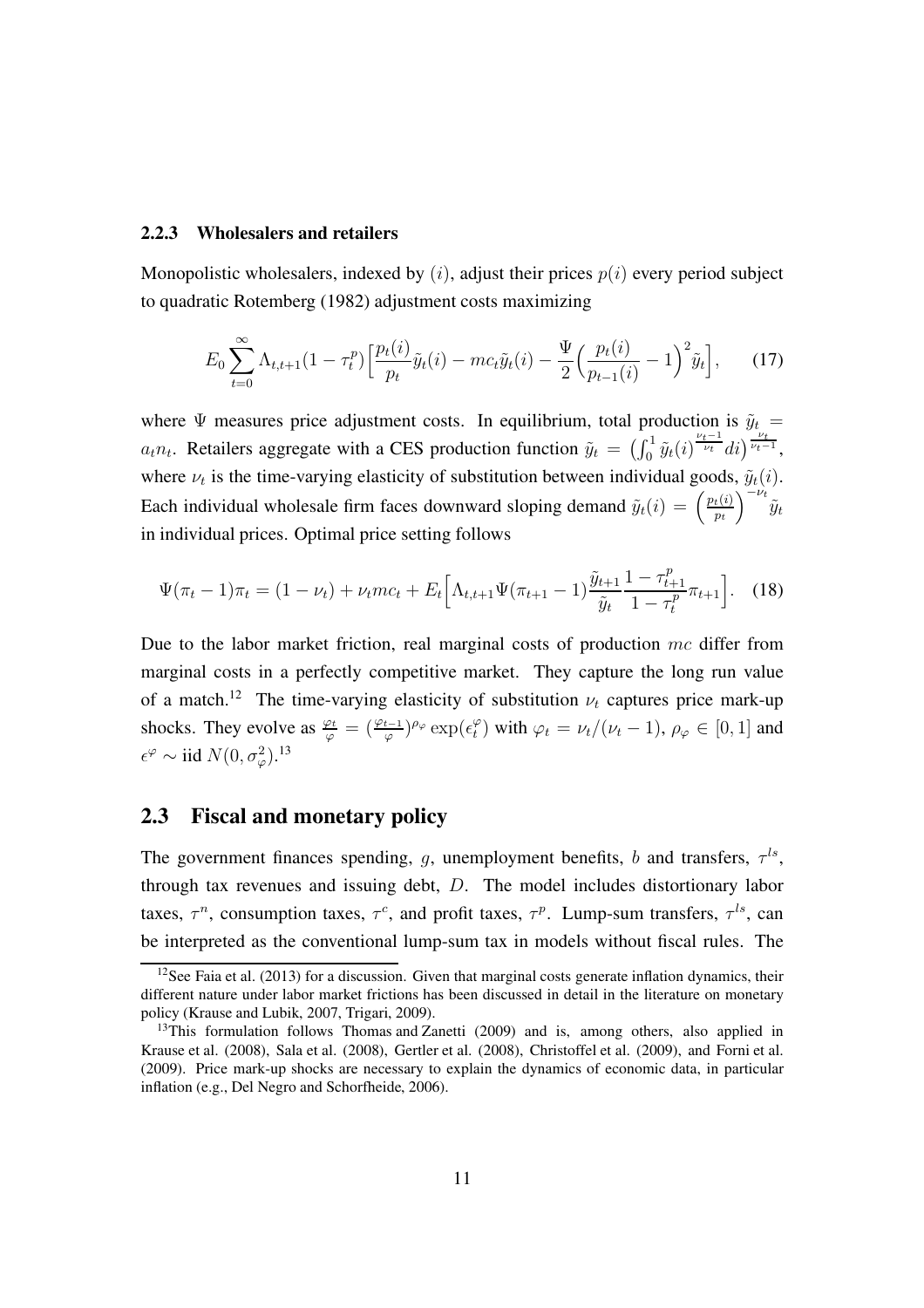government budget constraint is

$$
g_t + bu_t + \frac{1 + i_{t-1}}{\pi_t} D_{t-1} = \tau_t^{ls} + \tau_t^n w_t n_t + \tau_t^c c_t + \Pi_t \tau_t^p + D_t.
$$
 (19)

Fiscal policy follows fiscal rules in the spirit of [Leeper et al.](#page-48-1) [\(2010\)](#page-48-1) and [Corsetti et al.](#page-45-0) [\(2012\)](#page-45-0). The fiscal rules are multi-dimensional as all policy instruments respond to government debt and output. First, government spending and tax rates react to the overall debt level. Second, I allow for automatic stabilization of tax rates, transfers and spending as all fiscal instruments respond to the output gap. Third, [Leeper et al.](#page-48-1) [\(2010\)](#page-48-1) argue that policy makers often consider changes in tax rates jointly. In line with their specification, shocks in one tax rate affect other tax rates contemporaneously. Here, all fiscal instruments adjust in order to consolidate debt [\(Leeper et al.](#page-48-1), [2010\)](#page-48-1). The estimation determines the exact share that each instruments takes over.

The policy rule for government spending is

$$
\frac{g_t}{g} = \left(\frac{g_{t-1}}{g}\right)^{\rho_g} \left(\frac{D_{t-1}}{D}\right)^{-\psi_{g,d}} \left(\frac{y_t}{y}\right)^{-\psi_{g,y}} \exp(\epsilon_t^g). \tag{20}
$$

Lump-sum transfers evolve as

$$
\frac{\tau_t^{ls}}{\tau^{ls}} = \left(\frac{\tau_{t-1}^{ls}}{\tau^{ls}}\right)^{\rho_{\tau^{ls}}} \left(\frac{D_{t-1}}{D}\right)^{-\psi_{\tau^{ls}}} \left(\frac{y_t}{y}\right)^{-\psi_{\tau^{ls},y}} \exp(\epsilon_t^{\tau^{ls}}),\tag{21}
$$

and rules for tax rates are given by

$$
\frac{\tau_t^i}{\tau^i} = \left(\frac{\tau_{t-1}^i}{\tau^i}\right)^{\rho_{\tau^i}} \left(\frac{D_{t-1}}{D}\right)^{\psi_{\tau^i}} \left(\frac{y_t}{y}\right)^{\psi_{\tau^i,y}} \exp(\epsilon_t^{\tau^i}) \prod_{\substack{j=\{w,k,c\} \\ j\neq i}} \exp(\zeta_{i,j}\epsilon_t^{\tau^j}),\tag{22}
$$

for  $i = \{w, k, c\}$ . The speed of adjustment of each fiscal instrument to government debt is determined by the  $\psi_{d}$  parameters. The  $\psi_{d}$  parameters capture the response of each fiscal instrument to the deviation of output from steady state. Shocks to government spending, tax rates and transfers are given by  $\epsilon^g$  and  $\epsilon^{\tau^i}$  for  $i = \{ls, w, k, c\}$  and are specified as iid  $N(0, \sigma_j^2)$  with  $\rho_j \in [0, 1]$  for  $j = \{g, ls, w, k, c\}$ . The contemporaneous correlation of tax rate s and t is captured by the  $\zeta_{s,t}$  coefficient. The shocks to fiscal instruments represent discretionary fiscal policy changes.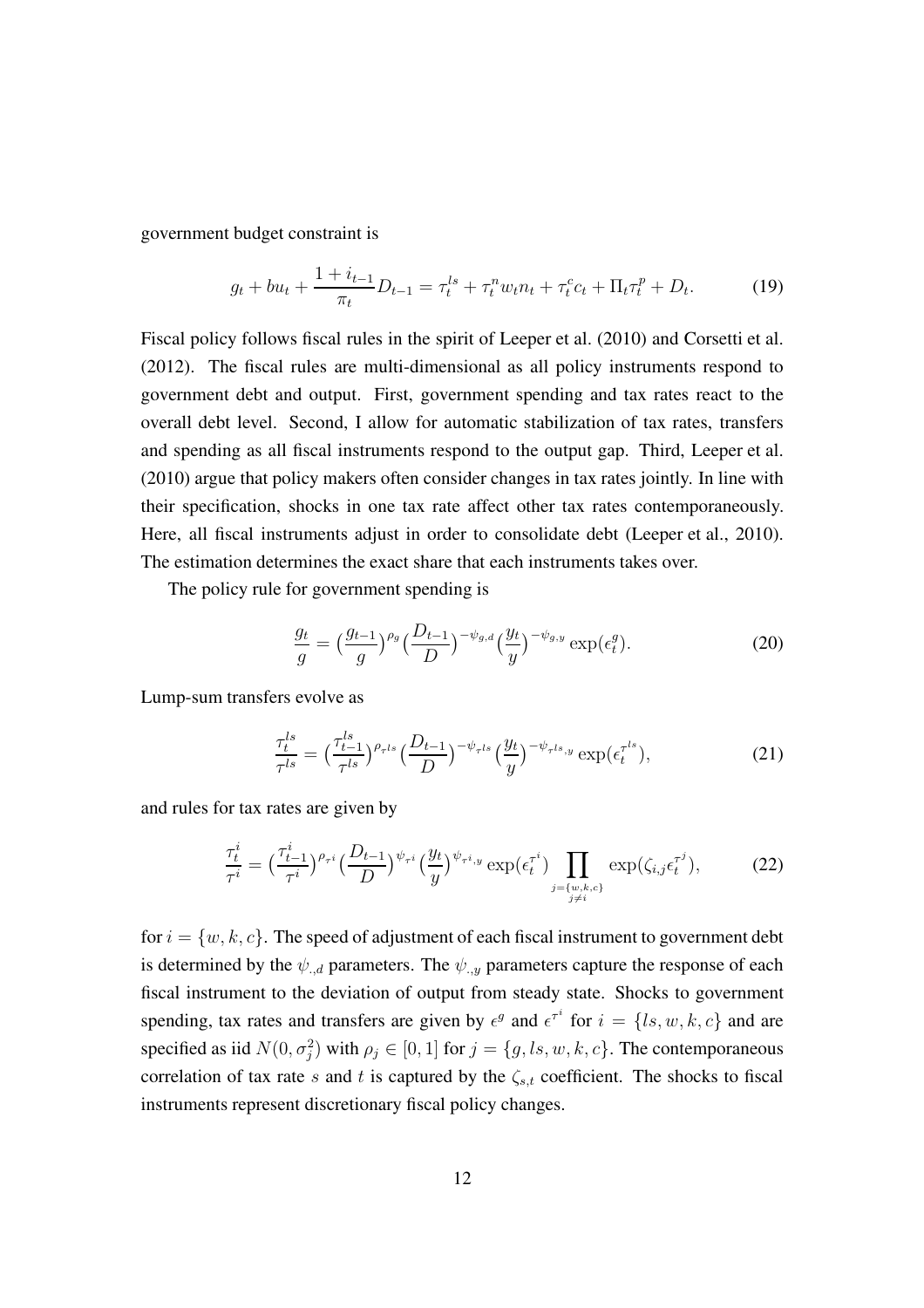Monetary policy follows a [Taylor \(1993](#page-49-5)) rule

$$
\frac{1+i_t}{1+i} = \left(\frac{1+i_{t-1}}{1+i}\right)^{\rho_i} \left[\left(\frac{\pi_t}{\pi}\right)^{\xi_\pi} \left(\frac{y_t}{y}\right)^{\xi_y} \left(\frac{u_t}{u}\right)^{\xi_u}\right]^{1-\rho_i} \exp(\epsilon_t^m). \tag{23}
$$

The Taylor rule has been used in a number of different studies as it provides a good description of monetary policy [\(Smets and Wouters, 2007](#page-49-6)). The central bank reacts to deviations from steady state of inflation, output and unemployment, but smooths interest rates. The Taylor rule response to unemployment addresses the trade off between unemployment and inflation for optimal monetary policy under labor market frictions (see [Blanchard and Galí, 2010,](#page-44-4) [Faia](#page-46-6), [2008](#page-46-6), or [Faia et al.](#page-46-1), [2014\)](#page-46-1). The monetary policy shock  $\epsilon^m$  is distributed iid  $N(0, \sigma_m^2)$ .

#### 2.4 Aggregation and resource constraint

Aggregate real profits (before taxes) in this economy are defined by the sum of aggregate profits of intermediate firms  $(mc_t a_t n_t - w_t n_t - n_{t-1} \phi_t^e f - n_t \int_{-\infty}^{v_t^f} \varepsilon_t g(\varepsilon) d\varepsilon_t - \kappa v_t)$ and the wholesale sector ( $\tilde{y}_t - mc_t a_t n_t - \frac{\Psi}{2}$  $\frac{\Psi}{2}(\pi_t - 1)^2 \tilde{y}_t$ ). Perfectly competitive retailers make zero profits. Real profits are

$$
\Pi_t = \tilde{y}_t - w_t n_t - n_{t-1} \phi_t^e f - n_t \int_{-\infty}^{v_t^f} \varepsilon_t g(\varepsilon) d\varepsilon_t - \kappa v_t - \frac{\Psi}{2} (\pi_t - 1)^2 \tilde{y}_t.
$$
 (24)

The resource constraint (using the household's and the government's budget constraint and equilibrium in the bond market) is defined as

$$
c_t + g_t = \tilde{y}_t - n_{t-1}\phi_t^e f - n_t \int_{-\infty}^{v_t^f} \varepsilon_t g(\varepsilon) d\varepsilon_t - \kappa v_t - \frac{\Psi}{2} (\pi_t - 1)^2 \tilde{y}_t.
$$
 (25)

Private and public consumption equals production  $\tilde{y}_t$  minus resource costs for firing, aggregate profitability shocks, vacancy posting and price adjustment. The sum of private and public consumption defines output (or GDP)  $y_t$  as

$$
y_t = c_t + g_t. \tag{26}
$$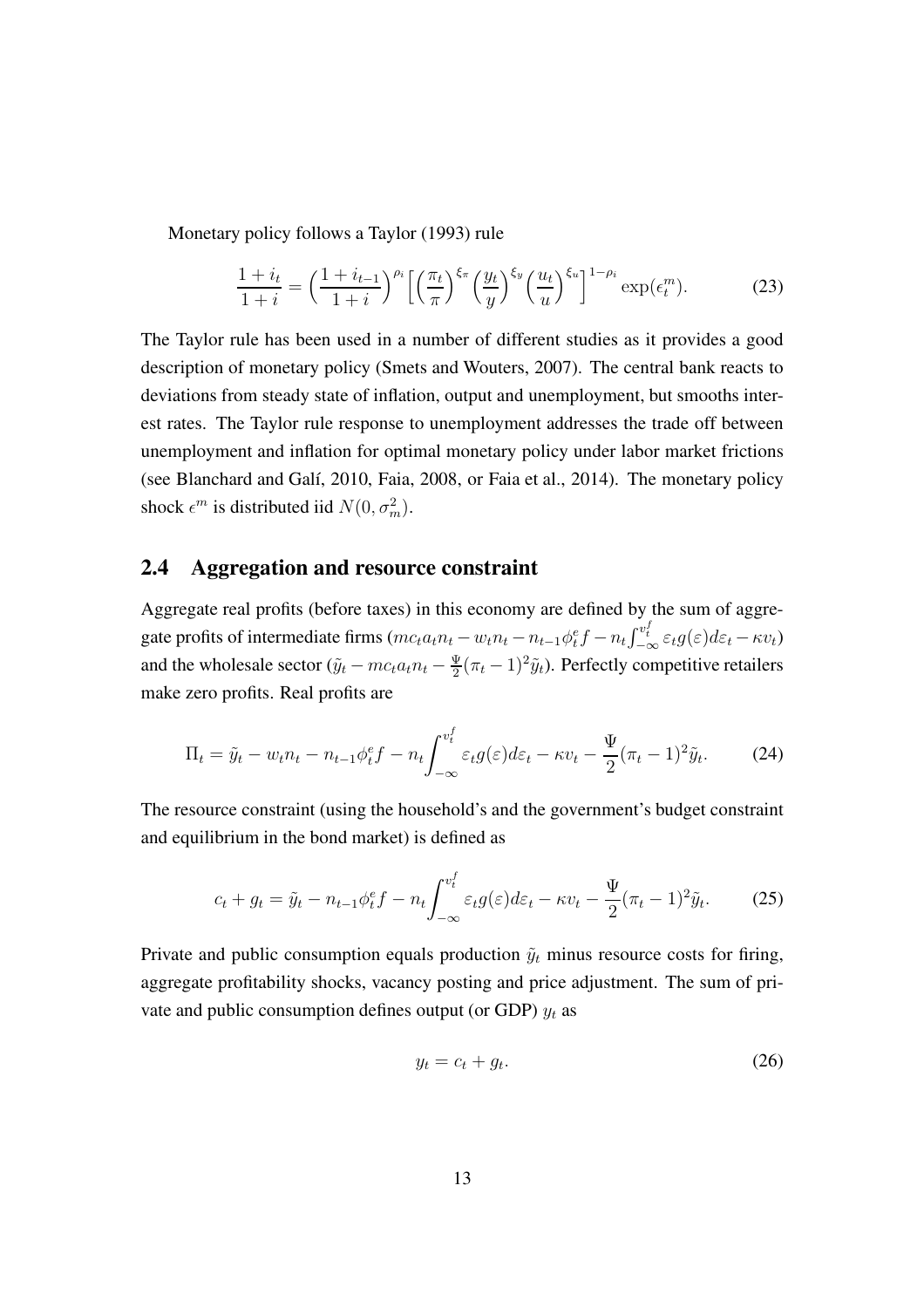### <span id="page-13-0"></span>3 Estimation and calibration

I estimate the log-linearized model with Bayesian techniques as described, e.g., in the survey by [An and Schorfheide \(2007](#page-44-1)). The mode of the posterior distribution is obtained using numerical maximization and the full posterior is explored with the Random Walk Metropolis Hastings algorithm.<sup>[14](#page-13-1)</sup>

#### 3.1 Data and measurement

The model is estimated with quarterly US data on GDP, inflation and interest rates. As labor market variables, I include the job-finding and the separation rate computed as by [Shimer](#page-49-7) [\(2012\)](#page-49-7). The fiscal sector is characterized by series on government spending, government debt and tax rates. The series span from 1965Q1 to 2011Q4.[15](#page-13-2) Inflation and interest rates are demeaned. GDP, flow rates, spending, debt and tax rates are filtered with the one-sided HP filter of [Stock and Watson](#page-49-8)  $(1999)$  (in logs).<sup>[16](#page-13-3)</sup> These observables are matched with their model counterparts using log deviations from steady state. The model features ten structural shocks for ten observable variables: shocks to aggregate productivity,  $\epsilon$ , monetary policy,  $\epsilon^m$ , government spending,  $\epsilon^g$ , shocks to each tax rate,  $\epsilon^{\tau^w}$ ,  $\epsilon^{\tau^k}$ , shocks to lump-sum transfers,  $\epsilon^{\tau^{ls}}$ , preference shocks,  $\epsilon^d$ , price-mark up shocks,  $\epsilon^{\nu}$  and shocks to the matching efficiency,  $\epsilon^{\mu}$ .

#### 3.2 Discussion of priors and identification

Table [1](#page-14-0) summarizes the steady state targets and the fixed parameters. These very strict priors reflect that the estimation is not informative for these values. The steady state targets of the model correspond to averages in the data. The average real return is 2.27 percent (as derived from inflation and nominal interest rates). The corresponding discount factor,  $\beta$ , is 0.994. Steady state gross inflation is normalized to unity.

<span id="page-13-1"></span><sup>&</sup>lt;sup>14</sup>At the mode, I checked the gradient by inspecting the shape of slices of the likelihood and the posterior. I ensure convergence of the Markov chain by diagnostic tools such as CUSUM and trace plots.

<span id="page-13-2"></span><sup>&</sup>lt;sup>15</sup>Appendix [A](#page-50-0) discusses data sources and the construction of effective tax rates in more detail. The sample includes the Great Recession. The general results remain unchanged if the Great Recession period is excluded given that the sample is very long with almost 50 years of data.

<span id="page-13-3"></span><sup>&</sup>lt;sup>16</sup>As also discussed by [Jones \(2002\)](#page-47-5), the tax rates exhibit long run trends that have no representation in the model. The one-sided HP filter removes these trends.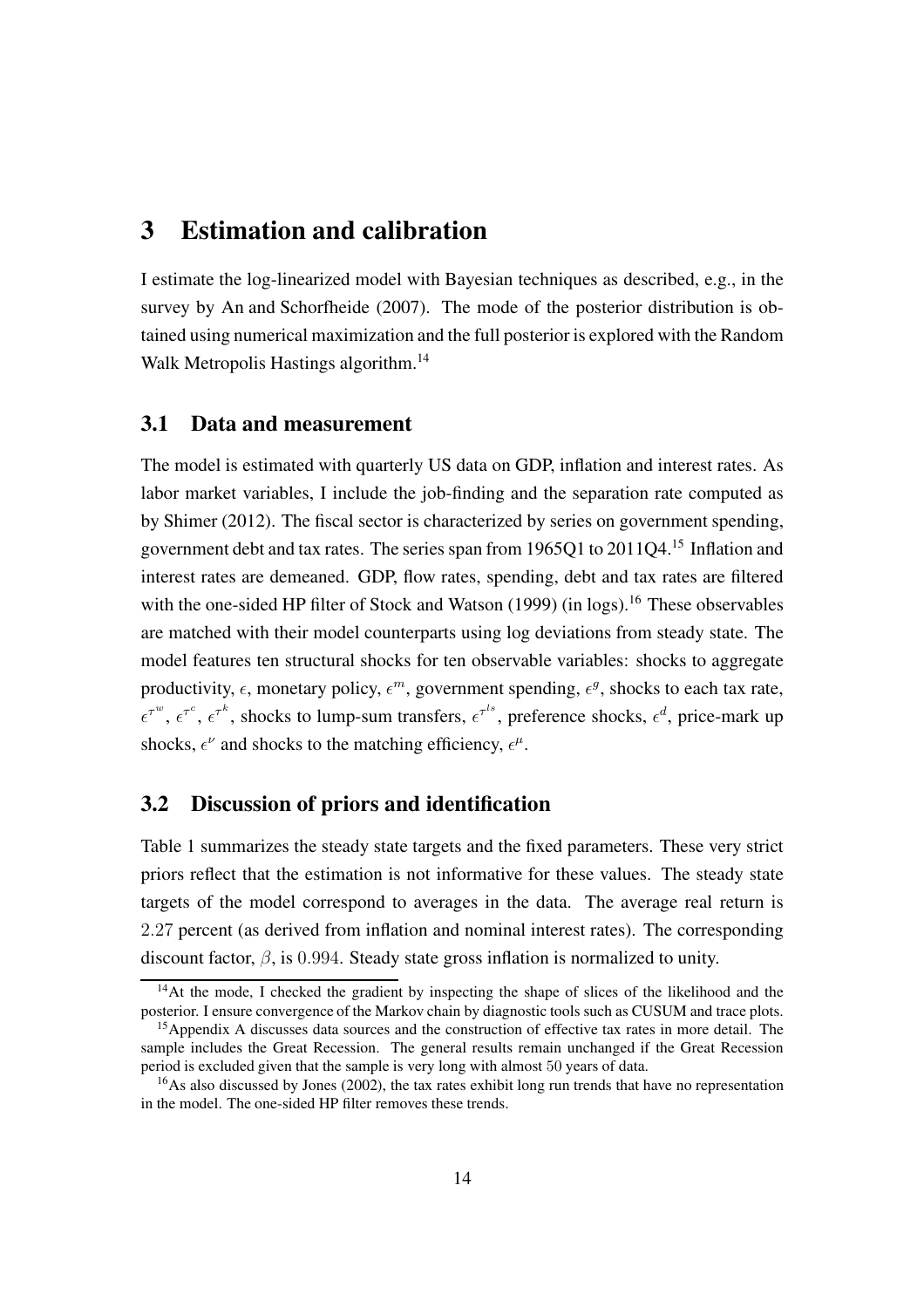<span id="page-14-0"></span>

|                                          |                | Value    |
|------------------------------------------|----------------|----------|
| Discount factor                          | β              | 0.9944   |
| Elasticity of substitution               | $\nu$          | 10       |
| Firing costs                             | f              | $\theta$ |
| Mean of idiosyncratic shock distribution | a <sub>1</sub> | 0        |
| Gross inflation                          | $\pi$          | 1        |
| Job-finding rate                         | $\eta$         | 0.7939   |
| Separation rate                          | Φ              | 0.0975   |
| Worker finding rate                      | $q(\theta)$    | 0.7      |
| Exogenous separations                    | $\phi^x$       | 0.065    |
| Government spending (relative to GDP)    | g/y            | 0.2081   |
| Government debt (relative to GDP)        | D/y            | 0.3199   |
| Labor tax rate                           | $\tau^n$       | 0.2543   |
| Profit tax rate                          | $\tau^{k}$     | 0.3907   |
| Consumption tax rate                     |                | 0.0518   |

Table 1: Fixed parameters and steady state targets. Quarterly calibration. Annual productivity is normalized to 1.

Unemployed workers find a job at an average rate of 79.4 percent. Employed workers are separated at an average rate of 9.75 percent. In line with [den Haan et al.](#page-45-6) [\(2000\)](#page-45-6), exogenous separations constitute two thirds of total separations. I target the steady state job-finding rate with the vacancy posting costs  $\kappa$ . The target for the separation rate is met by adjusting the variance of the idiosyncratic shock distribution  $g(\varepsilon)$ . I assume that the idiosyncratic shocks follow a logistic distribution with mean  $a_1 = 0$  and scale parameter  $a_2$ . The logistic distribution allows to derive closed form solutions for the expected shock realizations.<sup>[17](#page-14-1)</sup> Following den Haan et al.  $(2000)$ , the average quarterly worker finding rate is set to 70 percent. This target is matched with the steady state matching efficiency. Firing costs are set to zero.

The methods of [Iskrev \(2010b\)](#page-47-6) allow to check parameter identification.<sup>[18](#page-14-2)</sup> Most

<span id="page-14-1"></span> $17$ To be precise here, targeting flow rates does not mean that the scale parameter of the logistic distribution and the vacancy posting costs are fixed during the estimation. Instead, these parameters depend on the targets and on the deep parameters and are updated, while the deep parameters are estimated.

<span id="page-14-2"></span><sup>&</sup>lt;sup>18</sup>Recently, the problem of parameter identification in DSGE models has gained attention in the literature (e.g., [Canova and Sala](#page-45-7), [2009\)](#page-45-7). Here, I follow [Iskrev](#page-47-6) [\(2010b](#page-47-6)) who derives conditions for identification based on the Jacobian matrix of the first and second order moments of the observables to the structural parameters of the model. Additionally, [Iskrev](#page-47-7) [\(2010a\)](#page-47-7) discusses how to evaluate weak parameter identification based on the Fisher information matrix, i.e., the second moments of the partial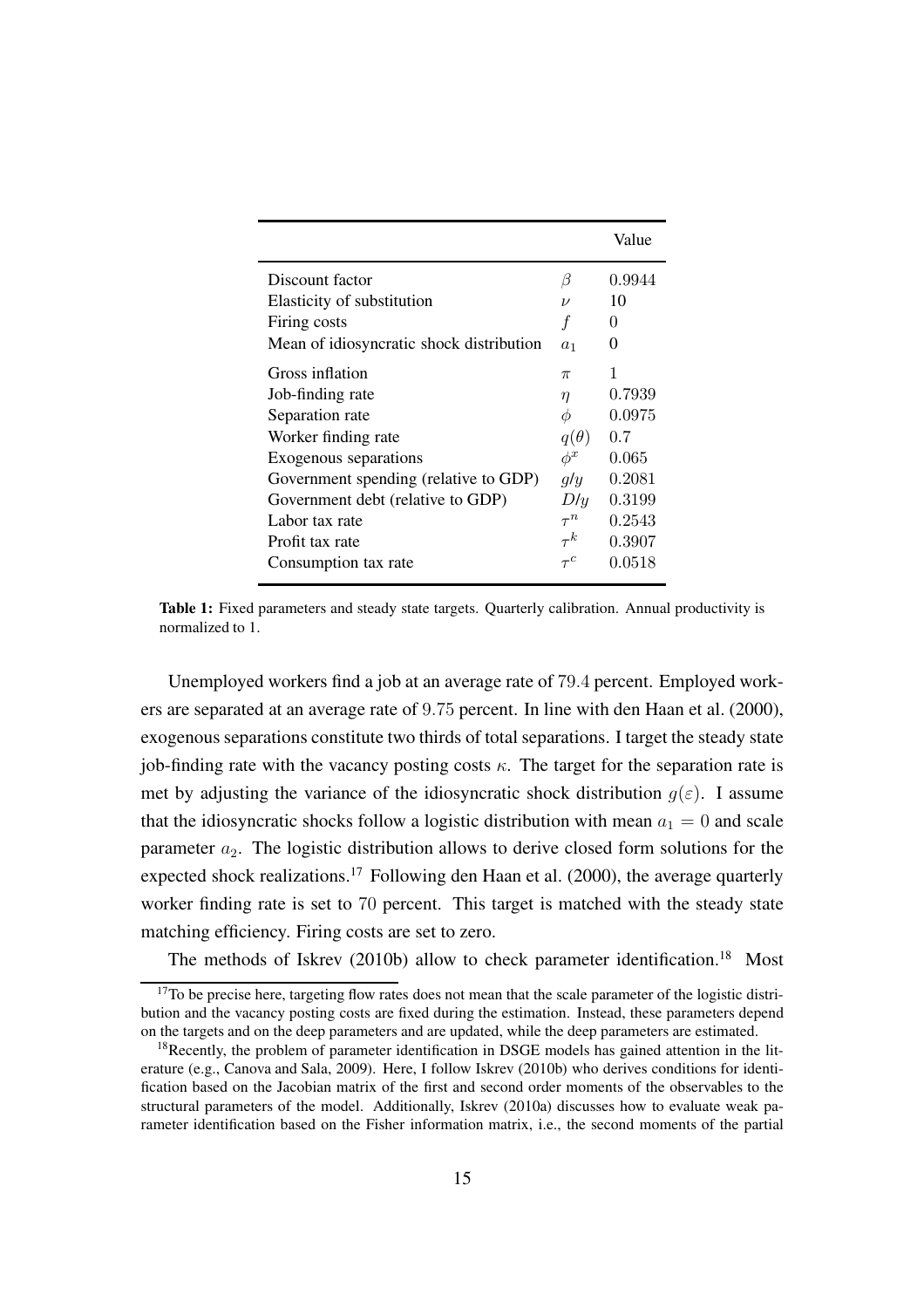parameters, especially those of the fiscal rules, are well identified. However, the steady state demand elasticity,  $\nu$ , and price adjustment cost,  $\Psi$ , are collinear in the model and only weakly identified. [Smets and Wouters](#page-49-6) [\(2007\)](#page-49-6) document the same observation. In line with [Smets and Wouters](#page-49-6) [\(2007\)](#page-49-6), I set a very tight prior for the demand elasticity and estimate only the price adjustment costs,  $\Psi$ . The steady state elasticity of substitution between different product types,  $\nu$ , is set to 10 [\(Faia et al., 2013](#page-46-0)).

All remaining parameters are estimated. The prior distributions are summarized in Table [2.](#page-16-0) Priors for labor market parameters follow [Lubik](#page-48-9) [\(2009\)](#page-48-9). Prior distributions are rather wide and cover a broad region of reasonable parameter values, in particular, for the matching elasticity  $\alpha$ , workers' bargaining power  $\gamma$ , and the replacement rate  $rr = b/w$ . A Beta prior with mean 0.5 and standard deviation 0.2 reflects that these parameters are bounded between zero and one.

The risk aversion parameter follows a Gamma distribution centered at 2 with standard deviation 0.5. This prior captures values typically used in the literature (e.g., [Christoffel et al.](#page-45-3), [2009](#page-45-3) or [Faia et al., 2013](#page-46-0)). Priors for the monetary policy parameters are in line with [Smets and Wouters](#page-49-9) [\(2003\)](#page-49-9) and [Gertler et al. \(2008\)](#page-46-4), among others. The prior mean for the Taylor coefficient on inflation is 1.7.<sup>[19](#page-15-0)</sup> The prior mean for the output response is 0.125, which corresponds to a Taylor coefficient of 0.5 with annualized inflation. The optimal Taylor coefficient on unemployment differs depending on the type of labor market friction introduced in the model. [Faia](#page-46-6) [\(2008\)](#page-46-6) finds an optimal coefficient of −0.15 with search and matching unemployment, [Blanchard and Galí](#page-44-4) [\(2010\)](#page-44-4) argue in favor of  $-0.8$  for the US and  $-0.6$  for Europe. A Normal prior with mean  $-0.2$ and standard deviation 0.25 covers all these values. Evidence on the average duration of a price contract varies between 2 and 4 quarters. I set a broad Normal prior centered at 100 with standard deviation  $1000^{1/2}$  [\(Forni et al.](#page-46-2), [2009](#page-46-2)).<sup>[20](#page-15-1)</sup>

The priors for the fiscal policy parameters follow [Leeper et al.](#page-48-1) [\(2010\)](#page-48-1) who discuss in detail that the values cover estimates from previous research. All fiscal elasticities follow Gamma distributions. The elasticities with respect to government debt are cen-

derivative of the log-likelihood function with respect to the structural parameters.

<span id="page-15-0"></span><sup>&</sup>lt;sup>19</sup>This relatively large number ensures that the model remains in determinancy regions [\(Smets and Wouters, 2003\)](#page-49-9).

<span id="page-15-1"></span><sup>&</sup>lt;sup>20</sup>Up to a first order approximation around a zero net inflation steady state, the prior mean of 100 corresponds to an average Calvo price stickiness of approximately 0.75.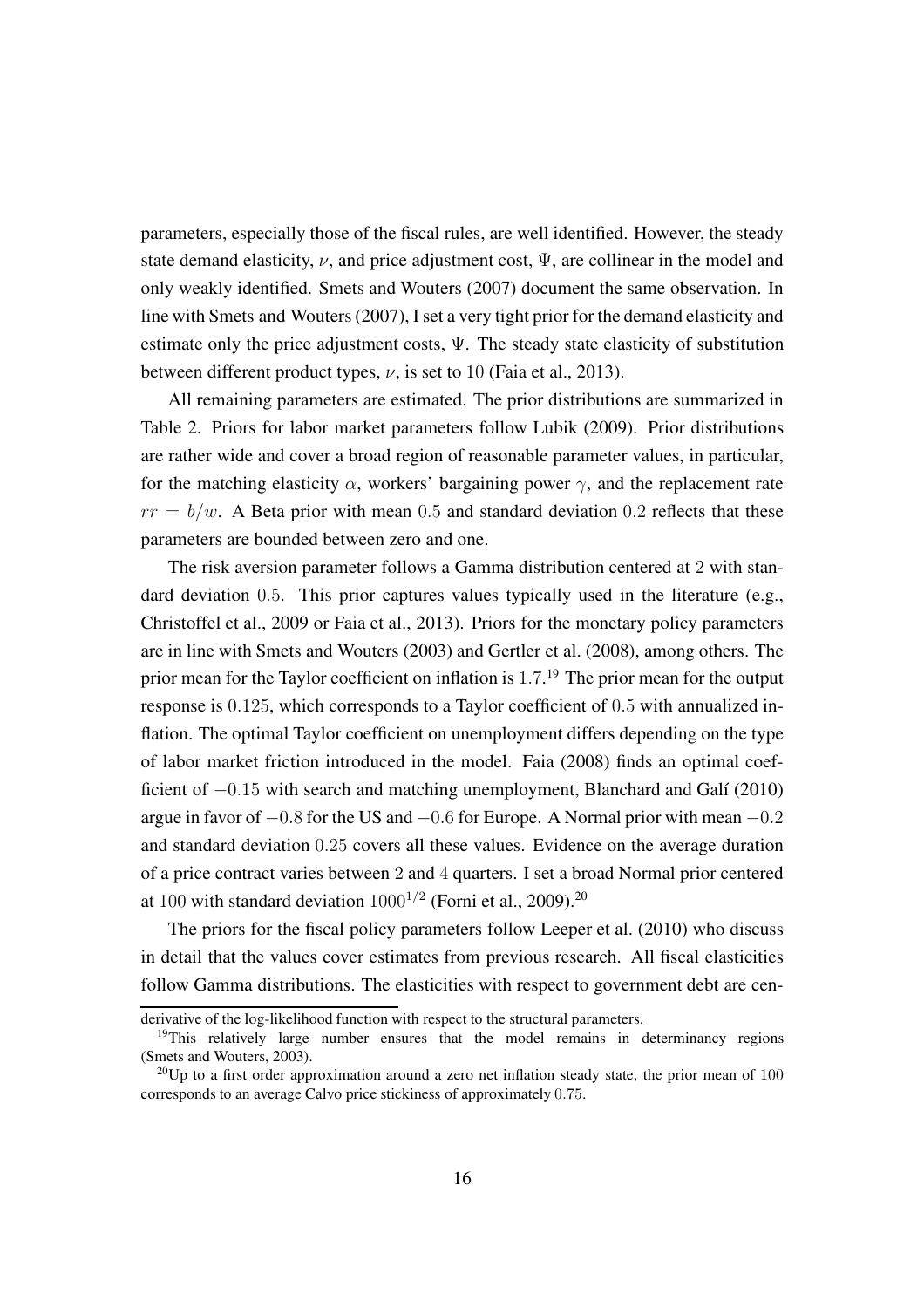<span id="page-16-0"></span>

|                                                                               |                      | Density      | Mean    | Std.dev.     |
|-------------------------------------------------------------------------------|----------------------|--------------|---------|--------------|
| Labor market                                                                  |                      |              |         |              |
| Matching elasticity on unemployment                                           | $\alpha$             | <b>B</b> eta | 0.5     | 0.2          |
| Bargaining power of the worker                                                | $\gamma$             | <b>B</b> eta | 0.5     | 0.2          |
| Replacement rate                                                              | rr                   | <b>B</b> eta | 0.4     | 0.2          |
| Price setting, monetary policy, and preferences                               |                      |              |         |              |
| Price adjustment costs                                                        | Ψ                    | Normal       | 100     | $1000^{1/2}$ |
| Interest rate smoothing                                                       | $\rho_i$             | <b>B</b> eta | 0.75    | 0.1          |
| Taylor rule response to inflation                                             | $\xi_{\pi}$          | Normal       | 1.7     | 0.1          |
| Taylor rule response to output                                                | $\xi_y$              | Normal       | 0.125   | 0.05         |
| Taylor rule response to unemployment                                          | $\xi_u$              | Normal       | $-0.2$  | 0.25         |
| Relative risk aversion                                                        | $\sigma$             | Gamma        | 2       | 0.5          |
| Fiscal policy                                                                 |                      |              |         |              |
| Feedback of gymt.<br>debt on gymt.<br>spending                                | $\psi_{q,d}$         | Gamma        | 0.4     | 0.2          |
| Feedback of output on gymt. spending                                          | $\psi_{g,y}$         | Gamma        | 0.07    | 0.05         |
| Feedback of gymt. debt on each tax                                            | $\psi_{\tau^j}$      | Gamma        | 0.4     | 0.2          |
| rate<br>Feedback of output on labor tax                                       | $\psi_{\tau^w,y}$    | Gamma        | 0.5     | 0.25         |
| Feedback of output on profit tax                                              | $\psi_{\tau^k,y}$    | Gamma        | 1       | 0.3          |
| Feedback of output on consumption tax                                         | $\psi_{\tau^c,y}$    | Gamma        | 0.05    | 0.025        |
| Feedback of output on transfer                                                | $\psi_{\tau^{ls},y}$ | Gamma        | $0.2\,$ | 0.1          |
| Co-movement of shocks to tax rates                                            | $\zeta_{j,k}$        | Normal       | 0.25    | 0.1          |
| <b>Shock processes</b>                                                        |                      |              |         |              |
| AR-coefficients of shocks (fixed at zero<br>in case of monetary policy shock) | $\rho_i$             | Beta         | 0.5     | 0.2          |
| Std.dev. of shocks                                                            | $\sigma_i$           | Inv. Gamma   | 0.01    | 1            |

Table 2: Estimated parameters and prior distributions. Quarterly calibration.

tered at 0.4 with standard deviation  $0.2<sup>21</sup>$  $0.2<sup>21</sup>$  $0.2<sup>21</sup>$  The value of 0.02 used by [Corsetti et al.](#page-45-0) [\(2012\)](#page-45-0) is included in the prior range. The prior mean of the spending and transfer elasticity for the automatic response to output is rather small, whereas profit and labor taxes respond rather strongly. I allow for automatic stabilization in consumption

<span id="page-16-1"></span><sup>&</sup>lt;sup>21</sup>[Forni et al. \(2009](#page-46-2)) use a Gamma prior with mean 0.5 and standard deviation 0.1 for these parameters. This range is covered by the prior distribution applied here.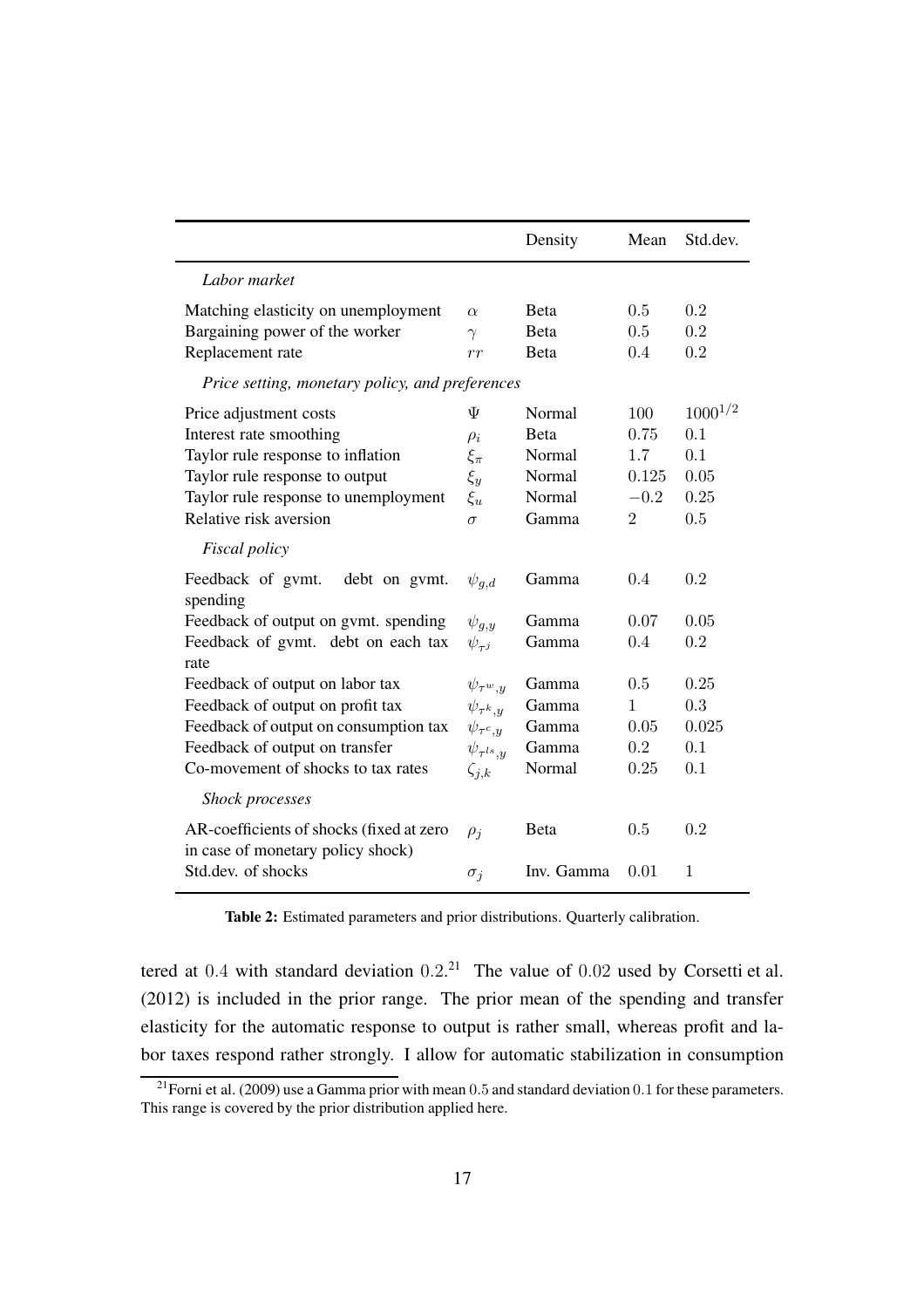taxes. A prior mean of 0.05 captures that these effects are potentially small. The parameters for the co-movement between shocks to tax rates follow Normal distributions with mean 0.25 and standard deviation 0.1. Finally, the prior standard deviations of the structural shocks are inverse Gamma distributed with mean 0.01 and standard deviation 1 [\(Krause et al.](#page-47-2), [2008](#page-47-2)). The persistence of the shock processes, except for the monetary policy shock, follows Beta distributions with mean 0.5 and standard deviation 0.2 [\(Smets and Wouters, 2003\)](#page-49-9). Again, this choice reflects loose priors.

### <span id="page-17-0"></span>4 Estimation results

#### 4.1 Parameter estimates

Table [3](#page-18-0) summarizes the estimated posterior mean and 5 and 95 percentiles of the model parameters. The data is informative for the parameters as the estimated posterior distributions, including those of labor market and fiscal policy parameters, are moved away from the prior.[22](#page-17-1) The estimation renders a high level of price stickiness with a posterior mean of  $\Psi = 272.79$ . This value corresponds to a Calvo parameter, i.e., a probability of not adjusting prices in a given quarter, of approximately 0.84 and an average price duration of approximately six quarters. Numbers in an equally high range have frequently been found in other studies, e.g., [Sala et al.](#page-49-2) [\(2008\)](#page-49-2), Thomas [and Zanetti](#page-49-4) [\(2009\)](#page-49-4), and [Forni et al. \(2009](#page-46-2)). Monetary policy reacts to inflation with a coefficient close to 1.7, while output reaction is modest with a posterior mean of 0.07. However, monetary policy reacts strongly to unemployment  $(-0.5)$ . This result provides empirical foundations for the theoretical arguments for unemployment in Taylor rules[\(Faia et al., 2014\)](#page-46-1). The monetary authority exerts a high degree of interest rate smoothing  $(\rho_i)$  is approximately 0.95). Relative risk aversion remains close to the prior mean that is in line with findings in other studies.

The data is informative for the labor market parameters. The posterior mean of the elasticity of the matching function with respect to unemployment,  $\alpha$ , is 0.49.<sup>[23](#page-17-2)</sup> The posterior mean of the workers' bargaining power is very high ( $\gamma = 0.94$ ). In contrast,

<span id="page-17-1"></span> $22$ Appendix [B](#page-55-0) collects plots of the prior and posterior distributions and CUSUM plots that illustrate the convergence of the Markov chain.

<span id="page-17-2"></span> $23$ Although the posterior mean is close to the prior, the standard deviation is reduced substantially compared to the prior.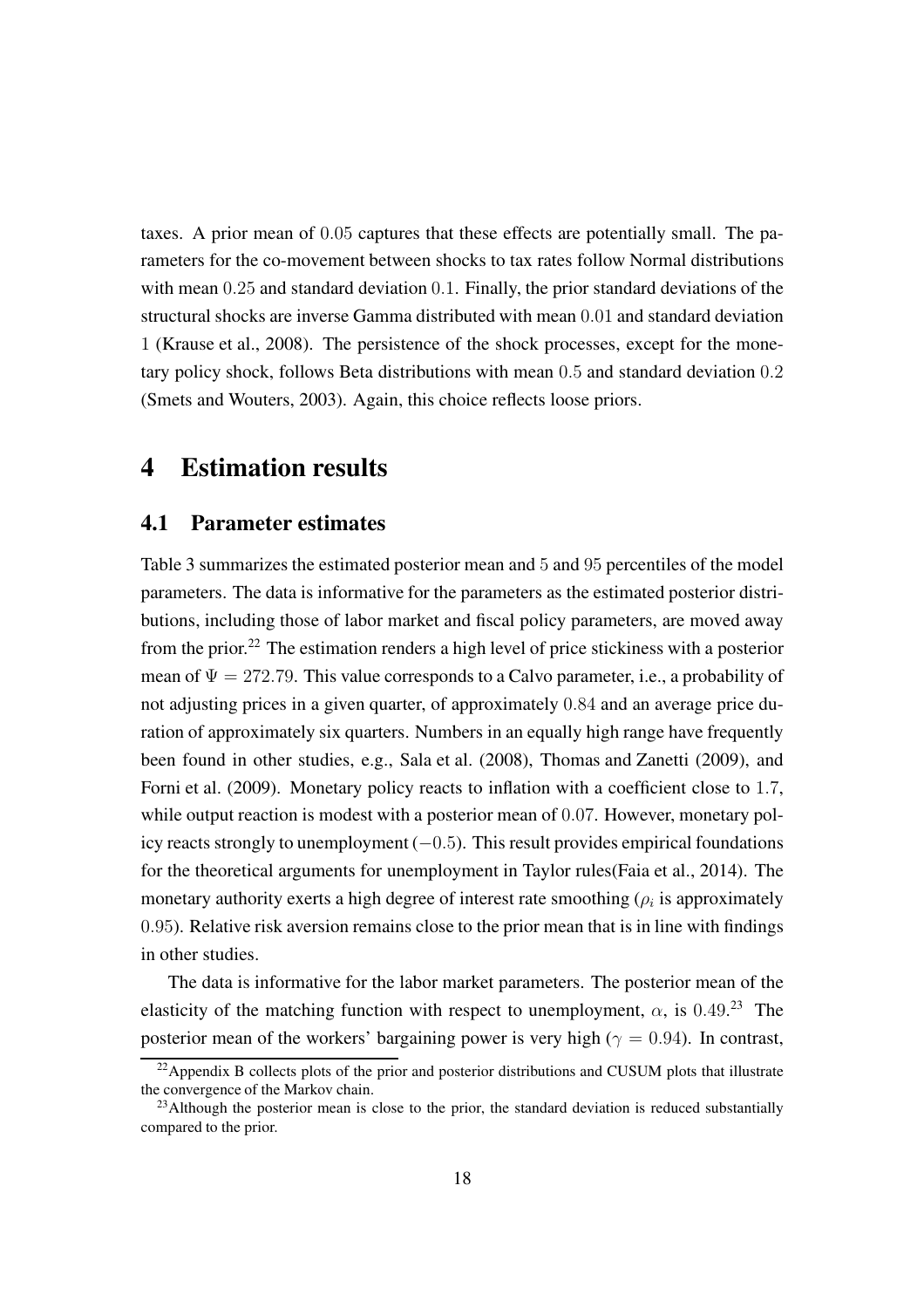<span id="page-18-0"></span>

|                                                 |                      |            |           | Posterior        |
|-------------------------------------------------|----------------------|------------|-----------|------------------|
|                                                 |                      | Prior mean | Mean      | 90% interval     |
| Price setting, monetary policy, and preferences |                      |            |           |                  |
| Price adjustment costs                          | Ψ                    | 100.00     | 272.79    | [200.96; 345.92] |
| Interest rate smoothing                         | $\rho_i$             | 0.75       | 0.9407    | [0.93; 0.95]     |
| Taylor rule response to inflation               | $\xi_{\pi}$          | 1.70       | 1.7081    | [1.56; 1.87]     |
| Taylor rule response to output                  | $\xi_y$              | 0.13       | 0.0703    | [0.03; 0.11]     |
| Taylor rule response to unemployment            | $\xi_u$              | $-0.20$    | $-0.4893$ | $[-0.61; -0.38]$ |
| Relative risk aversion                          | $\sigma$             | 2.00       | 2.0714    | [1.71; 2.43]     |
| Labor market                                    |                      |            |           |                  |
| Bargaining power                                | $\gamma$             | 0.50       | 0.9372    | [0.90; 0.98]     |
| Matching elasticity on unemployment             | $\alpha$             | 0.50       | 0.4944    | [0.44; 0.55]     |
| Replacement rate                                | rr                   | 0.40       | 0.4968    | [0.42; 0.57]     |
| Fiscal policy                                   |                      |            |           |                  |
| Feedback of gvmt. debt on gvmt. spending        | $\psi_q$             | 0.40       | 0.0233    | [0.01; 0.04]     |
| Feedback of gvmt. debt on consumption taxes     | $\psi_{\tau^c}$      | 0.40       | 0.0281    | [0.01; 0.04]     |
| Feedback of gymt. debt on profit taxes          | $\psi_{\tau^k}$      | 0.40       | 0.1144    | [0.08; 0.15]     |
| Feedback of gymt. debt on labor taxes           | $\psi_{\tau^w}$      | 0.40       | 0.0659    | [0.04; 0.09]     |
| Feedback of gvmt. debt on transfers             | $\psi_{\tau^{ls}}$   | 0.40       | 2.3712    | [1.61; 3.10]     |
| Feedback of output on gymt. spending            | $\psi_{q,y}$         | 0.07       | 0.0181    | [0.00; 0.04]     |
| Feedback of output on consumption tax           | $\psi_{\tau^c,y}$    | 0.05       | 0.0389    | [0.01; 0.07]     |
| Feedback of output on profit tax                | $\psi_{\tau^k,y}$    | 1.00       | 0.3594    | [0.24; 0.48]     |
| Feedback of output on labor tax                 | $\psi_{\tau^w,y}$    | 0.50       | 0.3286    | [0.22; 0.44]     |
| Feedback of output on transfer                  | $\psi_{\tau^{ls},y}$ | 0.20       | 0.1409    | [0.03; 0.24]     |
| Co-movement of profit and labor tax             | $\zeta_{kl}$         | 0.25       | 0.2976    | [0.15; 0.44]     |
| Co-movement of profit and consumption tax       | $\zeta_{kc}$         | 0.25       | 0.2015    | [0.04; 0.37]     |
| Co-movement of labor and profit tax             | $\zeta_{lk}$         | 0.25       | 0.3714    | [0.26; 0.49]     |
| Co-movement of labor and consumption tax        | $\zeta_{lc}$         | 0.25       | 0.2080    | [0.05; 0.37]     |
| Co-movement of consumption and profit tax       | $\zeta_{ck}$         | 0.25       | $-0.0566$ | $[-0.12; 0.01]$  |
| Co-movement of consumption and labor tax        | $\zeta_{cl}$         | 0.25       | 0.0477    | $[-0.04; 0.13]$  |

Table 3: Posterior distributions of the estimated model parameters. The posterior is explored using the random-walk metropolis hastings algorithm with 500, 000 draws. I discard the first 250, 000 draws. The average acceptance rate is 0.35. The log marginal data density is computed using the modified harmonic mean estimator.

the posterior mean of the replacement rate is of moderate size (0.49), but larger than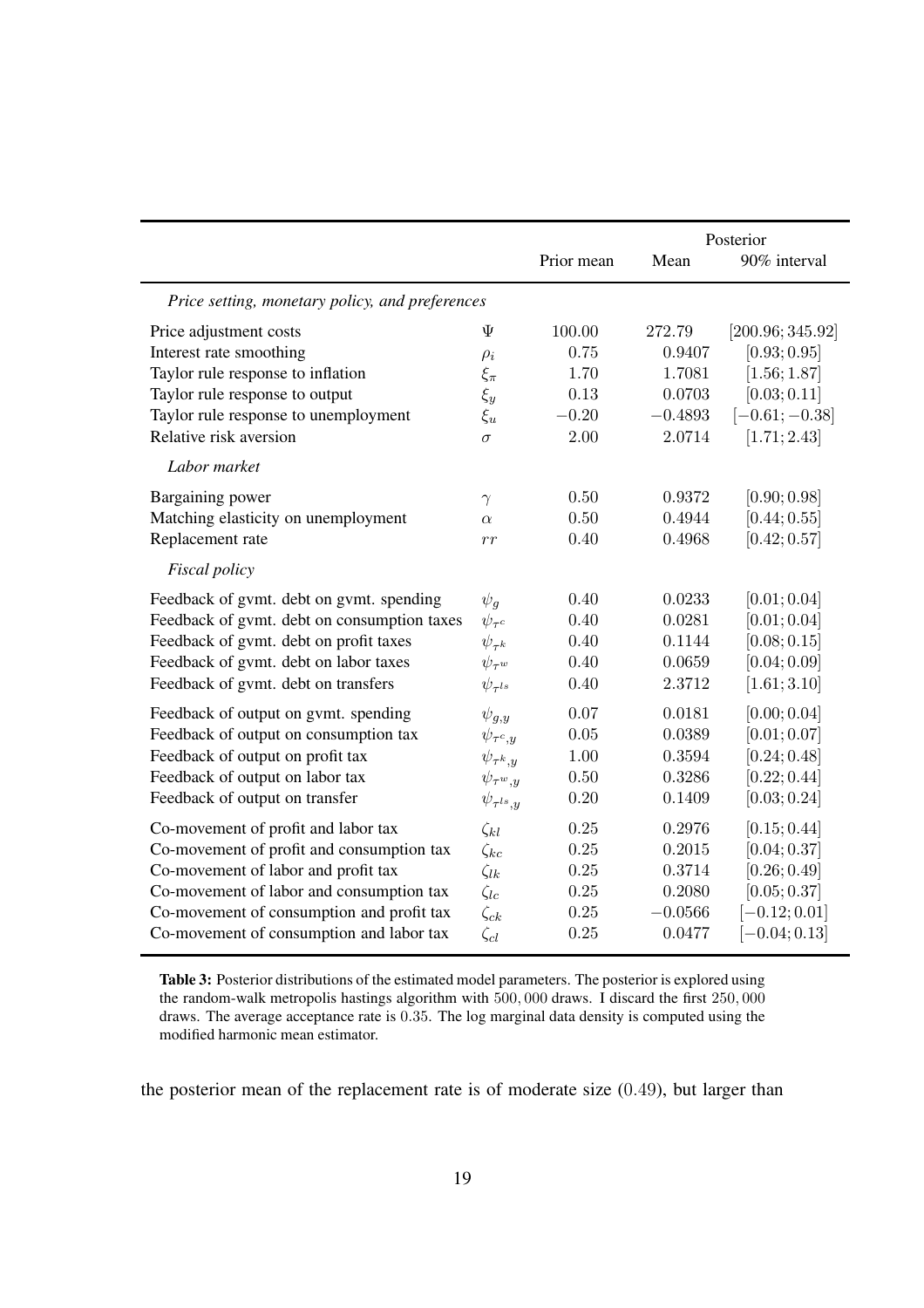the prior and more concentrated.<sup>[24](#page-19-0)</sup> The high bargaining power of workers generates strongly procyclical wages, i.e., wages respond forcefully to aggregate productivity, marginal costs of production and labor market tightness (see Eq. [16\)](#page-9-1). A similar observation was made by [Krause et al. \(2008](#page-47-2)) in an estimation of a comparable DSGE model with search and matching frictions (although without fiscal rules, data on flow rates and endogenous separations). They also find a relatively strong bargaining power of workers and their posterior coverage region includes the estimates here. Flexible wages are well in line with the empirical observation of [Haefke et al.](#page-46-7) [\(2013\)](#page-46-7) that wages of new entrants in the US are highly flexible and move one to one with productivity. [Hagedorn and Manovskii \(2013\)](#page-47-8) find that US wages do only depend on current conditions, not on past variables. [Krause et al. \(2008](#page-47-2)) argue that the labor market itself does not trigger persistence and volatility of the model under flexible wages. Instead, persistence and volatility originate from other model ingredients (e.g., strong nominal rigidities) and the exogenous shock processes. Endogenousjob separations and a model fitted to flow rates instead of unemployment rates emphasize this effect.<sup>[25](#page-19-1)</sup> Nevertheless, as discussed below, the labor market influences the transmission of fiscal and non-fiscal shocks.

The posterior distributions of the fiscal rule parameters are different from zero. Spending, transfers and distortionary taxation respond to the level of debt. Government spending reacts to debt even though the feedback is relatively small with  $\psi_q = 0.02$ . This value is smaller than the estimate of [Leeper et al. \(2010](#page-48-1)), but close to the value set by [Corsetti et al.](#page-45-0) [\(2012\)](#page-45-0). According to the posterior means, transfers show the strongest reaction to current debt levels  $(\psi_{ls})$ ; labor and consumption taxes the smallest. This ranking corresponds to the findings of [Leeper et al.](#page-48-1) [\(2010\)](#page-48-1).<sup>[26](#page-19-2)</sup>

Posterior intervals of the parameters capturing automatic fiscal responses to output are also different from zero. At the posterior mean, profit taxes show a highly procyclical movement, closely followed by labor taxes. Transfers are strongly coun-

<span id="page-19-0"></span><sup>&</sup>lt;sup>24</sup>At the posterior mean, the implied value of the vacancy posting costs,  $\kappa$ , is 0.016 and of the scaling parameter of the logistic distribution,  $a_2$ , is 0.115.

<span id="page-19-1"></span><sup>&</sup>lt;sup>25</sup>Note that the prior regions cover a model parameterization in the spirit of [Hagedorn and Manovskii](#page-47-9) [\(2008\)](#page-47-9) that would amplify the role of productivity shocks. However, the estimated posterior distributions do not show evidence in favor of this mechanism.

<span id="page-19-2"></span><sup>&</sup>lt;sup>26</sup>[Leeper et al. \(2010\)](#page-48-1) discuss that the strong reaction of transfers is partly model specific as transfers are non-distortionary, in contrast to taxes. I perform a robustness check where the response of lump-sum transfers to debt is fixed at zero. Results are discussed below.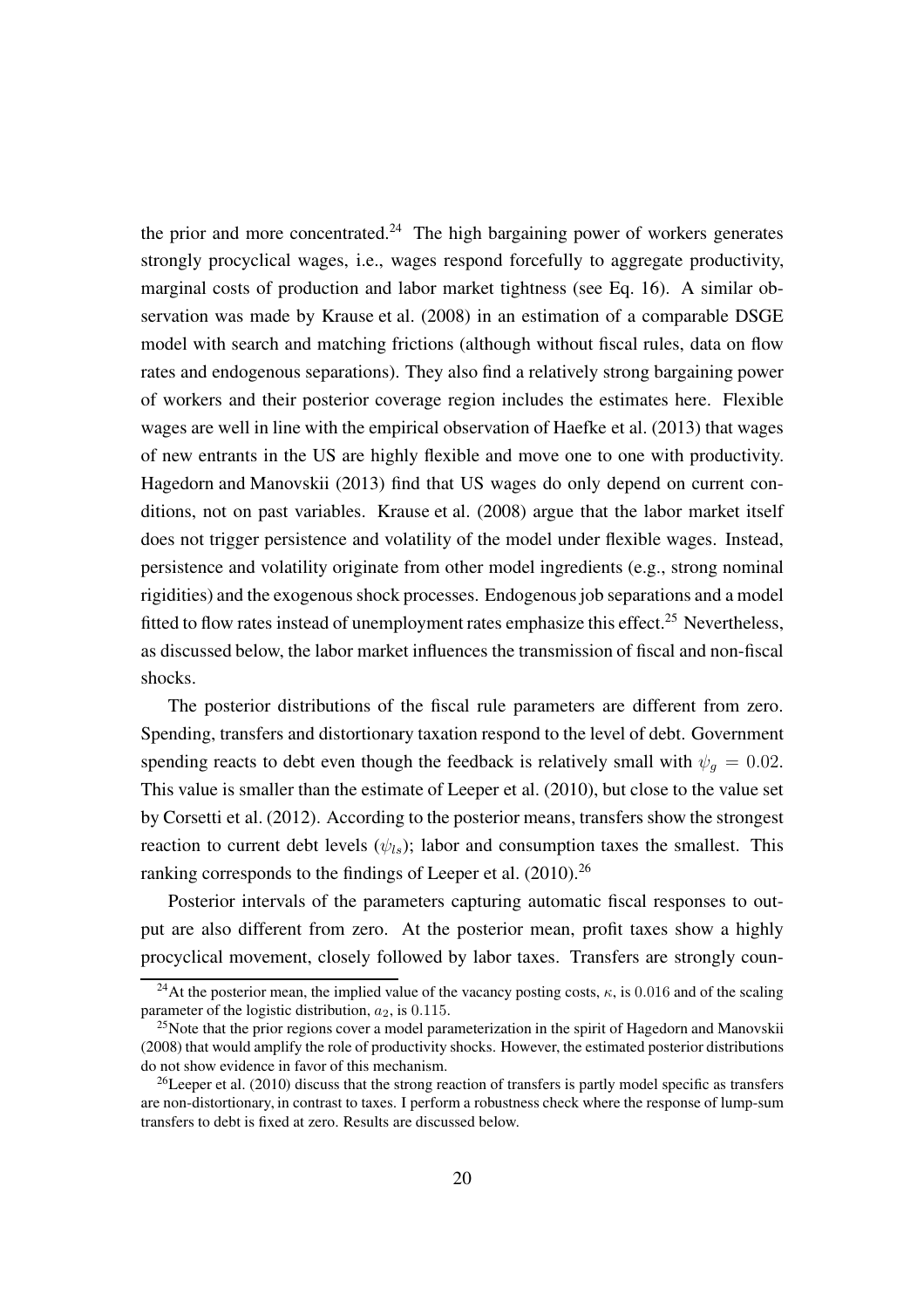tercyclical. In contrast, the countercyclical reaction of government spending is small  $(\psi_{q,y} = 0.018)$ . Shocks to capital and labor tax rates exhibit effects on both tax rates jointly (the corresponding  $\zeta$ -coefficients are positive and different from zero). Movements in consumption taxes are not correlated with movements in other tax rates. Overall, the estimates of fiscal rule parameters are approximately in line with the results of [Leeper et al. \(2010](#page-48-1)). However, as discussed later, in the model with nominal rigidities and a frictional labor market, these rules imply different effects of fiscal policy.

<span id="page-20-0"></span>

|                           |                      |            |             | Posterior    |
|---------------------------|----------------------|------------|-------------|--------------|
|                           |                      | Prior mean | Mean        | 90% interval |
| Autoregressive parameters |                      |            |             |              |
| Productivity              | $\rho_a$             | 0.50       | 0.8585      | [0.83; 0.89] |
| Government spending       | $\rho_q$             | 0.50       | 0.8704      | [0.84; 0.91] |
| Matching efficiency       | $\rho_\mu$           | 0.50       | 0.6067      | [0.51; 0.70] |
| Price mark-up             | $\rho_{\varphi}$     | 0.50       | 0.0359      | [0.01; 0.06] |
| Preferences               | $\rho_d$             | 0.50       | 0.9122      | [0.89; 0.93] |
| Consumption taxes         | $\rho_{\tau^c}$      | 0.50       | 0.9053      | [0.88; 0.94] |
| Labor taxes               | $\rho_{\tau^w}$      | 0.50       | 0.6987      | [0.64; 0.76] |
| Profit taxes              | $\rho_{\tau^k}$      | 0.50       | 0.7544      | [0.70; 0.81] |
| <b>Transfers</b>          | $\rho_{\tau^{ls}}$   | 0.50       | 0.4619      | [0.39; 0.54] |
| Standard deviations       |                      |            |             |              |
| Monetary policy           | $\sigma_m$           | 0.01       | 0.0024      | [0.00; 0.00] |
| Productivity              | $\sigma_{\alpha}$    | 0.01       | 0.0056      | [0.01; 0.01] |
| Government spending       | $\sigma_q$           | 0.01       | 0.0073      | [0.01; 0.01] |
| Matching efficiency       | $\sigma_{\mu}$       | 0.01       | 0.0209      | [0.02; 0.02] |
| Price mark-up             | $\sigma_{\varphi}$   | 0.01       | 0.2784      | [0.20; 0.36] |
| Preferences               | $\sigma_d$           | 0.01       | 0.0511      | [0.04; 0.06] |
| Consumption taxes         | $\sigma_{\tau^c}$    | 0.01       | 0.0092      | [0.01; 0.01] |
| Profit taxes              | $\sigma_{\tau^k}$    | 0.01       | 0.0197      | [0.02; 0.02] |
| Labor taxes               | $\sigma_{\tau^w}$    | 0.01       | 0.0165      | [0.01; 0.02] |
| <b>Transfers</b>          | $\sigma_{\tau^{ls}}$ | 0.01       | 0.2376      | [0.17; 0.30] |
| log marginal data density |                      |            | $-3,306.95$ |              |

Table 4: Posterior distributions of the shock processes. The posterior is explored using the randomwalk metropolis hastings algorithm with 500,000 draws. I discard the first 250,000 draws. The average acceptance rate is 0.35. The log marginal data density is computed using the modified harmonic mean estimator.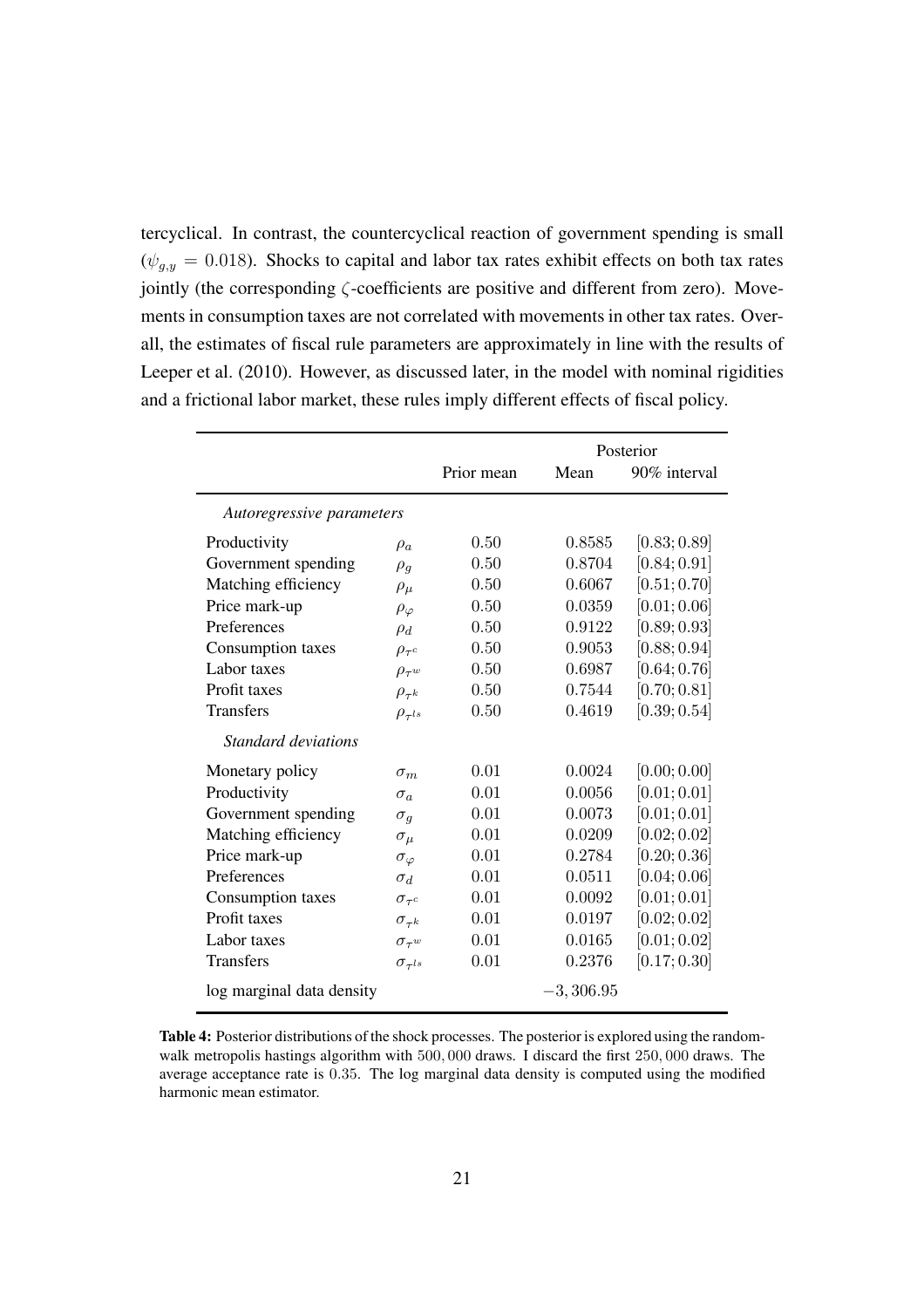Turning to the shock processes, posterior estimates of autocorrelation and shock size vary considerably across the different shocks (see Table [4\)](#page-20-0). The process of preference shocks has the highest autocorrelation (approximately 0.9), followed closely by the autocorrelation of aggregate productivity and government spending. Likewise, shocks to tax rates exhibit strong autocorrelation (between 0.7 and 0.9). Shocks to lump-sum transfers and matching efficiency are less persistent (approximately 0.5). The price mark-up shock is effectively white noise. The price mark-up shock and the transfer shock have the largest standard deviations.<sup>[27](#page-21-0)</sup> However, given that the absolute shock size is hard to interpret, the relative importance of the different structural shocks is discussed below in the context of a structural variance decomposition.

#### 4.2 Model fit and properties

In order to check whether the estimated model fits the data sufficiently well, I compare the moments (auto- and cross-covariances at different leads and lags) of the data and of the estimated model (see Figure [13](#page-59-0) in Appendix [B](#page-55-0) for a visual representation of the moment comparison). The estimated model captures most of the covariances in US data fairly well (given that the baseline model does not embed typical features to increase model fit such as habit persistence, real wage rigidities, capital adjustment costs or further frictions, e.g., financial frictions).

Figure [1](#page-22-0) confirms the satisfactory model fit. The one-step ahead Kalman forecast of the estimated model matches the data series including the flow rates.<sup>[28](#page-21-1)</sup> Figure [2](#page-23-0) compares the one-step ahead Kalman forecast of the unemployment rate of the estimated model and the true dynamics of the unemployment rate in the US economy. Even though the unemployment rate is not used as an observable variable in the esti-

<span id="page-21-0"></span> $27$ The relatively large standard deviation of the price mark-up shock is also found by [Thomas and Zanetti](#page-49-4) [\(2009\)](#page-49-4). Given that their model does not feature capital and investment adjustment costs, just as my model, the missing disturbances from the capital side possibly explain this finding. However, as revealed by the variance decomposition in the next section, mark-up shocks only drive inflation dynamics. This shock is of minor relevance for the labor market and fiscal policy. [Thomas and Zanetti](#page-49-4) [\(2009\)](#page-49-4) estimate a very large standard deviation of the shock to government spending. In my estimation, the data on government spending naturally restricts the size of the standard deviation of this shock.

<span id="page-21-1"></span><sup>&</sup>lt;sup>28</sup>The one-period ahead forecast of inflation is too volatile in the model compared to the data as inflation is purely foreward looking in this model. Given that this paper does not focus on monetary policy and inflation, I do not allow for indexation to last period's inflation as introduced in estimated medium scale DSGE models (e.g., [Smets and Wouters](#page-49-6), [2007\)](#page-49-6).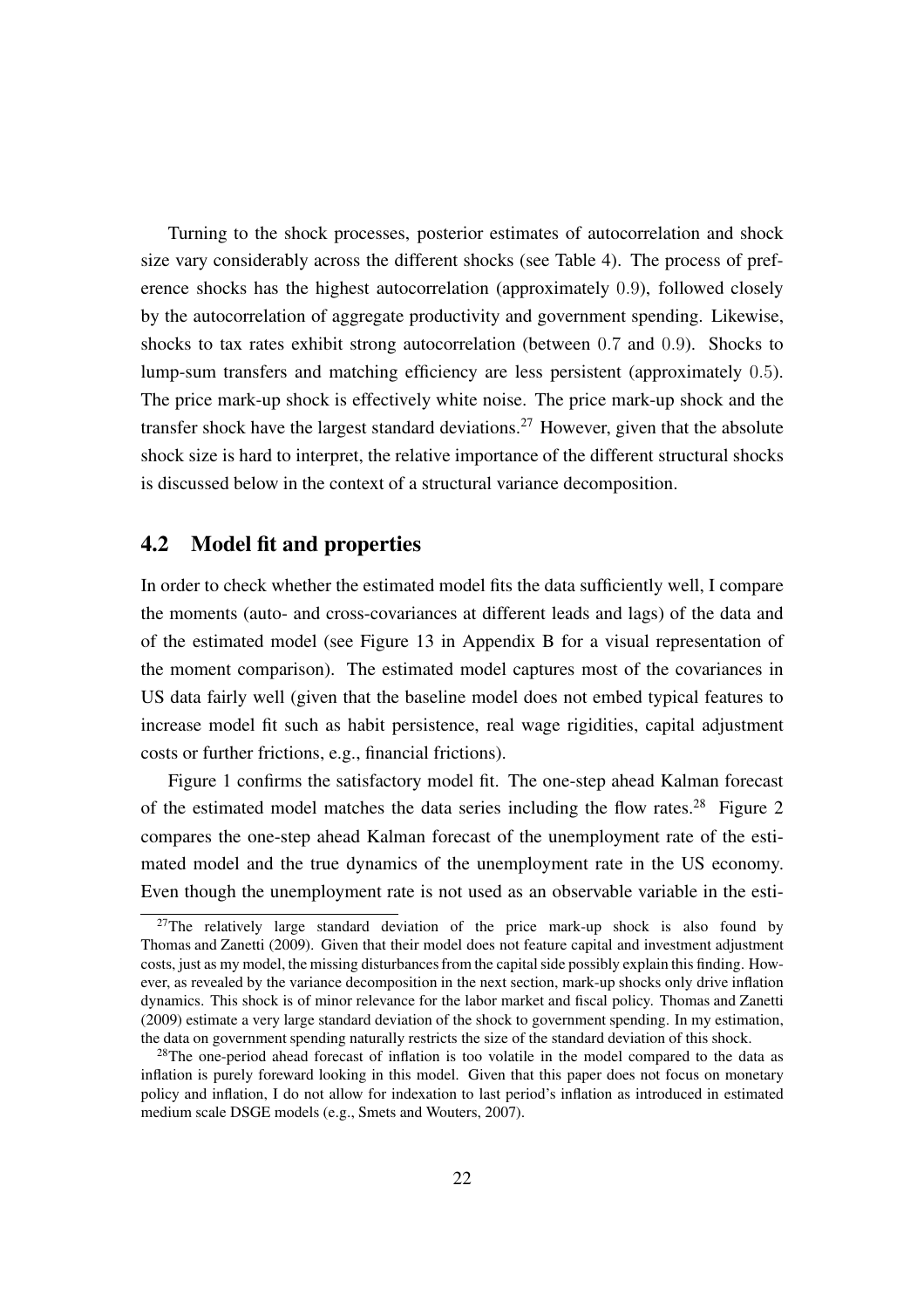<span id="page-22-0"></span>

Figure 1: Comparison of US data (black dashed line) versus one-period ahead forecasts of observables of the estimated model (red solid lines). The plot shows deviations from steady state/trend. The one-period ahead forecast is obtained by Kalman filtering the state space representation of the estimated model at the posterior mean.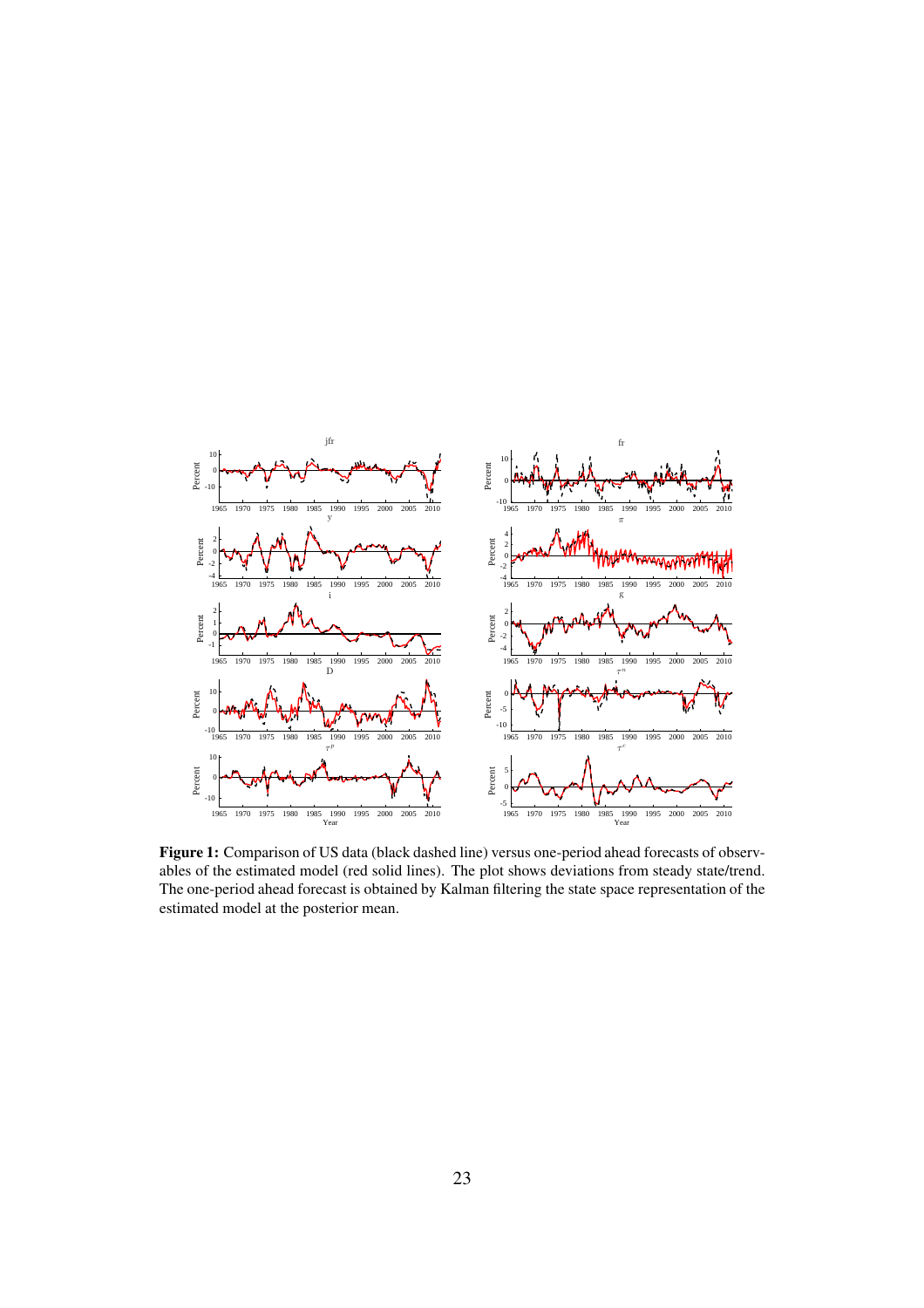<span id="page-23-0"></span>

Figure 2: Comparison of unemployment in US (black dashed line) versus one-period ahead forecasts of unemployment of the estimated model (red solid lines). The plot shows deviations from an steady state/trend. The one-period ahead forecast is obtained by Kalman filtering the state space representation of the estimated model at the posterior mean.

mation, the model replicates the true unemployment dynamics closely. However, the one-step forecast of the unemployment series is only half as volatile as in the data. Unemployment is, nevertheless, still approximately four times as volatile as GDP. This finding illustrates that the model is not subject to the [Shimer \(2005\)](#page-49-0) criticism. Standard search and matching models predict that unemployment is less volatile than productivity. There are two reasons for this difference. First, the model features an endogenous separation margin. Second, model dynamics are triggered by several shocks in addition to productivity shocks. Measurement error potentially explains the remaining discrepancy. The model assumes that unemployment is solely driven by job-finding and separation rates (from employment to unemployment). In reality, unemployment further responds to changes in labor market participation.

The estimated structural model allows to assess the role of each structural shock for the data dynamics. Table [5](#page-25-0) illustrates the conditional and unconditional crosscorrelations in the data and in artificial data simulated from the estimated model. In line with the discussion above, the estimated model perturbed by all structural shocks replicates the data correlations. The conditional correlations highlight the role of supply versus demand side disturbances. In the data, the correlation of GDP and interest rates is negative, but close to zero  $(-0.02)$ . Productivity shocks generate a strong negative correlation of GDP and interest rates (−0.98). Preference shocks induce a positive correlation  $(0.40)$ <sup>[29](#page-23-1)</sup> For this reason, a combination of productivity and preference shocks is a necessary model feature to explain aggregate data dynamics.

<span id="page-23-1"></span><sup>&</sup>lt;sup>29</sup>Fiscal policy shocks also imply a positive correlation of GDP and interest rates. However, fiscal shocks are restricted by the data on the observable fiscal instruments.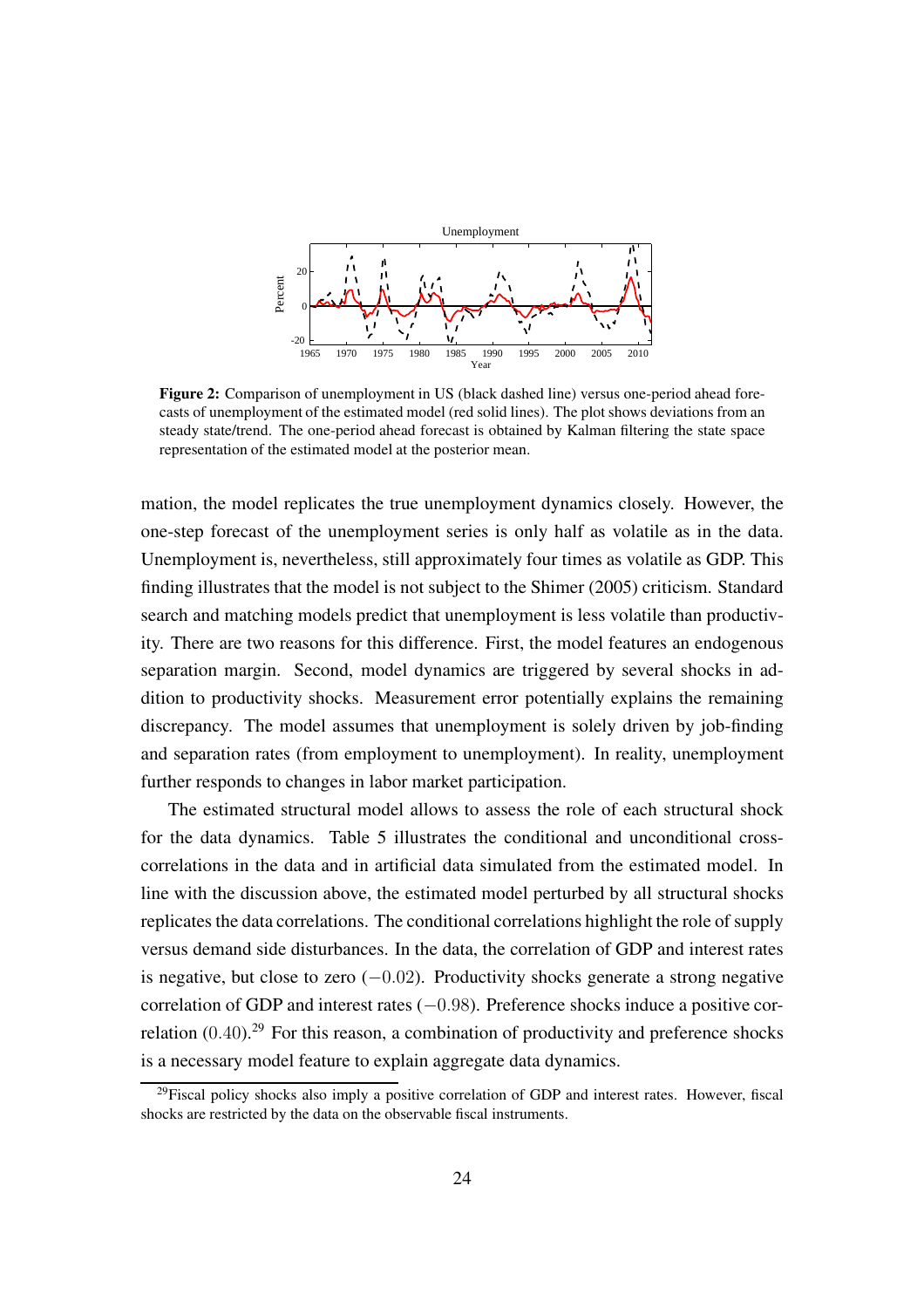Preference shocks (and demand shocks in general) generate a strong correlation (close to one) of GDP and labor market flow rates. Given productivity stays constant, demand side disturbances necessarily amplify towards the labor market as production can then only rise if employment increases. Consequently, there is no [Shimer](#page-49-0) [\(2005\)](#page-49-0) puzzle in light of demand side disturbances. In contrast, in response to a positive productivity shock, production rises at least partly due to productivity gains. As a result, the corresponding correlation of GDP and labor market flows is far below one. In fact, in the estimated model, employment falls after a positive productivity shock.<sup>[30](#page-24-0)</sup> This result is well in line with the prediction of standard New Keynesian models and the SVAR result by [Galí](#page-46-8) [\(1999\)](#page-46-8) on hours worked. Similarly, [Balleer](#page-44-5) [\(2012\)](#page-44-5) documents that job-finding rates show a negative, while separation rates show a positive response to productivity shocks in a similar SVAR.

All in all, the estimation fits the model sufficiently close to the true data dynamics in the US. Consequently, the estimated model forms a valid framework to assess fiscal policy. However, the next section starts by discussing the importance of the underlying structural disturbances in explaining labor market variables, first.

#### 4.3 Variance decomposition of labor market variables

The search and matching literature still disagrees about the sources of labor market fluctuations. Given that search and matching models stand in the tradition of RBC models, the literature has focused on productivity shocks. Recently, fueled by the discussion on the [Shimer \(2005](#page-49-0)) puzzle and the incorporation of search and matching frictions in New Keynesian models, demand shocks have been put forward. Thus far, the formal analysis of the driving forces of labor market dynamics is restricted to SVAR analyses [\(Ravn and Simonelli, 2007,](#page-48-10) [Braun et al., 2009](#page-44-6) and [Balleer](#page-44-5), [2012\)](#page-44-5). This paper is the first to assess this question in an estimated DSGE model with search and matching frictions.<sup>[31](#page-24-1)</sup> This approach is standard in the literature on the sources of business cycles

<span id="page-24-0"></span> $30$ The sign of the employment response depends on the exact parameterization of the model, in particular, on monetary policy and the shock persistence. Intuitively, employment rises only if households' consumption demands rise by more than the output increase from productivity gains. Monopolistic competitors only increase production if profits rise. The response of profits depends on the demand elasticity as monopolistic competitors face a downward sloping demand curve.

<span id="page-24-1"></span> $31$ [Krause et al. \(2008](#page-47-2)) perform a variance decomposition of a structurally estimated DSGE model with labor market frictions. However, they do not analyze labor market flow rates.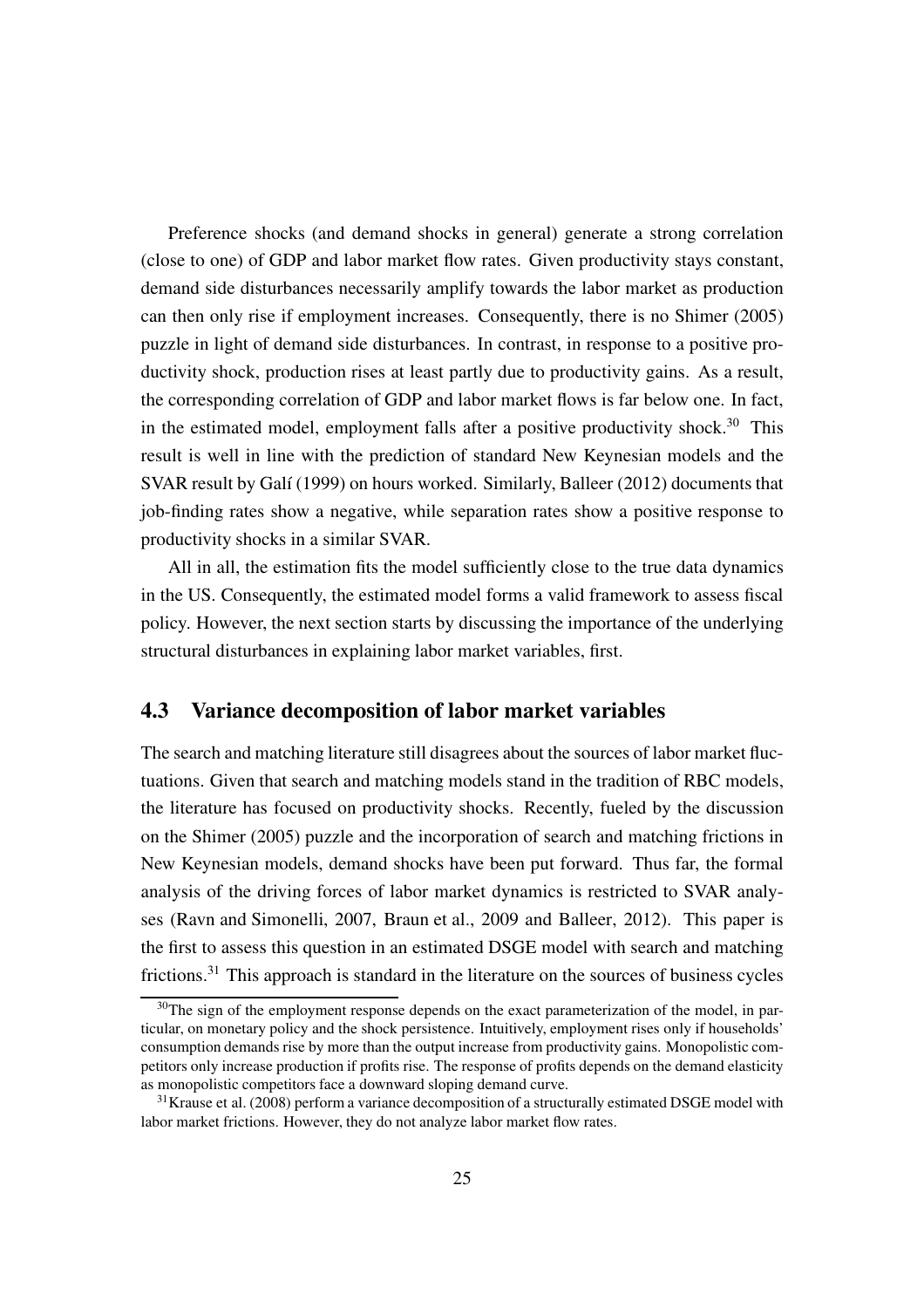<span id="page-25-0"></span>

|                            | GDP,             | GDP,             | GDP,             | GDP,             |
|----------------------------|------------------|------------------|------------------|------------------|
|                            | job-finding rate | separation rate  | interest rate    | inflation        |
| Data                       | 0.83             | $-0.51$          | $-0.02$          | $-0.18$          |
| All shocks                 | 0.37             | $-0.31$          | $-0.23$          | $-0.23$          |
|                            | [0.14; 0.57]     | $[-0.52; -0.06]$ | $[-0.53; 0.12]$  | $[-0.48; 0.00]$  |
| Productivity shocks        | $-0.40$          | 0.40             | $-0.98$          | $-0.94$          |
|                            | $[-0.48; -0.30]$ | [0.30; 0.48]     | $[-0.99; -0.96]$ | $[-0.97; -0.89]$ |
| Preference shocks          | 0.98             | $-0.98$          | 0.40             | 0.74             |
|                            | [0.96; 0.98]     | $[-0.98; -0.96]$ | [0.34; 0.48]     | [0.63; 0.81]     |
| Monetary policy shocks     | 0.98             | $-0.98$          | $-1.00$          | 0.77             |
|                            | [0.97; 0.98]     | $[-0.98; -0.97]$ | $[-1.00; -1.00]$ | [0.70; 0.83]     |
| Government spending shocks | 0.97             | $-0.97$          | 0.35             | 0.58             |
|                            | [0.96; 0.98]     | $[-0.98; -0.96]$ | [0.27; 0.41]     | [0.33; 0.74]     |

Table 5: Conditional and unconditional correlations in the model and in US data. Data correlations are obtained from one-sided HP filtered data (1965Q1 to 2011Q4). Model correlations are obtained from simulated data for the observable variables (deviations from trend). I report the median and the 5 and 95 percentiles. Simulations are based on 500 draws from the posterior distribution and 100 simulated data samples each. Simulated data is of the same size as the US data (after discarding the first 1, 000 simulated periods). In order to compute conditional correlations, the model is simulated based on one structural shock only.

(e.g., [Smets and Wouters, 2007](#page-49-6) and [Justiniano et al., 2010](#page-47-10)), but not yet systematically applied to evaluate labor market dynamics. The structure of the model allows to not only identify generic demand shocks, but disentangles preference, monetary policy, government spending, transfer and tax shocks.

Table [6](#page-27-0) illustrates the conditional forecast error variance decomposition of the estimated model. Productivity shocks explain only approximately 10 percent of the dynamics of the job-finding and the separation rate; approximately 15 percent of unemployment dynamics. Instead, demand shocks, such as preference shocks and monetary policy shocks, explain a large share. Preference shocks drive approximately 40 percent of US flow rates and up to 60 percent of the dynamics of the unemployment rate. This finding fits to the notion of Hall  $(1997)$ .<sup>[32](#page-25-1)</sup> Nevertheless, productivity shocks are impor-

<span id="page-25-1"></span> $32$ In fact, preference shocks are important for the dynamics of most of the variables in the system, e.g., for GDP (see the discussion above in the context of Table [5\)](#page-25-0). As a result, one may interpret preference shocks more broadly as a short-cut for demand shifts that may, e.g., result from disturbances in financial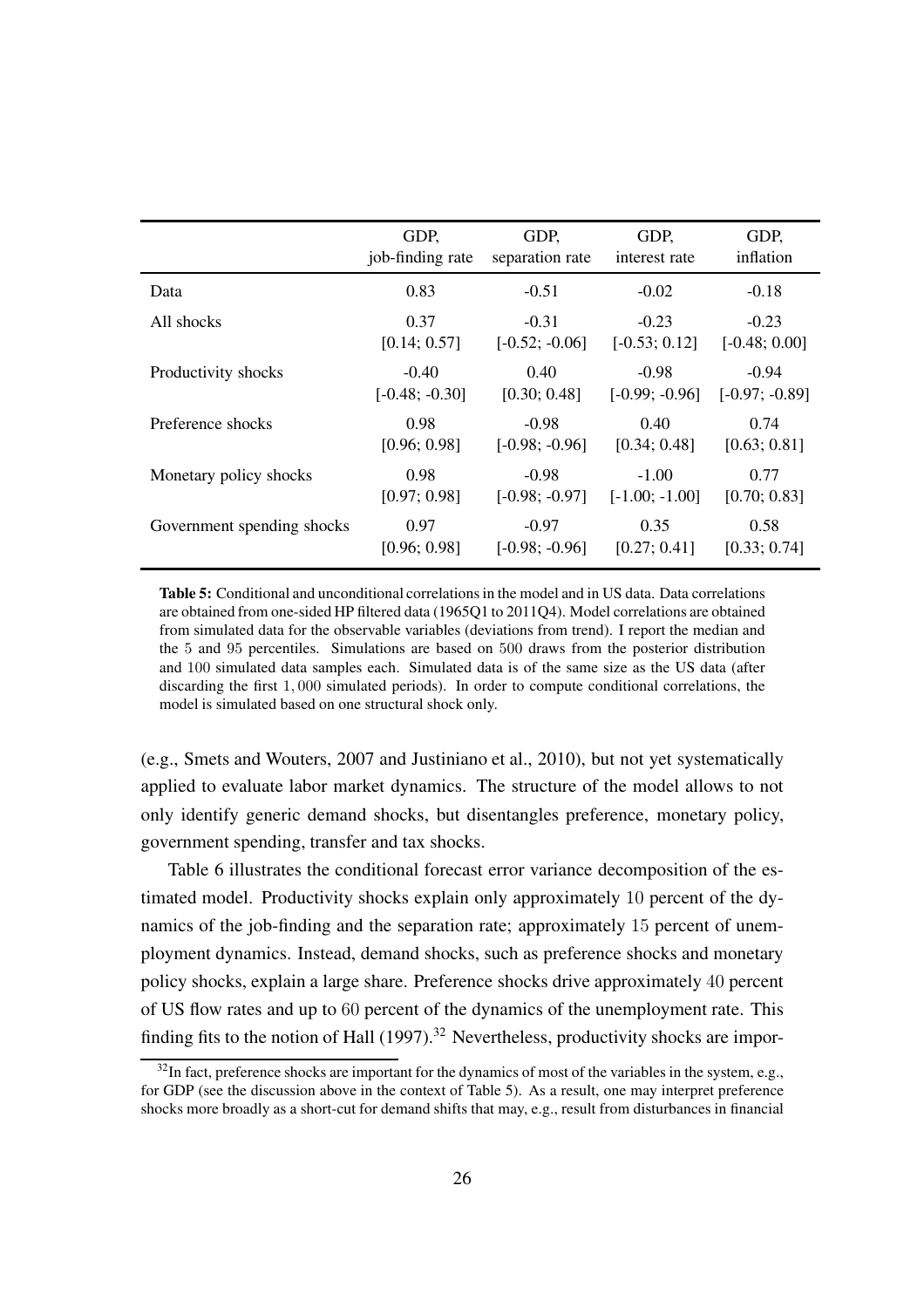tant for GDP. They explain more than 60 percent of output fluctuations in the long run. Approximately 35 percent of the variation in US flow rates is triggered by matching shocks. However, matching shocks do not explain movements in unemployment. The reason is that a temporarily higher matching efficiency increases the job-finding rate, but, everything else equal, the effect is offset as firms separate more workers due to endogenous separations. Monetary policy shocks explain approximately 15 percent of labor market flow and up to 20 percent of unemployment fluctuations. In general, fiscal shocks are not important for labor market variables.<sup>[33](#page-26-0)</sup>

Overall, these findings are consistent with evidence based on SVARs [\(Balleer](#page-44-5), [2012,](#page-44-5) [Ravn and Simonelli, 2007,](#page-48-10) [Braun et al.](#page-44-6), [2009\)](#page-44-6), even though, they are based on a very different identification of structural disturbances. Interestingly, these findings do not change under real wage rigidities. Wage rigidities are one way to generate amplification in labor market variables in response to productivity shocks [\(Hall](#page-47-11), [2005](#page-47-11) and [Shimer](#page-49-0), [2005](#page-49-0)). Additionally, several studies argue that real wage rigidities are a necessary feature to explain the data dynamics with large DSGE models (e.g., [Gertler et al.,](#page-46-4) [2008](#page-46-4) or [Sala et al., 2008](#page-49-2)). Here, I follow [Krause and Lubik \(2007](#page-47-1)) and assume that the current wage is a weighted average of the Nash bargained wage and last period's average wage. Then,

$$
w_t(\varepsilon) = (1 - \chi) \Big[ \gamma \Big( a_t m c_t - \varepsilon + E_t \Lambda_{t,t+1} \frac{\kappa}{q(\theta_{t+1})} \Big[ \frac{1 - \tau_{t+1}^p}{1 - \tau_t^p} - (1 - \eta_{t+1}) \frac{1 - \tau_{t+1}^n}{1 - \tau_t^n} \Big] - E_t \Lambda_{t,t+1} (1 - \phi_{t+1}) (1 - \eta_{t+1}) \frac{1 - \tau_{t+1}^n}{1 - \tau_t^n} \frac{f}{1 - \tau_{t+1}^p} \Big) + (1 - \gamma) \frac{b}{1 - \tau_t^n} \Big] + \chi w_{t-1}.
$$
 (27)

The weight on last period's wage is denoted by  $\chi$ . I repeat the above estimation, but allow for explicit wage rigidities. The posterior mean of the wage rigidity parameter  $\chi$  is relatively small.<sup>[34](#page-26-1)</sup> The data prefer the specification where additional shocks, i.e.,

markets, i.e., along the risk premium for households' bond returns [\(Christoffel et al., 2009\)](#page-45-3).

<span id="page-26-0"></span><sup>&</sup>lt;sup>33</sup>I do not discuss the variance decomposition of the non-labor market variables here. Results are in line with common intuition. The price mark-up shock explains inflation dynamics, in particular, in the short run [\(Del Negro and Schorfheide, 2006](#page-45-5) make a similar observation). Transfer shocks are relatively important for debt dynamics. This finding reflects that the cyclical component of debt is relatively volatile in the data (compared to GDP).

<span id="page-26-1"></span><sup>&</sup>lt;sup>34</sup>To be precise, the posterior mean of  $\chi$  is 0.191. Accordingly, the variance decomposition does not change much compared to the numbers reported above. I set a Beta prior for  $\chi$  with mean 0.5 and standard deviation 0.1.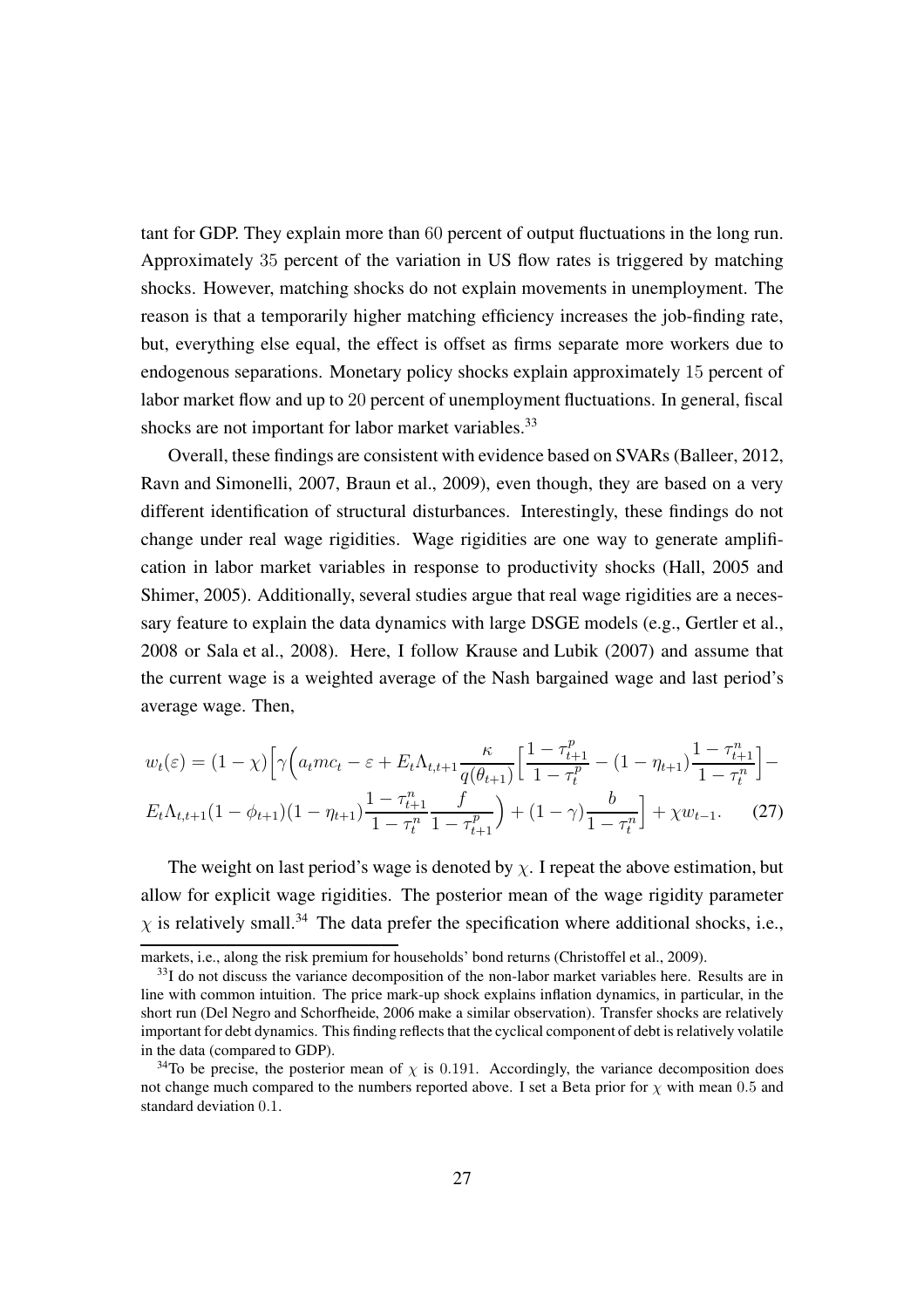<span id="page-27-0"></span>

|                         |                      | Productivity shock                             |                      | Monetary shock                               |                      | Spending shock                               |                      | Mark-up shock                                |                      | Preference shock                             |                      | Matching shock                               |                      | Transfer shock                               |                      | Tax shocks                                   |
|-------------------------|----------------------|------------------------------------------------|----------------------|----------------------------------------------|----------------------|----------------------------------------------|----------------------|----------------------------------------------|----------------------|----------------------------------------------|----------------------|----------------------------------------------|----------------------|----------------------------------------------|----------------------|----------------------------------------------|
| Horizon                 | Mean                 | 90% interval                                   | Mean                 | 90% interval                                 | Mean                 | 90% interval                                 | Mean                 | 90% interval                                 | Mean                 | 90% interval                                 | Mean                 | 90% interval                                 | Mean                 | 90% interval                                 | Mean                 | 90% interval                                 |
|                         |                      | Variance decomposition of the job-finding rate |                      |                                              |                      |                                              |                      |                                              |                      |                                              |                      |                                              |                      |                                              |                      |                                              |
| 5<br>20                 | 0.10<br>0.08<br>0.08 | [0.08; 0.12]<br>[0.06; 0.10]<br>[0.06; 0.10]   | 0.14<br>0.13<br>0.13 | [0.11; 0.18]<br>[0.10; 0.17]<br>[0.10; 0.17] | 0.01<br>0.00<br>0.00 | [0.00; 0.01]<br>[0.00; 0.01]<br>[0.00; 0.01] | 0.02<br>0.02<br>0.02 | [0.01:0.03]<br>[0.01; 0.03]<br>[0.01; 0.03]  | 0.44<br>0.40<br>0.39 | [0.36; 0.53]<br>[0.31; 0.49]<br>[0.31; 0.49] | 0.30<br>0.37<br>0.37 | [0.22; 0.38]<br>[0.26; 0.47]<br>[0.25; 0.47] | 0.00<br>0.00<br>0.00 | [0.00; 0.00]<br>[0.00; 0.00]<br>[0.00; 0.00] | 0.00<br>0.00<br>0.00 | [0.00; 0.00]<br>[0.00; 0.00]<br>[0.00; 0.00] |
|                         |                      | Variance decomposition of the firing rate      |                      |                                              |                      |                                              |                      |                                              |                      |                                              |                      |                                              |                      |                                              |                      |                                              |
| $\mathbf{1}$<br>5<br>20 | 0.09<br>0.08<br>0.08 | [0.07; 0.11]<br>[0.06:0.10]<br>[0.07; 0.10]    | 0.14<br>0.14<br>0.14 | [0.11:0.17]<br>[0.11:0.16]<br>[0.11; 0.16]   | 0.01<br>0.00<br>0.01 | [0.00; 0.01]<br>[0.00:0.01]<br>[0.00; 0.01]  | 0.02<br>0.02<br>0.02 | [0.01; 0.03]<br>[0.01; 0.03]<br>[0.01; 0.03] | 0.42<br>0.41<br>0.41 | [0.35; 0.51]<br>[0.33; 0.48]<br>[0.33; 0.48] | 0.32<br>0.35<br>0.35 | [0.25; 0.39]<br>[0.28; 0.41]<br>[0.28; 0.41] | 0.00<br>0.00<br>0.00 | [0.00; 0.00]<br>[0.00; 0.00]<br>[0.00; 0.00] | 0.00<br>0.00<br>0.00 | [0.00; 0.00]<br>[0.00; 0.00]<br>[0.00; 0.00] |
|                         |                      | Variance decomposition of unemployment         |                      |                                              |                      |                                              |                      |                                              |                      |                                              |                      |                                              |                      |                                              |                      |                                              |
| 5<br>20                 | 0.14<br>0.12<br>0.12 | [0.10; 0.17]<br>[0.09; 0.15]<br>[0.09; 0.15]   | 0.20<br>0.21<br>0.21 | [0.15; 0.24]<br>[0.17; 0.26]<br>[0.17; 0.26] | 0.01<br>0.01<br>0.01 | [0.01; 0.01]<br>[0.00; 0.01]<br>[0.00; 0.01] | 0.02<br>0.03<br>0.03 | [0.01; 0.04]<br>[0.01; 0.04]<br>[0.01; 0.04] | 0.62<br>0.63<br>0.62 | [0.55; 0.69]<br>[0.57; 0.70]<br>[0.55; 0.68] | 0.01<br>0.01<br>0.01 | [0.00; 0.01]<br>[0.00; 0.01]<br>[0.00; 0.01] | 0.00<br>0.00<br>0.00 | [0.00; 0.00]<br>[0.00; 0.00]<br>[0.00; 0.00] | 0.00<br>0.00<br>0.00 | [0.00; 0.00]<br>[0.00; 0.00]<br>[0.00; 0.00] |
|                         |                      | Variance decomposition of GDP                  |                      |                                              |                      |                                              |                      |                                              |                      |                                              |                      |                                              |                      |                                              |                      |                                              |
| 5<br>20                 | 0.30<br>0.53<br>0.63 | [0.24; 0.36]<br>[0.46; 0.60]<br>[0.55; 0.72]   | 0.16<br>0.11<br>0.09 | [0.12; 0.19]<br>[0.09; 0.14]<br>[0.07; 0.11] | 0.01<br>0.00<br>0.00 | [0.00; 0.01]<br>[0.00; 0.01]<br>[0.00; 0.00] | 0.02<br>0.01<br>0.01 | [0.01; 0.03]<br>[0.00; 0.02]<br>[0.00; 0.02] | 0.51<br>0.33<br>0.26 | [0.44; 0.60]<br>[0.26; 0.40]<br>[0.18; 0.32] | 0.00<br>0.00<br>0.00 | [0.00; 0.01]<br>[0.00; 0.01]<br>[0.00; 0.01] | 0.00<br>0.00<br>0.00 | [0.00; 0.00]<br>[0.00; 0.00]<br>[0.00; 0.00] | 0.00<br>0.00<br>0.00 | [0.00; 0.00]<br>[0.00; 0.00]<br>[0.00; 0.00] |
|                         |                      | Variance decomposition of inflation            |                      |                                              |                      |                                              |                      |                                              |                      |                                              |                      |                                              |                      |                                              |                      |                                              |
| 5<br>20                 | 0.02<br>0.10<br>0.12 | [0.01; 0.03]<br>[0.05; 0.15]<br>[0.05; 0.20]   | 0.01<br>0.02<br>0.02 | [0.00; 0.01]<br>[0.01; 0.03]<br>[0.01; 0.03] | 0.00<br>0.00<br>0.00 | [0.00; 0.00]<br>[0.00:0.00]<br>[0.00; 0.00]  | 0.96<br>0.84<br>0.81 | [0.94; 0.97]<br>[0.77; 0.90]<br>[0.72; 0.89] | 0.01<br>0.04<br>0.04 | [0.01; 0.02]<br>[0.01; 0.06]<br>[0.02; 0.07] | 0.00<br>0.00<br>0.00 | [0.00; 0.00]<br>[0.00; 0.00]<br>[0.00; 0.00] | 0.00<br>0.00<br>0.00 | [0.00; 0.00]<br>[0.00; 0.00]<br>[0.00; 0.00] | 0.00<br>0.01<br>0.01 | [0.00; 0.00]<br>[0.01; 0.01]<br>[0.01; 0.01] |
|                         |                      | Variance decomposition of interest rates       |                      |                                              |                      |                                              |                      |                                              |                      |                                              |                      |                                              |                      |                                              |                      |                                              |
| 5<br>20                 | 0.08<br>0.14<br>0.12 | [0.07; 0.09]<br>[0.12; 0.17]<br>[0.08; 0.15]   | 0.54<br>0.16<br>0.07 | [0.44; 0.65]<br>[0.11; 0.21]<br>[0.05; 0.09] | 0.00<br>0.01<br>0.01 | [0.00; 0.01]<br>[0.01; 0.01]<br>[0.00; 0.01] | 0.07<br>0.02<br>0.01 | [0.03; 0.11]<br>[0.01; 0.03]<br>[0.00; 0.02] | 0.30<br>0.66<br>0.80 | [0.21; 0.39]<br>[0.59; 0.73]<br>[0.74; 0.84] | 0.00<br>0.00<br>0.00 | [0.00; 0.01]<br>[0.00; 0.01]<br>[0.00; 0.00] | 0.00<br>0.00<br>0.00 | [0.00; 0.00]<br>[0.00; 0.00]<br>[0.00; 0.00] | 0.00<br>0.00<br>0.00 | [0.00; 0.00]<br>[0.00; 0.00]<br>[0.00; 0.00] |

Table 6: Posterior forecast error variance decomposition for the US. The forecast horizon is measured in quarters.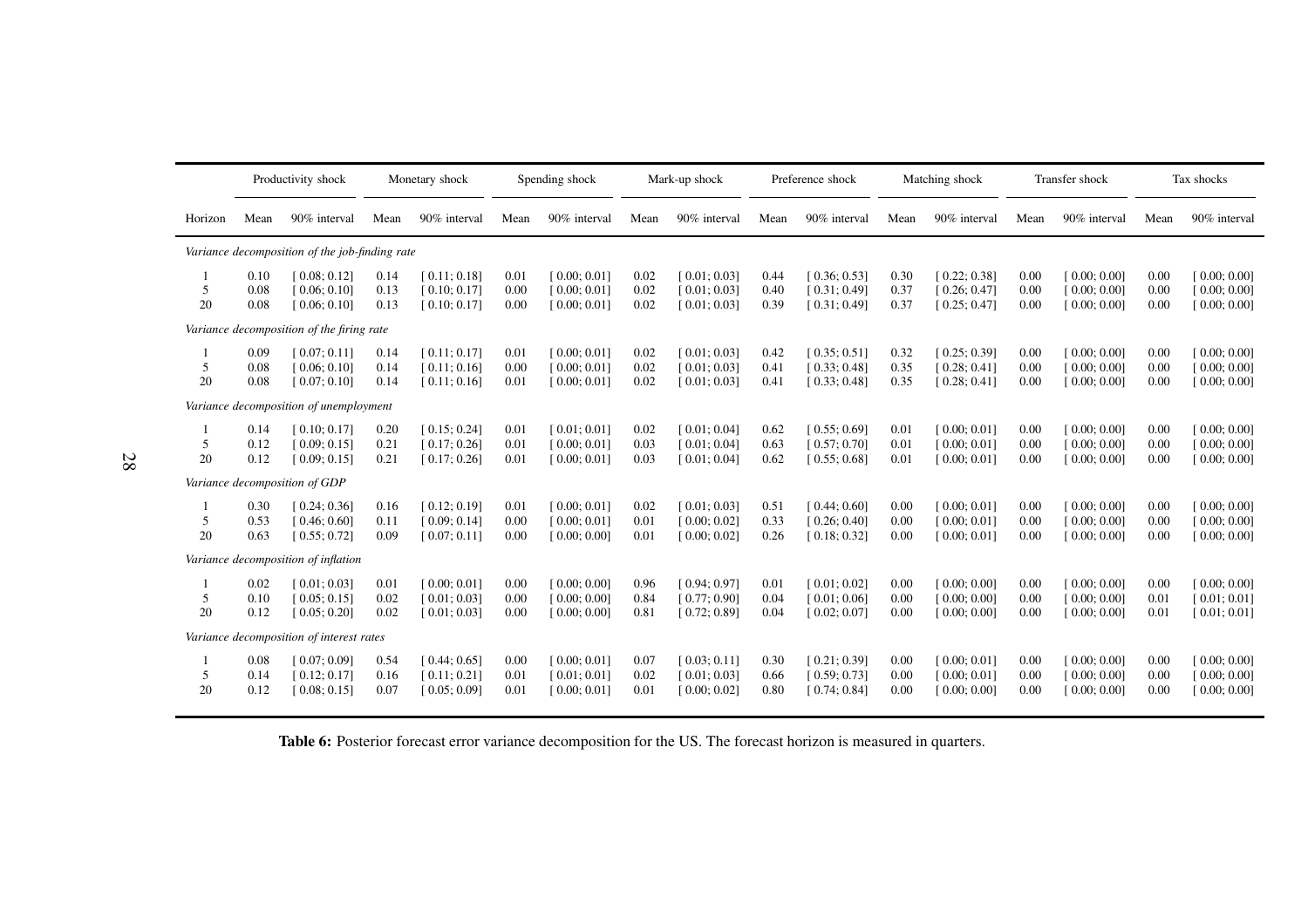demand shocks, drive the dynamics of labor market variables to an enhanced role of productivity shocks from real wage rigidities. This finding corresponds to the empirical evidence of [\(Haefke et al., 2013](#page-46-7)) and the theoretical arguments of [Krause and Lubik](#page-47-1) [\(2007\)](#page-47-1) and [Monacelli et al.](#page-48-0) [\(2010\)](#page-48-0) who dismiss the relevance of real wage rigidities for inflation dynamics and the effects of fiscal stimulus, respectively. My findings confirm these results based on an estimated model. The estimated model suggests that amplification of productivity shocks as advanced by [Shimer \(2005\)](#page-49-0) is not necessary if demand side disturbances explain aggregate fluctuations.

According to the variance decomposition, fiscal shocks are not important for aggregate dynamics on average. A similar result, although in a different model, is obtained by [Leeper et al. \(2010](#page-48-1)). However, this result does not necessarily mean that a one time shock (e.g., in times of crisis) may not have substantial effects on output or unemployment. For this reason, the next section assesses the effects of fiscal policy and the transmission towards the labor market in more detail.

### <span id="page-28-0"></span>5 The effects of policy intervention

#### 5.1 Multipliers of discretionary fiscal policy intervention

As common in the literature, I follow [Mountford and Uhlig](#page-48-5) [\(2009\)](#page-48-5) and analyze present value fiscal multipliers. The present value multiplier of government spending for output at horizon  $k$  is defined as

Present value multiplier(k) = 
$$
\frac{E_t \sum_{j=0}^k \beta^j (y_t - y)}{E_t \sum_{j=0}^k \beta^j (g_t - g)}.
$$
 (28)

Tax multipliers are computed equally by replacing the absolute deviation of government spending with the absolute deviation of tax revenue from steady state. This approach expresses multipliers relative to the fiscal costs. I also evaluate unemployment multipliers as in [Monacelli et al.](#page-48-0) [\(2010\)](#page-48-0). That implies a replacement of the numerator with the deviation of unemployment from steady state (measured in percentage points) and a replacement of the denominator with the percentage point deviation of each fiscal instrument from steady state (measured in percent of steady state GDP). For easier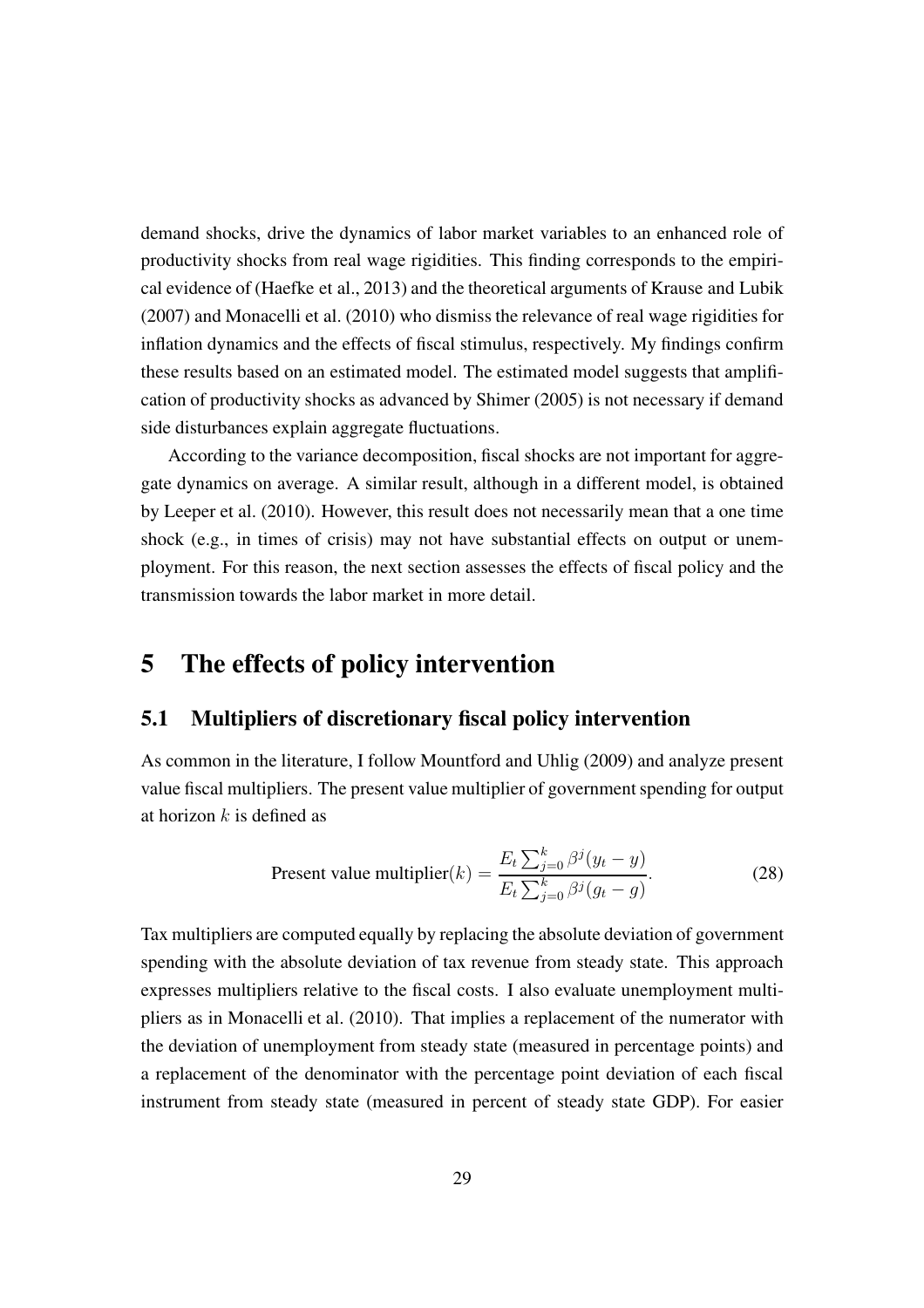comparison, I report multipliers for expansionary fiscal policy, i.e., increases in expenditures and cuts in taxes.[35](#page-29-0)

Table [7](#page-30-0) summarizes the estimated fiscal multipliers. The first rows of Table [7](#page-30-0) represent the baseline scenario where all fiscal instruments follow fiscal rules. Several observations stand out. On impact, each fiscal instrument has positive output multipliers. However, the size of the multipliers varies depending on the fiscal instrument. Moreover, unemployment multipliers behave as output multipliers, but with the opposite sign. Finally, multipliers are smaller than one as consumption is crowded out by the government intervention. In the following, I discuss the effects of each fiscal instrument in turn.

*Government spending* Output increases in response to expansionary government spending. The impact output multiplier is  $0.32$  ( $-0.37$  for unemployment). Figure [3](#page-31-0) illustrates the responses of several key model variables to an increase in government spending. In the following figures, fiscal interventions are normalized to an increase in spending or a cut in taxes of 0.5 percent of steady state GDP. Solid lines show the responses at the posterior mean, dashed lines capture the 5 and 95 percent posterior intervals. In line with the multipliers, GDP increases and unemployment falls in response to a discretionary spending upsurge. The intuition for the positive effects is the following. As typical in a New Keynesian model, rising government demand drives up the marginal costs of production, but given that prices are sticky, inflation responds only gradually. Profit maximizing monopolistic firms react by producing more consumption goods and demanding more intermediate goods. In order to increase employment to meet this demand, intermediate goods producers post more vacancies which increases the job-finding rate and fire fewer workers. Hiring and retaining additional workers drives up the marginal costs of production. The unemployment rate falls, while wages rise. According to the Taylor rule, the monetary authority rises interest rates in response to the inflationary pressure and the deviation of output and unemployment from steady state. Higher interest rates crowd out private consumption. The estimated Taylor rule features strong interest rate smoothing. As a result, interest rates rise only moderately

<span id="page-29-0"></span> $35$  For the computation of tax revenue, I use steady state values of the corresponding tax base. I abstain from discussing multipliers of changes in the profit tax. As described before, the profit tax is a tax on firms' profits due to market frictions, and not on firms' capital stock. It should rather be considered as a proxy for movements along this margin that is not rich enough for policy evaluation.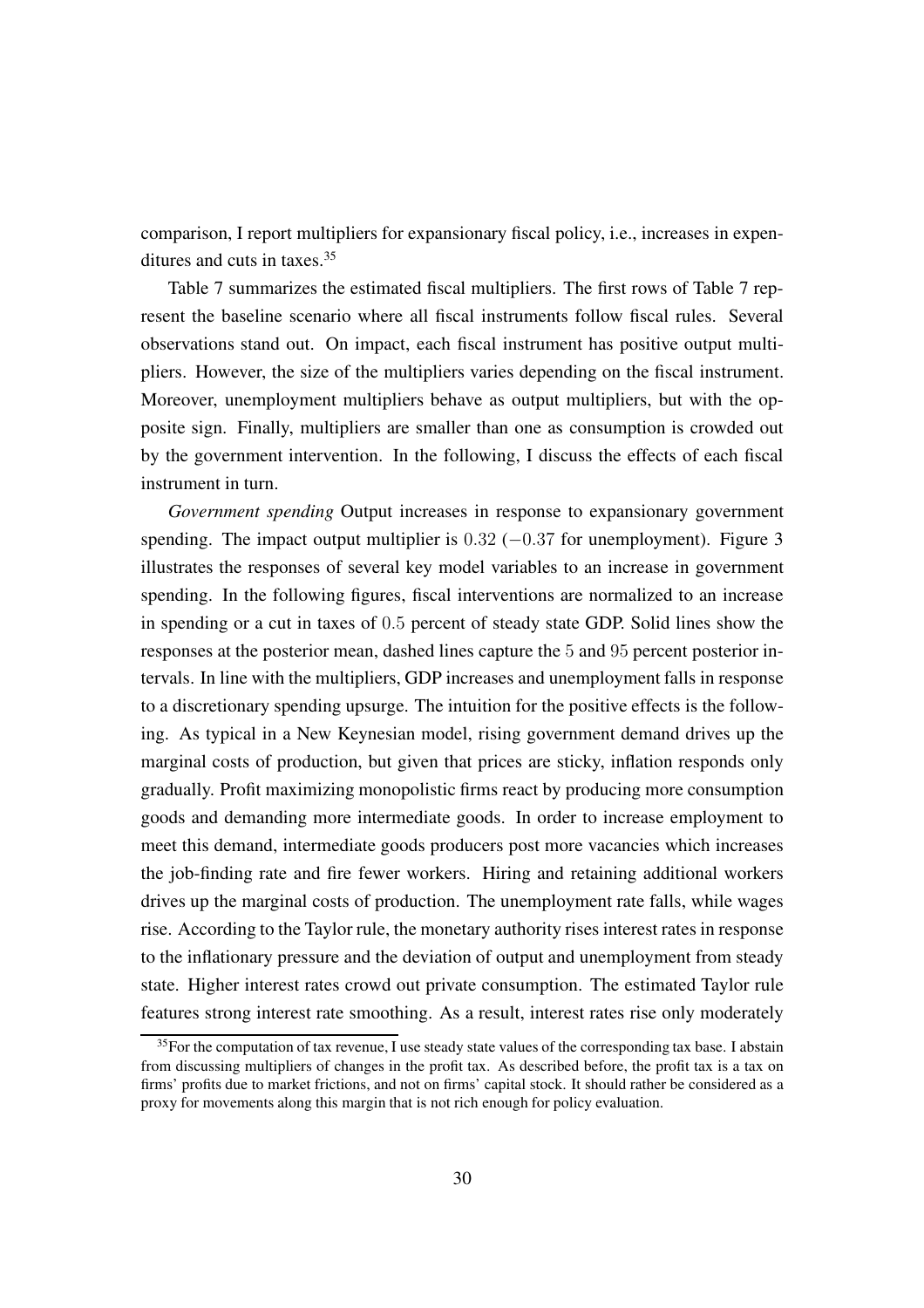<span id="page-30-0"></span>

|              | Transfer multipliers<br>Spending multipliers |                                                    |                  |                  | Labor tax multipliers        | Consumption tax multipliers  |                       |                              |
|--------------|----------------------------------------------|----------------------------------------------------|------------------|------------------|------------------------------|------------------------------|-----------------------|------------------------------|
| Horizon      | <b>GDP</b>                                   | Unemployment                                       | <b>GDP</b>       | Unemployment     | <b>GDP</b>                   | Unemployment                 | <b>GDP</b>            | Unemployment                 |
|              |                                              | All instruments adjust (-3,309.54)                 |                  |                  |                              |                              |                       |                              |
| $\mathbf{1}$ | 0.323                                        | $-0.371$                                           | 0.021            | $-0.023$         | 0.008                        | $-0.010$                     | 0.163                 | $-0.183$                     |
|              | [0.27; 0.41]                                 | $[-0.45; -0.31]$                                   | [0.01; 0.03]     | $[-0.04; -0.01]$ | $[-0.00; 0.02]$              | $[-0.03; 0.00]$              | [0.13; 0.20]          | $[-0.23; -0.15]$             |
| 5            | 0.188                                        | $-0.198$                                           | $-0.036$         | 0.041            | 0.009                        | $-0.009$                     | 0.083                 | $-0.088$                     |
|              | [0.15; 0.25]                                 | $[-0.26; -0.16]$                                   | $[0.25; -0.01]$  | [0.01; 0.19]     | [0.00; 0.02]                 | $[-0.02; -0.00]$             | [0.07; 0.11]          | $[-0.12; -0.07]$             |
| 20           | 0.067                                        | $-0.071$                                           | $-0.029$         | 0.030            | 0.016                        | $-0.017$                     | 0.017                 | $-0.018$                     |
|              | [0.05; 0.10]                                 | $[-0.10; -0.05]$                                   | $[-0.04; -0.02]$ | [0.02; 0.04]     | [0.01; 0.03]                 | $[-0.03; -0.01]$             | [0.01; 0.03]          | $[-0.03; -0.01]$             |
|              |                                              | Only transfers adjust, no fiscal rules (-3,328.63) |                  |                  |                              |                              |                       |                              |
| $\mathbf{1}$ | 0.280<br>[0.21; 0.34]                        | $-0.326$<br>$[-0.40; -0.25]$                       | $\boldsymbol{0}$ | $\boldsymbol{0}$ | $-0.009$<br>$[-0.02; -0.00]$ | 0.010<br>[0.00; 0.02]        | 0.102<br>[0.08; 0.13] | $-0.121$<br>$[-0.16; -0.09]$ |
| 5            | 0.165<br>[0.12; 0.21]                        | $-0.178$<br>$[-0.23; -0.13]$                       | $\boldsymbol{0}$ | $\boldsymbol{0}$ | 0.008<br>[0.00; 0.01]        | $-0.009$<br>$[-0.01; -0.00]$ | 0.060<br>[0.04; 0.08] | $-0.065$<br>$[-0.09; -0.05]$ |
| 20           | 0.074<br>[0.05; 0.10]                        | $-0.079$<br>$[-0.10; -0.06]$                       | $\mathbf{0}$     | $\overline{0}$   | 0.017<br>[0.01; 0.03]        | $-0.019$<br>$[-0.03; -0.01]$ | 0.027<br>[0.02; 0.04] | $-0.029$<br>$[-0.04; -0.02]$ |
|              |                                              | Transfers do not adjust (-3,391.13)                |                  |                  |                              |                              |                       |                              |
| $\mathbf{1}$ | 0.407                                        | $-0.494$                                           | 0.037            | $-0.045$         | 0.052                        | $-0.063$                     | 0.305                 | $-0.371$                     |
|              | [0.35; 0.46]                                 | $[-0.57; -0.43]$                                   | [0.03; 0.04]     | $[-0.05; -0.04]$ | [0.04; 0.06]                 | $[-0.07; -0.05]$             | [0.25; 0.37]          | $[-0.44; -0.30]$             |
| 5            | 0.237                                        | $-0.262$                                           | $-0.016$         | 0.019            | 0.029                        | $-0.030$                     | 0.134                 | $-0.148$                     |
|              | [0.19; 0.29]                                 | $[-0.31; -0.21]$                                   | $[-0.03; -0.01]$ | [0.01; 0.03]     | [0.02; 0.04]                 | $[-0.04; -0.02]$             | [0.11; 0.16]          | $[-0.17; -0.12]$             |
| 20           | 0.085                                        | $-0.094$                                           | $-0.019$         | 0.021            | $-0.003$                     | 0.003                        | 0.008                 | $-0.009$                     |
|              | [0.06; 0.11]                                 | $[-0.13; -0.07]$                                   | $[-0.03; -0.01]$ | [0.01; 0.03]     | $[-0.01; 0.01]$              | $[-0.01; 0.02]$              | $[-0.00; 0.02]$       | $[-0.02; 0.00]$              |
|              |                                              | Only government spending adjusts (-3,578.87)       |                  |                  |                              |                              |                       |                              |
| $\mathbf{1}$ | 0.444                                        | $-0.558$                                           | 0.051            | $-0.065$         | 0.062                        | $-0.078$                     | 0.269                 | $-0.340$                     |
|              | [0.39; 0.50]                                 | $[-0.66; -0.48]$                                   | [0.04; 0.06]     | $[-0.08; -0.06]$ | [0.05; 0.07]                 | $[-0.09; -0.07]$             | [0.22; 0.30]          | $[-0.38; -0.29]$             |
| 5            | 0.341                                        | $-0.360$                                           | 0.023            | $-0.024$         | 0.050                        | $-0.056$                     | 0.162                 | $-0.187$                     |
|              | [0.29; 0.41]                                 | $[-0.43; -0.30]$                                   | [0.02; 0.03]     | $[-0.03; -0.02]$ | [0.04; 0.06]                 | $[-0.07; -0.05]$             | [0.13; 0.19]          | $[-0.22; -0.15]$             |
| 20           | 0.348                                        | $-0.193$                                           | $-0.015$         | 0.017            | 0.008                        | $-0.009$                     | 0.047                 | $-0.055$                     |
|              | [0.29; 0.41]                                 | $[-0.24; -0.15]$                                   | $[-0.03; -0.01]$ | [0.01; 0.03]     | $[-0.01; 0.02]$              | $[-0.02; 0.01]$              | [0.04; 0.06]          | $[-0.07; -0.04]$             |

Table 7: Fiscal multipliers for the US. Numbers show the posterior median and the 5 and 95 percent posterior intervals. Multipliers are present value multipliers. Multipliers are reported for an increase in spending and transfers and for cuts in taxes. Numbers in paranthesis indicate the log marginal data density of each specification (based on the modified harmonic mean estimator).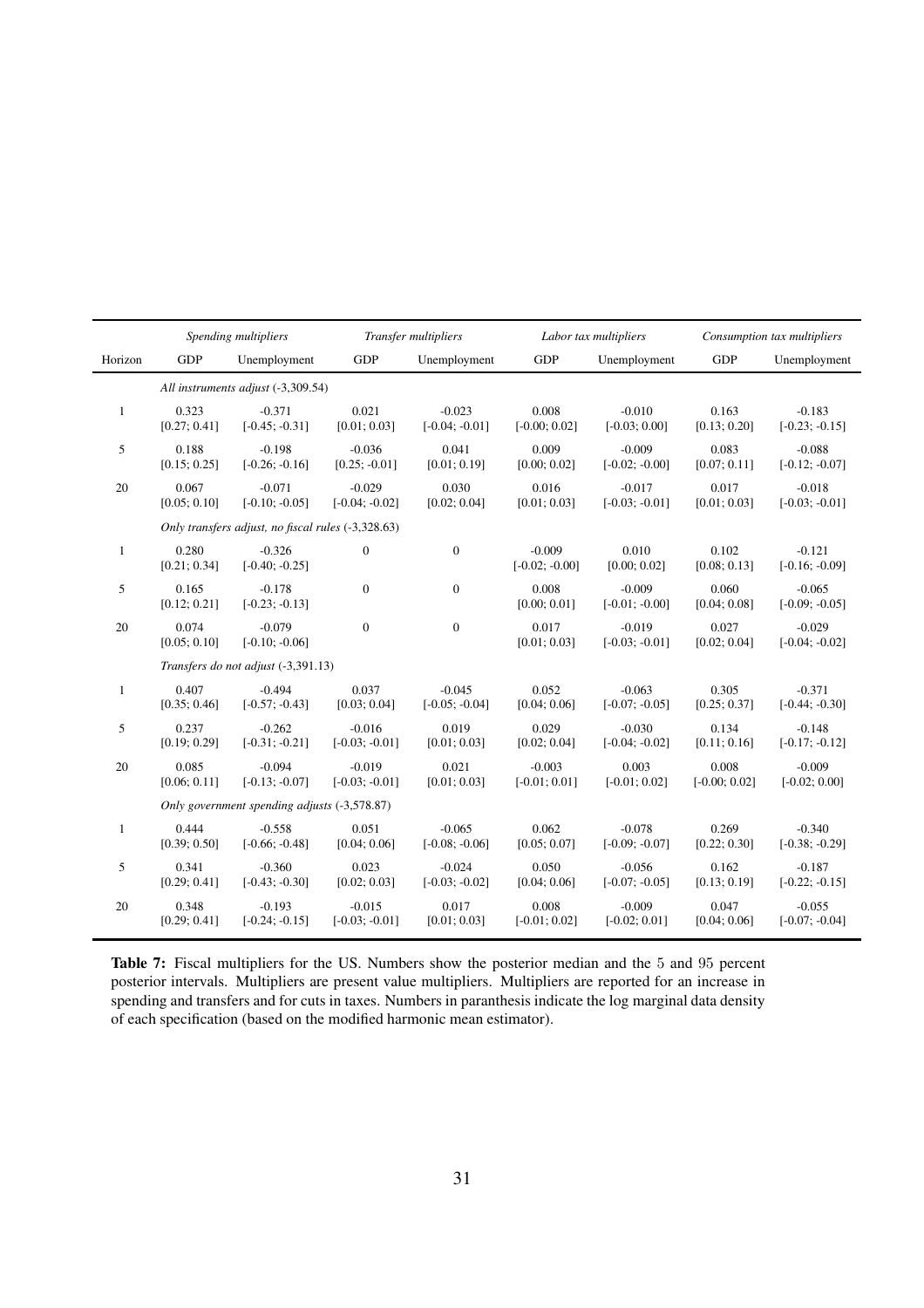<span id="page-31-0"></span>

Figure 3: Estimated impulse responses to an increase in government spending (0.5 percent of GDP) in the US. The solid line shows the impulse responses at the posterior mean; the dashed lines at the 5 percent and 95 percent posterior intervals. The impulse horizon is measured in quarters.

and crowding out is dampened.

So far, none of the responses is surprising. However, due to the fiscal rules, the increase in government spending results in feedback effects on the other fiscal variables. The additional spending is financed by an increase in government debt on impact. The accumulated debt generates rising tax rates and lower spending in the future. Fiscal stabilization peaks around quarter five after the shock. Most of the fiscal adjustment is borne by lump-sum transfers. This finding reflects the large estimate of the fiscal rule parameter for transfers. In response to rising distortionary taxes and lower transfers, GDP falls below steady state approximately five quarters after the initial spending increase. Under nominal rigidities, a negative output gap depresses inflation and, consequently, interest rates. Accordingly, households expected long term real interest rates fall already on impact. As suggested by [Corsetti et al.](#page-45-0) [\(2012\)](#page-45-0), lower long term interest rates dampen the induced impact decline in consumption compared to a scenario without fiscal rules. Nevertheless, the effects are smaller as argued by [Corsetti et al.](#page-45-0) [\(2012\)](#page-45-0). Spending reversals and consumption crowding in do not arise as government spending does not fall below steady state given that fiscal consolidation is pursued mainly by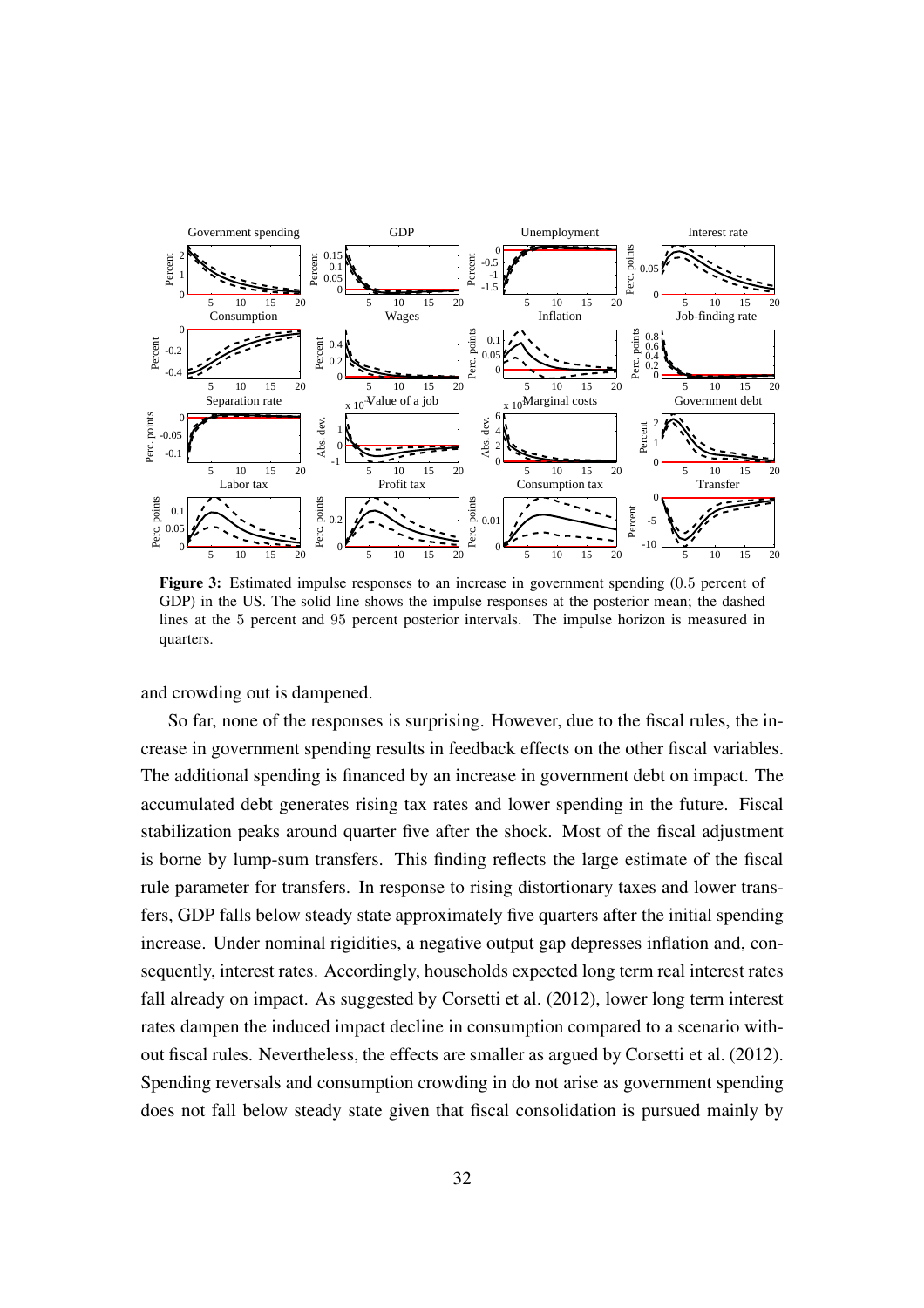adjusting alternative fiscal instruments instead of government spending only.

*Transfers* An increase in transfers has very small positive multipliers on impact (0.02 for output), and small negative multipliers in the medium and the long run. Lumpsum transfers are non-distortionary in this model. Without the presence of fiscal rules, changes in transfers would not have any effect on the economy (except for government debt), i.e., Ricardian equivalence would hold. Figure [4](#page-33-0) shows the responses of the US economy to an increase in transfers. Higher transfers generate rising government debt. As a result, fiscal policy is contractionary in the future. Transfers react very fast. They fall below steady state already three quarters after the initial increase. Then, also GDP falls below steady state. Accordingly, the small impact increase of consumption results from (expected) future interest rates below steady state. This increase in demand generates very small positive output (and negative unemployment) effects as the value of a job increases. Nevertheless, the medium run and long run negative effects from contractionary fiscal policy that consolidates debt are so large that they quickly offset these small positive effects. Given that the increase in lump-sum transfers is financed to some extent by distortionary taxation, the cumulative long run effect is negative (−0.04 for output and 0.04 for unemployment five quarters after the initial expansionary transfer shock).

*Labor tax cuts* Multipliers of discretionary labor tax cuts turn out to be very small (see Table [7\)](#page-30-0).<sup>[36](#page-32-0)</sup> The impact multiplier is only 0.01. Unemployment falls, but multipliers are equally small. Figure [5](#page-34-0) shows the corresponding impulse responses. The labor tax cut influences output and unemployment through wages. The labor tax cut depresses households' wage demands and wages as it increases the value of working relatively to non-working (after taxes, see Eq. [16\)](#page-9-1). This indirect effect from the Nash wage bargaining differs from the outcome in a neoclassical labor market. Changes in the labor tax generate no direct effect on labor supply given that labor supply is exogenous due to the search and matching friction. Lower wages diminish marginal costs of production and firms' hire more and fire less workers. GDP rises, unemployment falls. Simultaneously, inflation decreases with marginal costs of production. Consequently, the central bank lowers interest rates, which in turn stimulates consumption. However, the effects are tiny and short-lived. The main reason is that the effect of the labor tax

<span id="page-32-0"></span><sup>&</sup>lt;sup>36</sup>For discretionary tax policy, I consider changes in one tax rate at a time, i.e., the correlation among shocks to tax rates is set to zero.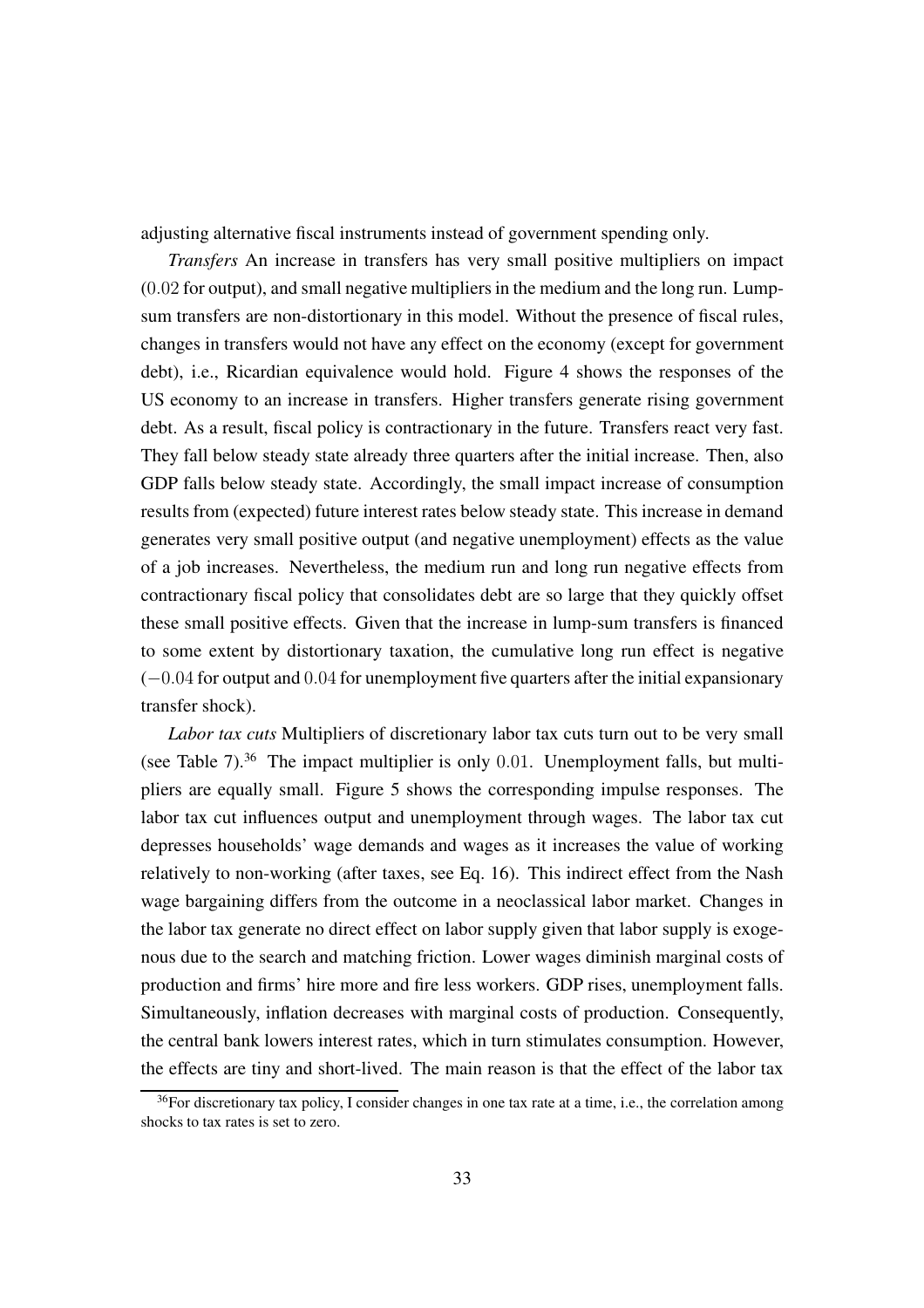<span id="page-33-0"></span>

Figure 4: Estimated impulse responses to an increase in lump-sum transfers (0.5 percent of GDP) in the US. The solid line shows the impulse responses at the posterior mean; the dashed lines at the 5 percent and 95 percent posterior intervals. The impulse horizon is measured in quarters.

cut on wages and marginal costs is relatively small. According to the estimated model, wages move almost one to one with the marginal costs of production. As a result, they hardly move if the outside option of the workers changes (as the estimated workers' bargaining power is close to one, see Eq. [16\)](#page-9-1). Small wage cuts provides only small incentives for intermediate firms to increase employment and production (the value of a job increases only slightly). Likewise, the effect on inflation and interest rates is limited (given that Rotemberg price adjustment costs and interest rate smoothing are high). According to the estimated fiscal rules, the labor tax cut is followed by rising tax rates and reluctant spending in the future. As described in the case of government spending, this promotes consumption (but effects are small).

*Consumption tax cuts* Multipliers for a cut in consumption taxes are larger than those for labor taxes. A cut in consumption taxes has an impact output multiplier of 0.16. The corresponding unemployment multiplier is  $-0.18$ . Figure [6](#page-35-0) illustrates the model responses to a cut in the consumption tax. Consumption becomes relatively cheaper and households consume more. Put differently, the marginal utility of consumption today increases relative to the marginal utility of consumption in the future (see Eq. [3\)](#page-5-3). This increase in demand induces similar, although only about half as large,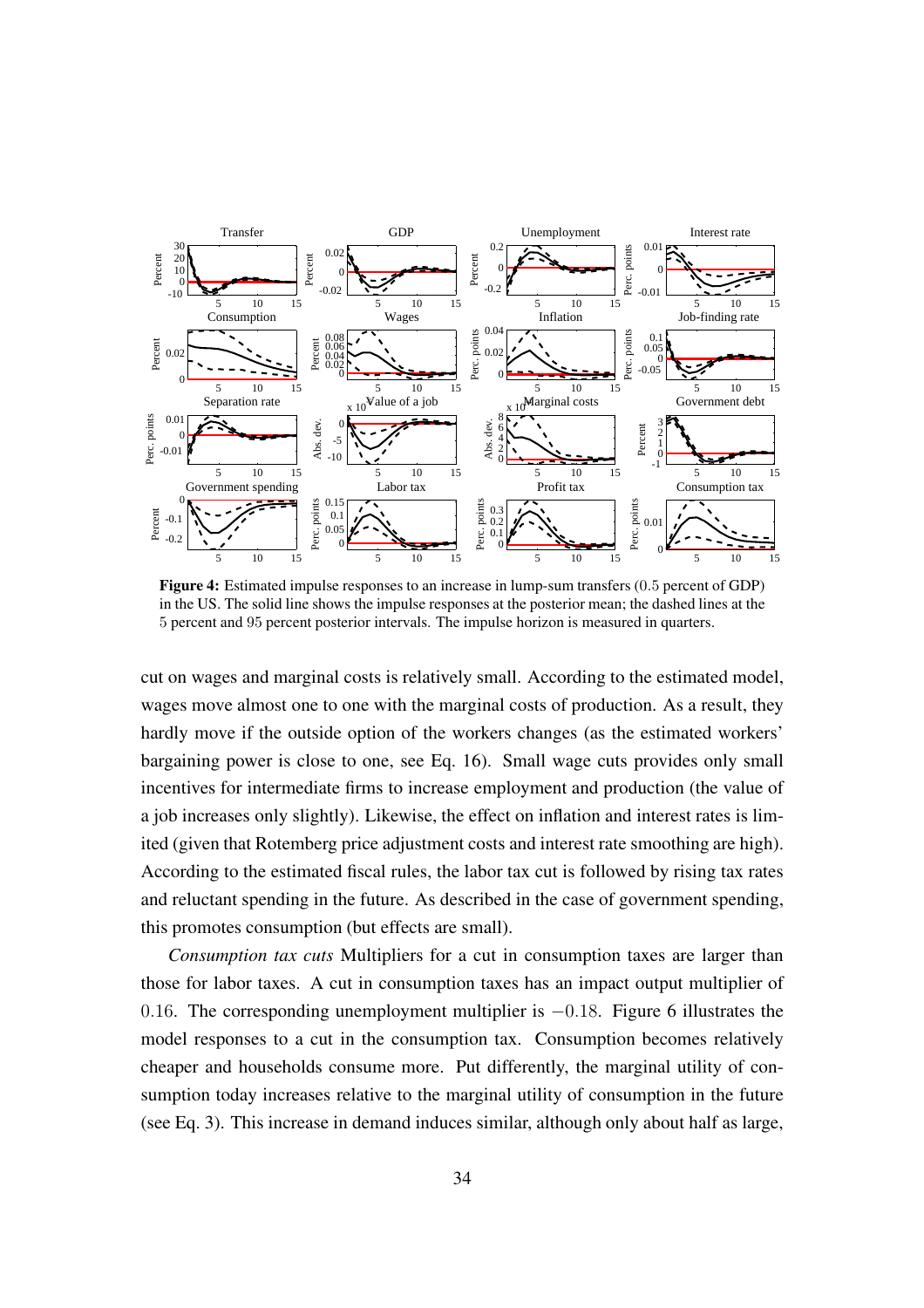<span id="page-34-0"></span>

Figure 5: Estimated impulse responses to a cut in labor taxes (0.5 percent of GDP) in the US. The solid line shows the impulse responses at the posterior mean; the dashed lines at the 5 percent and 95 percent posterior intervals. The impulse horizon is measured in quarters.

effects compared to an increase in government spending. The latter has stronger effects on aggregate variables as non of the additional spending is saved. Firms increase employment and GDP rises. Fiscal rules imply that spending, transfers and tax rates all adjust to rising debt levels (at peak approximately four quarters after the initial shock). This contractionary policy results in GDP slightly below steady state from quarter five after the shock onwards. Again, lower future inflation and interest rates compared to an economy without fiscal rules bolsters consumption already on impact (see [Corsetti et al.](#page-45-0), [2012](#page-45-0) in the context of government spending).

The results demonstrate that fiscal policy can be effective in terms of output and unemployment, but the effect depends strongly on the fiscal instrument applied. Expansionary discretionary changes in government spending and consumption taxes stimulate demand and work well. However, an increase in government spending is more effective than a consumption tax cut. The effects of changes in labor tax rates are tiny. If the government stimulates demand by higher lump-sum transfers, the long run negative effects due to fiscal rules quickly offset the small short run positive effects.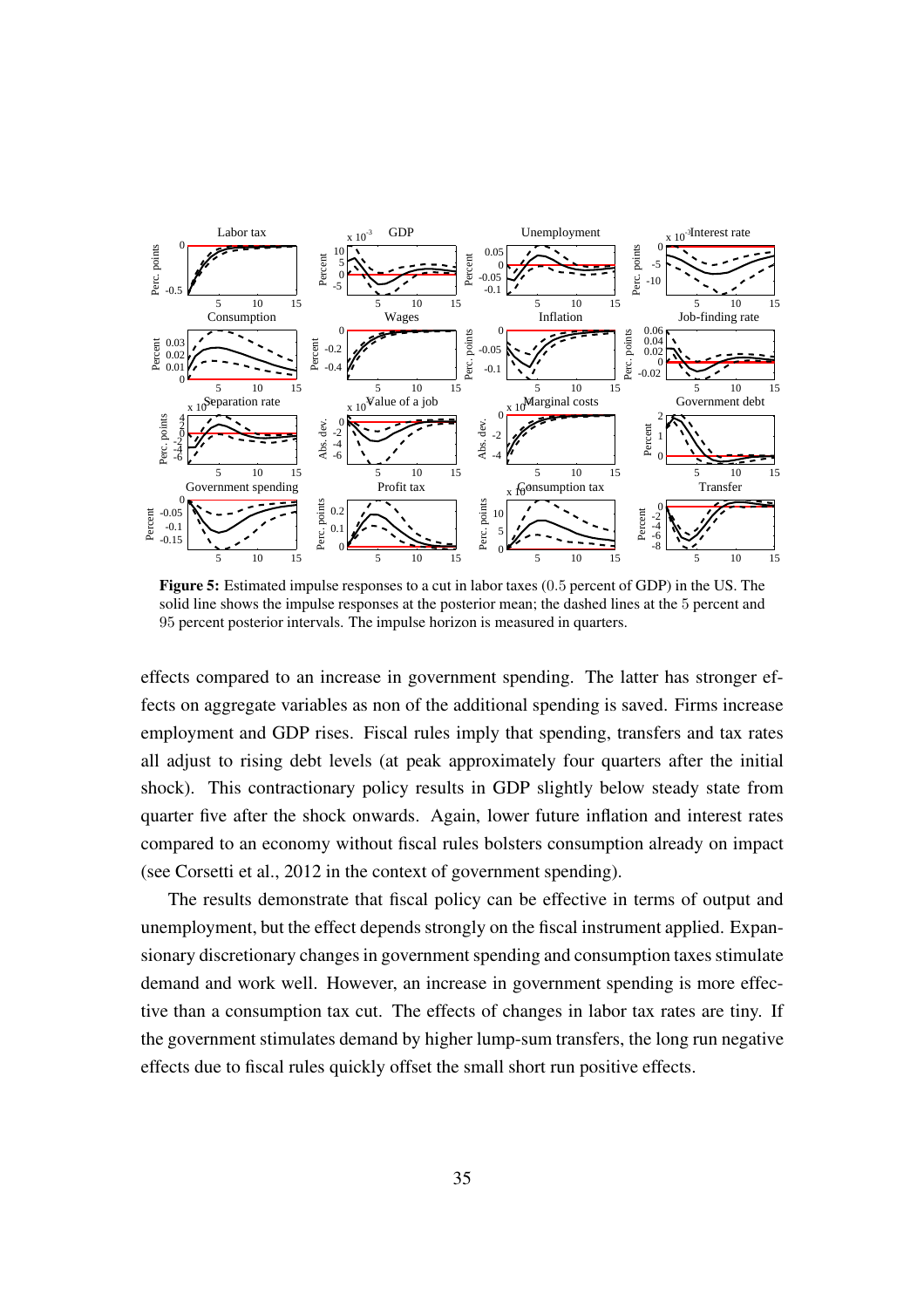<span id="page-35-0"></span>

Figure 6: Estimated impulse responses to cut in consumption taxes (0.5 percent of GDP) in the US. The solid line shows the impulse responses at the posterior mean; the dashed lines at the 5 percent and 95 percent posterior intervals. The impulse horizon is measured in quarters.

#### 5.2 The influence of fiscal rules

This section analyzes the influence of fiscal rules on the multipliers in more detail. Table [7](#page-30-0) summarizes the estimated fiscal multipliers for the US under alternative fiscal rules. I compare the baseline results where all fiscal instruments adjust to debt to three alternative specifications: one specification where lump-sum transfers do not adjust, one specification where only government spending adjusts to debt, and, finally, one specification where only lump-sum transfers adjust to debt.<sup>[37](#page-35-1)</sup> The specification without an adjustment in transfers explores how results change if the only non-distortionary fiscal instrument is excluded from the fiscal rules. The specification where only government spending adjust is close to the study of [Corsetti et al. \(2012](#page-45-0)) and allows to analyze the role of spending reversals. The specification where only lump-sum transfers adjusts replicates the results if the existence of fiscal rules would have been ignored. Then tax rates and spending follow conventional  $AR(1)$  processes and I set the parameters capturing automatic stabilization and the co-movement in tax shocks to zero. In this

<span id="page-35-1"></span> $37$ These specifications are estimated as described in Section [3.](#page-13-0) The only difference is that the respective fiscal adjustment parameters are fixed at zero.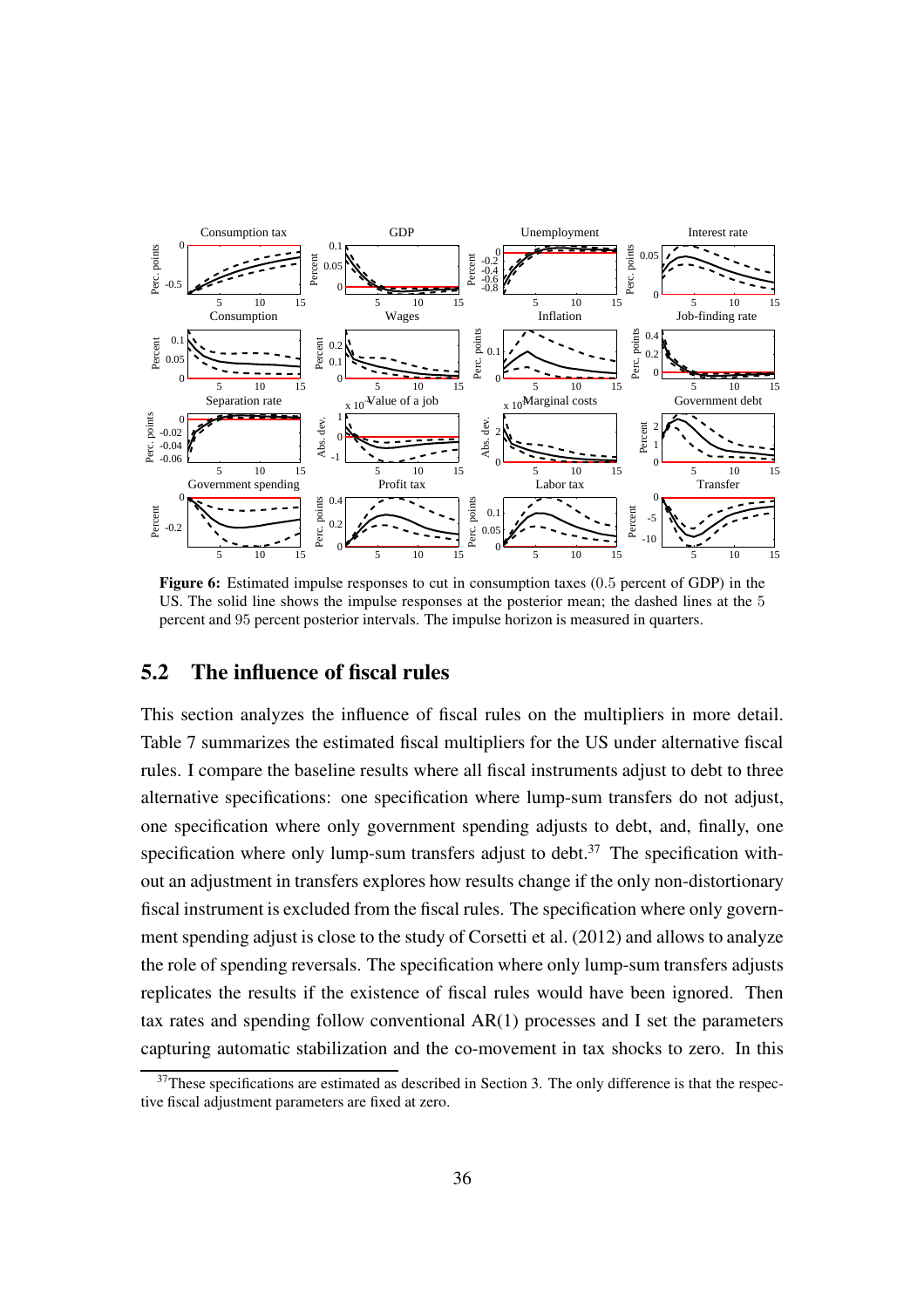specification, Ricardian equivalence holds.

Table [7](#page-30-0) highlights the following findings. First, all alternative fiscal rule specifications have a lower (log) marginal data density compared to the baseline scenario where all fiscal instruments adjust to debt. Model fit deteriorates by restricting certain fiscal rule components to zero. The data clearly prefer the specification where all instru-ments adjust.<sup>[38](#page-36-0)</sup> Second, multipliers are substantially smaller if fiscal policy does not follow fiscal rules. The consumption tax multiplier is approximately 40 percent smaller if fiscal rules are switched off. The government spending multiplier is reduced by 15 percent. This finding stresses that the relatively large multipliers for consumption tax cuts are to a large extent driven by the presence of fiscal rules.<sup>[39](#page-36-1)</sup>

Third, the size of fiscal multipliers depends on the exact specification of the fiscal rules. Or put differently, multipliers differ depending on which fiscal instrument is used to adjust debt levels in the future. In general, present value multipliers are the larger, the more of the future debt adjustment is taken over by government spending. The reason for this finding is the [Corsetti et al.](#page-45-0) [\(2012\)](#page-45-0) effect as discussed above. Reduced future government spending depresses output, inflation and interest rates in the future. Lower future interest rates stimulate consumption and reduce consumption crowding out already at present as the long run real interest rate declines. This effect is the largest for government spending as changes in tax rates exhibit smaller effects on the economy and on interest rates.

In the specification where only government spending adjusts, and only in this specification, the model replicates the spending reversals as described by [Corsetti et al.](#page-45-0) [\(2012\)](#page-45-0). However, this specification is the least favored by the data. A spending reversal generates government spending below steady state some periods after the initial increase in spending to consolidate rising debt.<sup>[40](#page-36-2)</sup> If tax rates or transfers are allowed to

<span id="page-36-0"></span><sup>&</sup>lt;sup>38</sup>This result corresponds to the findings in [Leeper et al.](#page-48-1) [\(2010\)](#page-48-1) in a different model. Compare, e.g., [An and Schorfheide \(2007\)](#page-44-1) for an evaluation why the marginal data density is the right statistic to compare different models in this context.

<span id="page-36-1"></span><sup>&</sup>lt;sup>39</sup>The impact multiplier of labor tax cuts turns negative if fiscal rules are excluded. This finding strongly depends on the parameterization. Here, inflation drops more than nominal interest rates (due to heavy interest rate smoothing). This increases the real interest rate and the stochastic discount factor falls on impact. The value of long run employment relationships depreciates which in turn depresses hiring and increases firing. The effects are, however, very small.

<span id="page-36-2"></span><sup>&</sup>lt;sup>40</sup>Appendix [C](#page-60-0) shows the estimated impulse responses in response to a government spending shock for this model specification.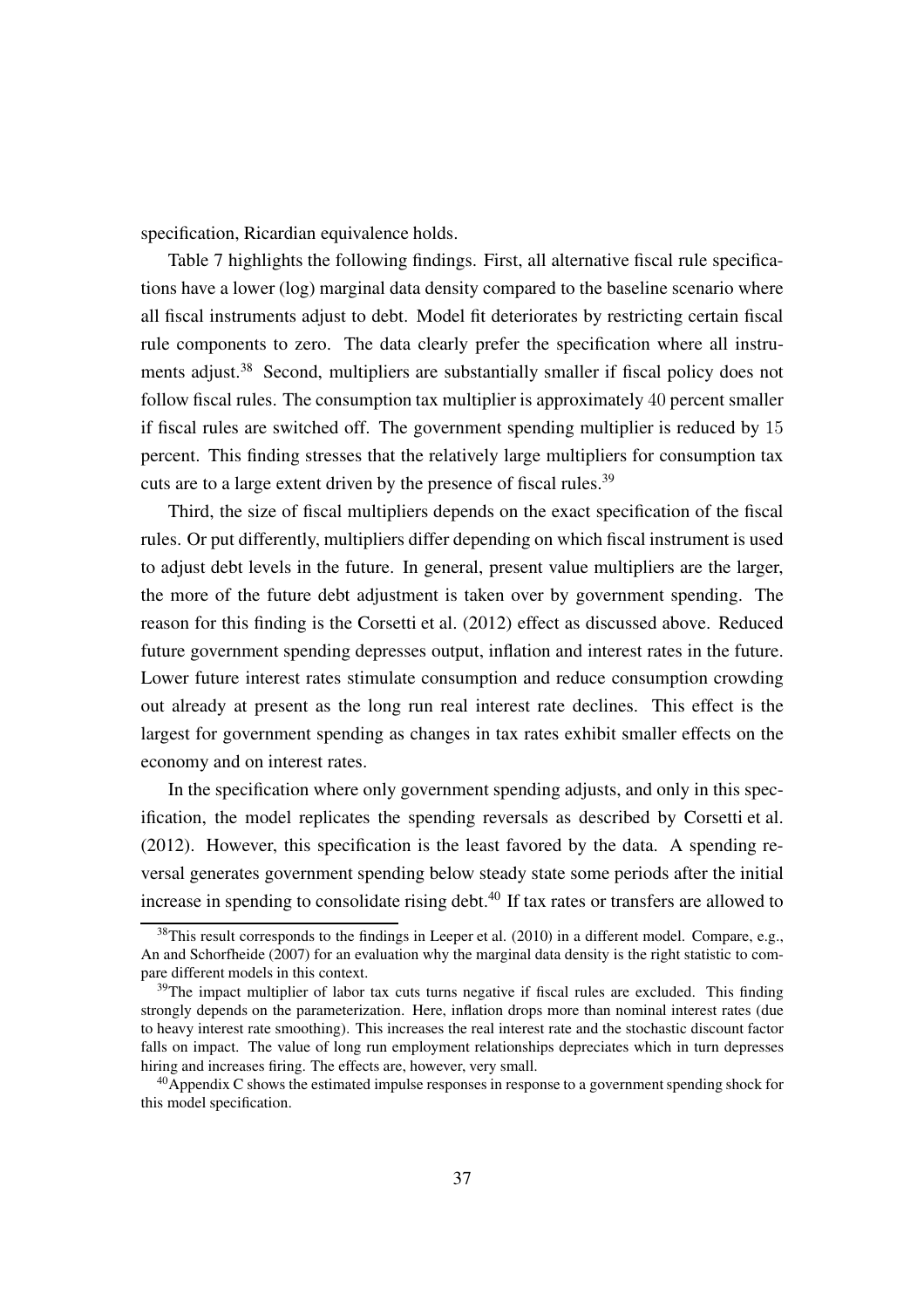adjust to debt, spending does not react as strongly as to generate a reversal. This hypothetical scenario exhibits the largest fiscal multipliers. The impact output multiplier of government spending goes up to 0.44 (compared to 0.32 in the baseline). Nevertheless, according to the estimated rules, the effects are not so strong as to generate consumption crowding in as in [Corsetti et al.](#page-45-0) [\(2012\)](#page-45-0). Not only the effects of government spending are enhanced, but also the output multiplier of a cut in consumption taxes increases to 0.27 (compared to 0.16 in the baseline). The consumption tax multiplier increases by approximately two thirds. For comparison, the spending multiplier increases by approximately one third. This outcome again stresses the importance of fiscal rules for consumption taxes. Likewise, the effects of transfers and labor tax cuts are enhanced, but the effects are small.

Nevertheless, it is important to note that the short run benefit of enhanced multipliers if only government spending consolidates public debt is bought by stronger negative effects in the future. Even though the present value multipliers remain positive, GDP falls substantially more below steady state. The choice of the fiscal policy mix to consolidate debt trades off short run benefits versus medium run losses (in terms of output and unemployment).<sup>[41](#page-37-0)</sup>

In sum, the different fiscal rule specifications provide evidence that consumption crowding out is reduced by expected lower government spending in the future as proposed by [Corsetti et al.](#page-45-0) [\(2012\)](#page-45-0). However, the estimation reveals that not only spending, but taxes and transfers also adjust. The size of fiscal multipliers depends on the fiscal policy mix used to consolidate rising debt levels and trades of future income losses versus short run gains. Multi-dimensional fiscal rules have strong effects on the effectiveness of fiscal policy.

#### 5.3 Automatic stabilization from fiscal rules

The estimated fiscal rules provide a unique setting to not only analyze the effects of discretionary fiscal policy intervention, but to also evaluate the extent of automatic

<span id="page-37-0"></span><sup>&</sup>lt;sup>41</sup>A normative analysis of this question would be an interesting extension. Thus far, the literature on optimal fiscal rules concentrated on the question whether policy adjustment should be temporary or permanent or whether counter cyclical policy enhances welfare. The optimal fiscal policy mix under the possibility of spending reversals has not yet been analyzed. [Arseneau and Chugh \(2012](#page-44-0)) find that labor market frictions matter for the optimal conduct of fiscal policy.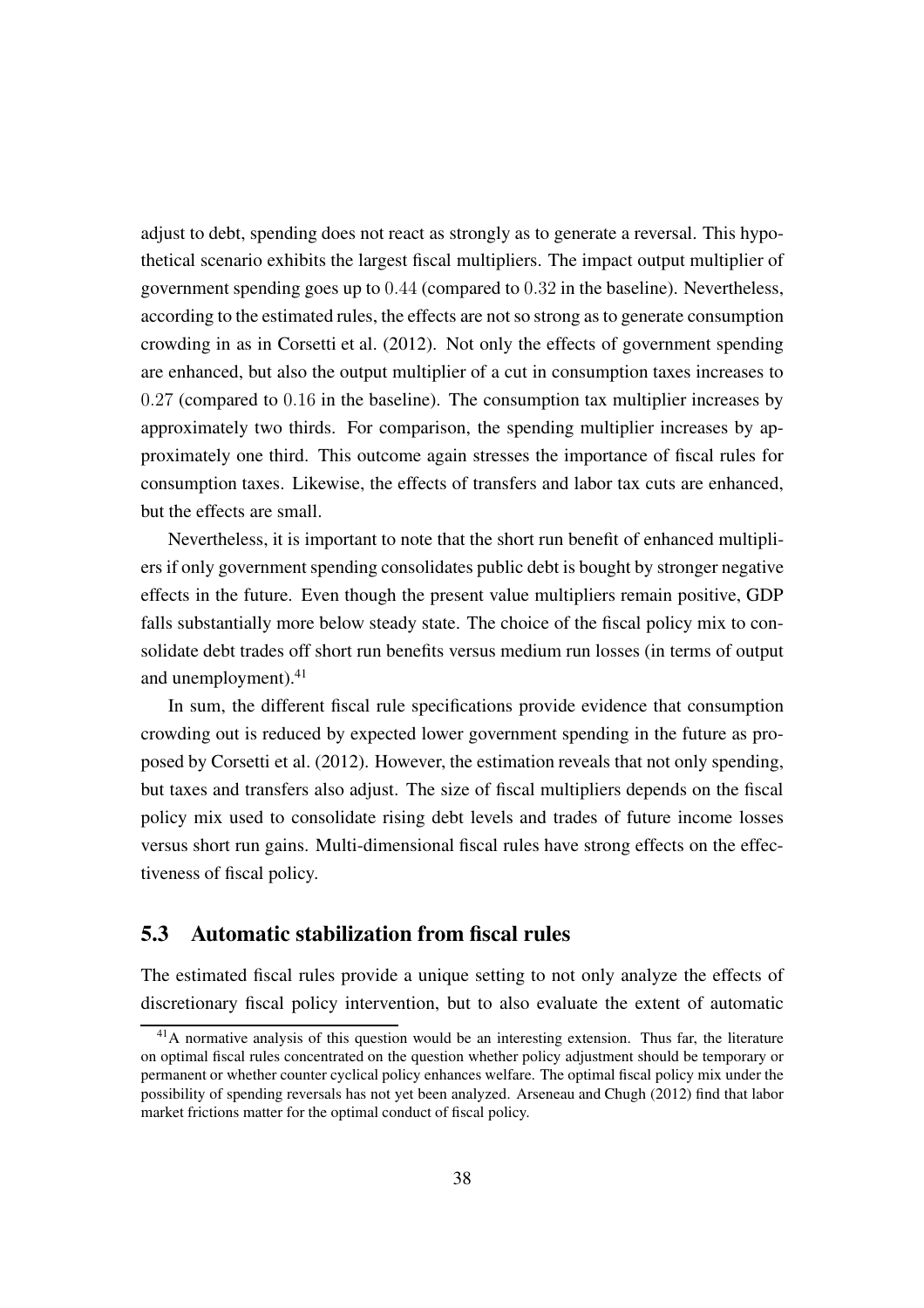stabilization from fiscal rules. It is important to define automatic stabilization from fiscal rules in this context. In the model, automatic stabilization consists of two distinct components. First, given that taxes are proportional to the respective tax base and total unemployment benefits move if unemployment moves, the government budget changes automatically in response to the business cycle. Second, rule-based changes in tax rates, spending and transfers stabilize if output falls below steady state due to fiscal rules. Tax rates may change automatically because of two effects: first, due to progressive tax rates and allowances that are defined in the tax code, and, second, due to active changes in the tax code that are implemented in a rule-based manner. The literature on automatic stabilizers disagrees about the relative importance of the different components of automatic stabilization [\(in't Veld et al., 2013](#page-47-0)). The estimated fiscal rules in this paper clarify the effects of rule-based changes in fiscal instruments, i.e., automatic stablization from fiscal rules.

The estimated structural model allows to create a counter factual situation if fiscal rules do not respond to the current output level.<sup>[42](#page-38-0)</sup> This experiment captures a situation in which neither government spending, nor lump-sum transfers, nor tax rates respond automatically to the business cycle. In the following, I measure stabilization in terms of the reduction of the volatility of output and unemployment in the model with active automatic stabilization from fiscal rules compared to a model without this automatic policy component. The volatility in aggregate variables is driven by the full set of structural shocks. Table [8](#page-39-0) summarizes the main results from the baseline estimated model.

The results suggest that, according to the estimated fiscal rules, automatic stabilization from fiscal rules is present, but not important for aggregate variables in the US. The standard deviation of output and unemployment is reduced by less than 1 percent by the automatic adjustment of spending, tax rates and transfers to output. In case the government increases the parameters in the fiscal rules triggering the response of tax rates, spending and transfers to output (the  $\psi_{,y}$ 's) by a factor of 10, automatic stabilization from fiscal rules would be more sizable. This scenario implies output stabilization of 2.7 percent and unemployment stabilization of 5.4 percent. Consequently, automatic

<span id="page-38-0"></span><sup>&</sup>lt;sup>42</sup>This implies that the  $\psi_{\cdot}$ <sub>y</sub>-coefficients in the fiscal rules are set to zero. All other parameters are set at the posterior mean of the baseline estimated model. This exercise does not affect the steady state of the model.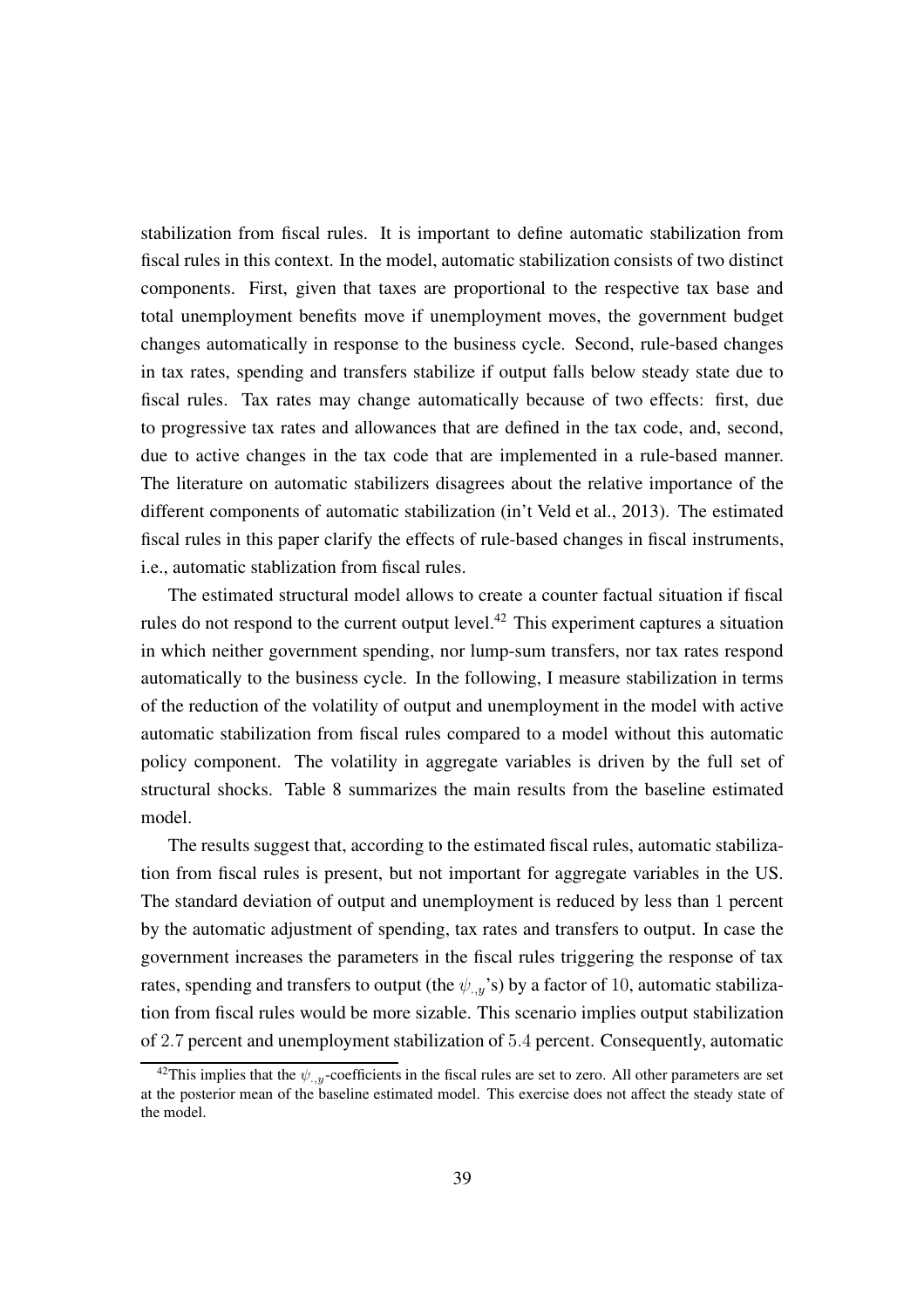<span id="page-39-0"></span>

|              |      | Relative to estimated model Relative to model with enhanced stabilization |
|--------------|------|---------------------------------------------------------------------------|
| Output       | 0.30 | 2.67                                                                      |
| Unemployment | 0.69 | 5.35                                                                      |

Table 8: Reduction of the standard deviation (in percent) of output and unemployment in the estimated US model in case of automatic stabilization from fiscal rules in taxes, transfers, and government spending. Output and unemployment are measured in percentage deviations from steady state. Enhanced stabilization implies that the parameters governing the stabilization in fiscal rules are multiplied by a factor of 10.

stabilization from fiscal rules is possible, but has not been large in the US in the last 50 years. In this exercise, I examine the change in volatility. In contrast, [Leeper et al.](#page-48-1) [\(2010\)](#page-48-1) find in a complementary exercise that the long run effects of discretionary policy intervention change under a different automatic response of fiscal instruments to output. They argue that stronger short run stabilization, i.e., larger absolute  $\psi_{,y}$ 's, induce long run costs due to future debt consolidation. This finding may explain why the overall effect on volatility is small if short run stabilization is offset by long run costs.

The identified extent of automatic stabilization is smaller than suggested by findings in empirical studies. Although, empirical estimates vary depending on the methodology applied, [in't Veld et al. \(2013](#page-47-0)) argue that estimates of automatic stabilization of the income tax system alone range between 8 and 20 percent for the US. However, numbers are only partly comparable as the empirical estimates refer to the total automatic stabilization, including stabilization as a result of proportional taxation by itself. My results show that the additional stabilization from rule-based changes in tax rates, e.g., due to a progressive income tax system, are small. In turn, these findings suggest that the majority of the stabilization identified in empirical estimates arises from cyclical revenues. Cyclical revenues result from taxation moving one to one with the tax base. [Balleer et al.](#page-44-7) [\(2014\)](#page-44-7) show that policies directly aimed at the labor market, such as shorttime work, may exhibit strong automatic stabilization, in particular, of unemployment.

#### 5.4 Putting the results in perspective

A few comparable studies that analyze fiscal policy in the context of labor market frictions exist in the literature. However, non of these studies explores such detailed fiscal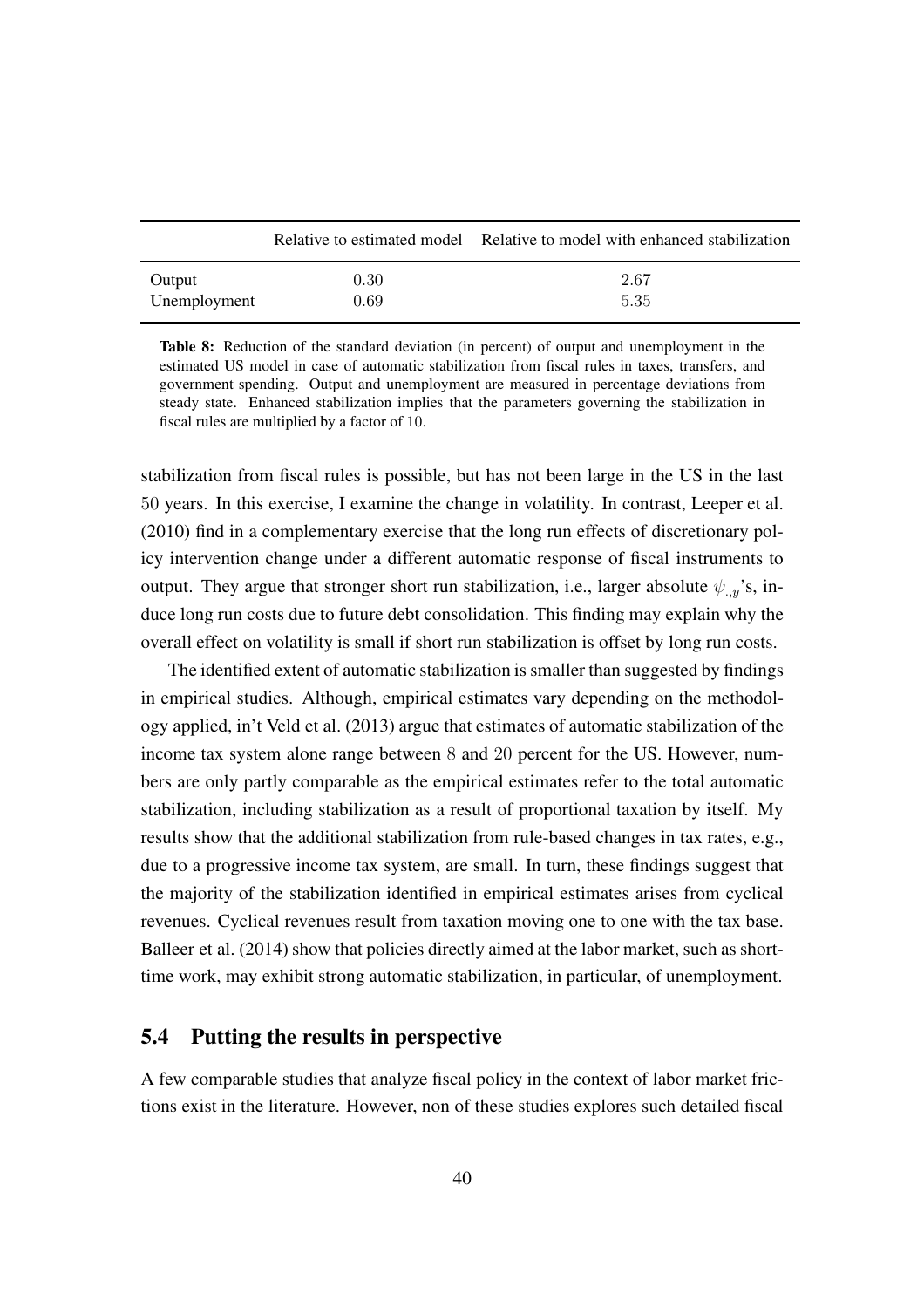rules as I do, nor do they estimate their DSGE models. [Monacelli et al.](#page-48-0) [\(2010\)](#page-48-0) argue that a New Keynesian model with search and matching frictions and exogenous separations can only replicate sizable output and unemployment multipliers (i.e., 0.6 and larger) if one assumes a high replacement rate/value of non-work to work activities (approximately 0.9). For conventional values, they find multipliers close to zero. In the [Monacelli et al. \(2010](#page-48-0)) model, wages decrease in response to a government spending shock. A complementary SVAR analysis demonstrates that wages rise. In contrast, the estimated model in this paper replicates that wages increase after a government spending shock. Moreover, thanks to the endogenous separation margin and the presence of fiscal rules, spending multipliers are closer to sizable values.

[Campolmi et al.](#page-45-1) [\(2011\)](#page-45-1) allow for endogenous participation in a New Keynesian model augmented with search and matching frictions. They argue that output spending multipliers are small (around 0.2 with lump-sum financing and around 0.1 with distortionary financing). However, the model in [Campolmi et al. \(2011\)](#page-45-1) has a substantially different representation of fiscal policy. Government spending is financed either by one hundred percent lump-sum taxes or by a fixed percentage of expenditures through labor taxes. This implies that fiscal rules do not influence future tax rates and spending, but current tax rates, and explains the different multipliers.

[Faia et al.](#page-46-0) [\(2013\)](#page-46-0) analyze fiscal policy in a labor selection model instead of a search and matching model. They find a short run output multiplier of government spending of only 0.18 (in a European labor market without fiscal rules). They also conclude that multipliers can be larger under fiscal rules and spending reversals. However, given that they do not estimate their model, fiscal rules are applied equally for spending and labor taxes. My results show that multipliers depend on the exact specification of fiscal rules and that spending reversals do not necessarily occur. Interestingly, [Faia et al.](#page-46-0) [\(2013\)](#page-46-0) also analyze the effects of alternative fiscal instruments in addition to government spending. They find relatively large multipliers for labor tax cuts (0.4 to 0.7). My results show that this is not necessarily the case under a parameterization of wage setting and inflation dynamics that is chosen by the data and under multi-dimensional fis-cal rules.<sup>[43](#page-40-0)</sup> In their working paper version, [Faia et al.](#page-46-0) [\(2013\)](#page-46-0) also evaluate the effects of

<span id="page-40-0"></span><sup>&</sup>lt;sup>43</sup>The difference is essentially driven by two effects. As explained above wages react less to labor tax cuts due to the high bargaining power. Furthermore, adjusting prices is relatively costly according to the estimated parameterization. Consequently, inflation falls less in response to the drop in marginal costs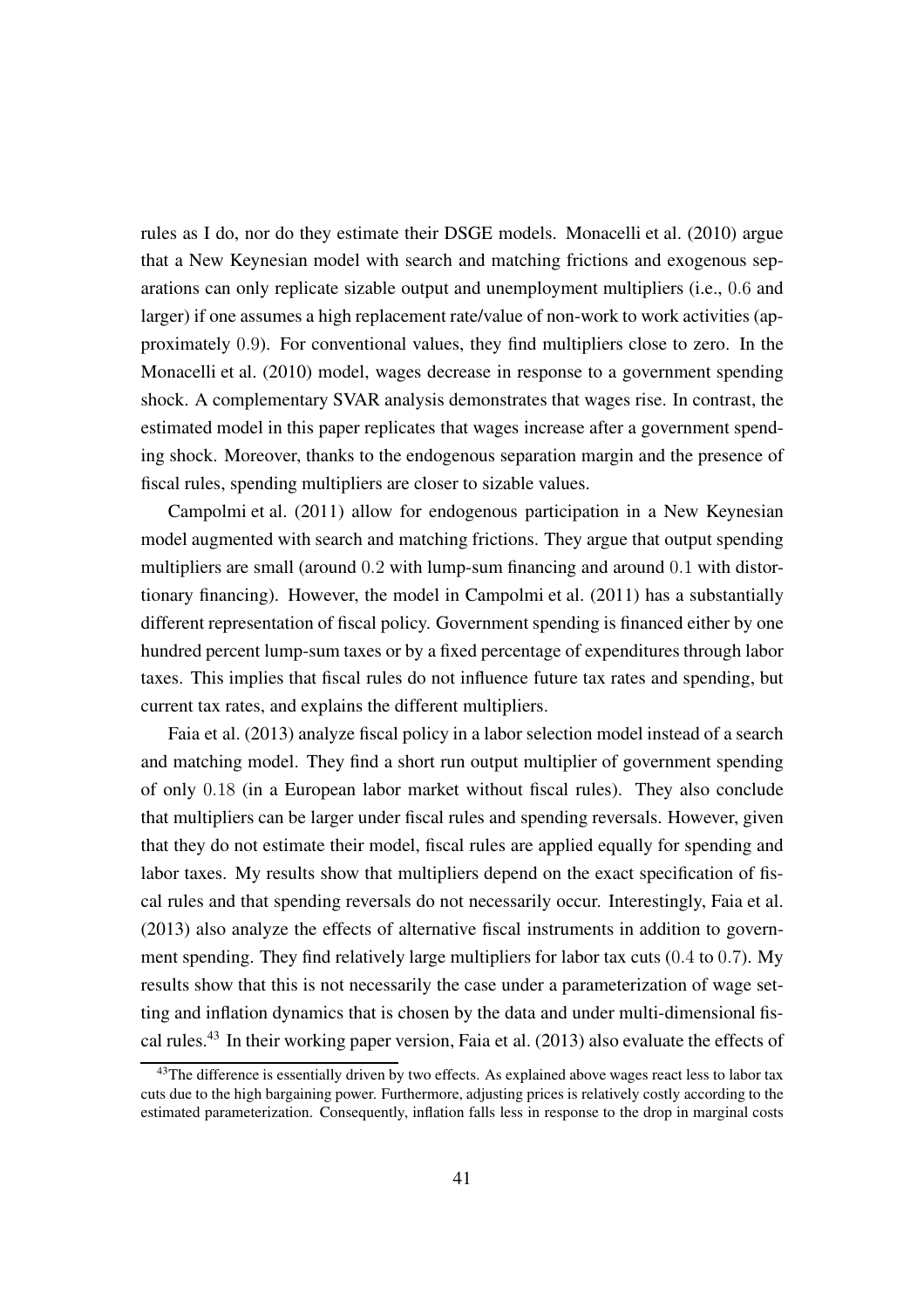changes in consumption taxes. They argue that those exhibit near zero multipliers under lump-sum financing. My results suggest that fiscal rules are of particular importance for the size of consumption tax multipliers. Even under lump-sum and debt financing, some small effects of consumption tax cuts arise. Strong interest rate smoothing of the central bank generates very moderate increases in interest rates in response to inflation. As a result, the positive effects of the tax cut on consumption are not dampened due to monetary policy intervention. This finding highlights the importance of modeling fiscal and monetary policy in a joint framework. Moreover, consumption tax cuts are relatively persistent according to the estimated model. [Forni et al. \(2009](#page-46-2)) find relatively strong multipliers for consumption tax cuts in an estimated model with rule-of-thumb households without labor market frictions.

SVAR evidence provides mixed results on the size of fiscal multipliers. Estimates vary largely depending on the method and identification applied. For the US, [Hall](#page-47-3) [\(2010\)](#page-47-3) concludes that most SVAR studies find positive output multipliers of govern-ment spending between 0.5 and 1.<sup>[44](#page-41-0)</sup> These studies typically do not explicitly focus on the labor market responses. One exception is [Monacelli et al. \(2010\)](#page-48-0) who show that an increase in government spending (of 1 percent of GDP) stabilizes unemployment by 0.6 percentage points (at the peak).<sup>[45](#page-41-1)</sup> [Ravn and Simonelli \(2007](#page-48-10)) find that unemployment decreases at maximum by 1.5 percent three years after an one percent spending shock. [Mountford and Uhlig \(2009](#page-48-5)) argue that tax multipliers can be very large, especially in the long run. However, estimates vary with the identification strategy. For example, [Blanchard and Perotti](#page-44-8) [\(2002\)](#page-44-8) find smaller tax than spending multipliers. Evidence on the direct effect of tax policy on unemployment is scarce.

My estimates are at the lower bound of the range for output multipliers. In contrast, the estimated unemployment multiplier of  $-0.32$  percentage points for an increase in government spending of one percentage point of GDP is more sizable compared to the

compared to an economy where price adjustment is less costly. For this reason, interest rates fall less which in turn depresses positive effects on consumption. Strong interest rate smoothing compounds this effect.

<span id="page-41-0"></span><sup>44</sup>See [Fatás and Mihov \(2001](#page-46-9)), [Blanchard and Perotti](#page-44-8) [\(2002\)](#page-44-8), and [Mountford and Uhlig](#page-48-5) [\(2009\)](#page-48-5). There is evidence that spending multipliers can be much larger in recessions if the zero lower bound holds (see, e.g., [Auerbach and Gorodnichenko, 2012](#page-44-9) for evidence based on regime-switching SVARs and [Eggertsson](#page-45-8), [2011](#page-45-8) for theoretical considerations). I focus on fiscal multipliers under conventional business cycle movements.

<span id="page-41-1"></span> $45$ This estimate is probably in the upper range as they report a corresponding output multiplier of 1.2.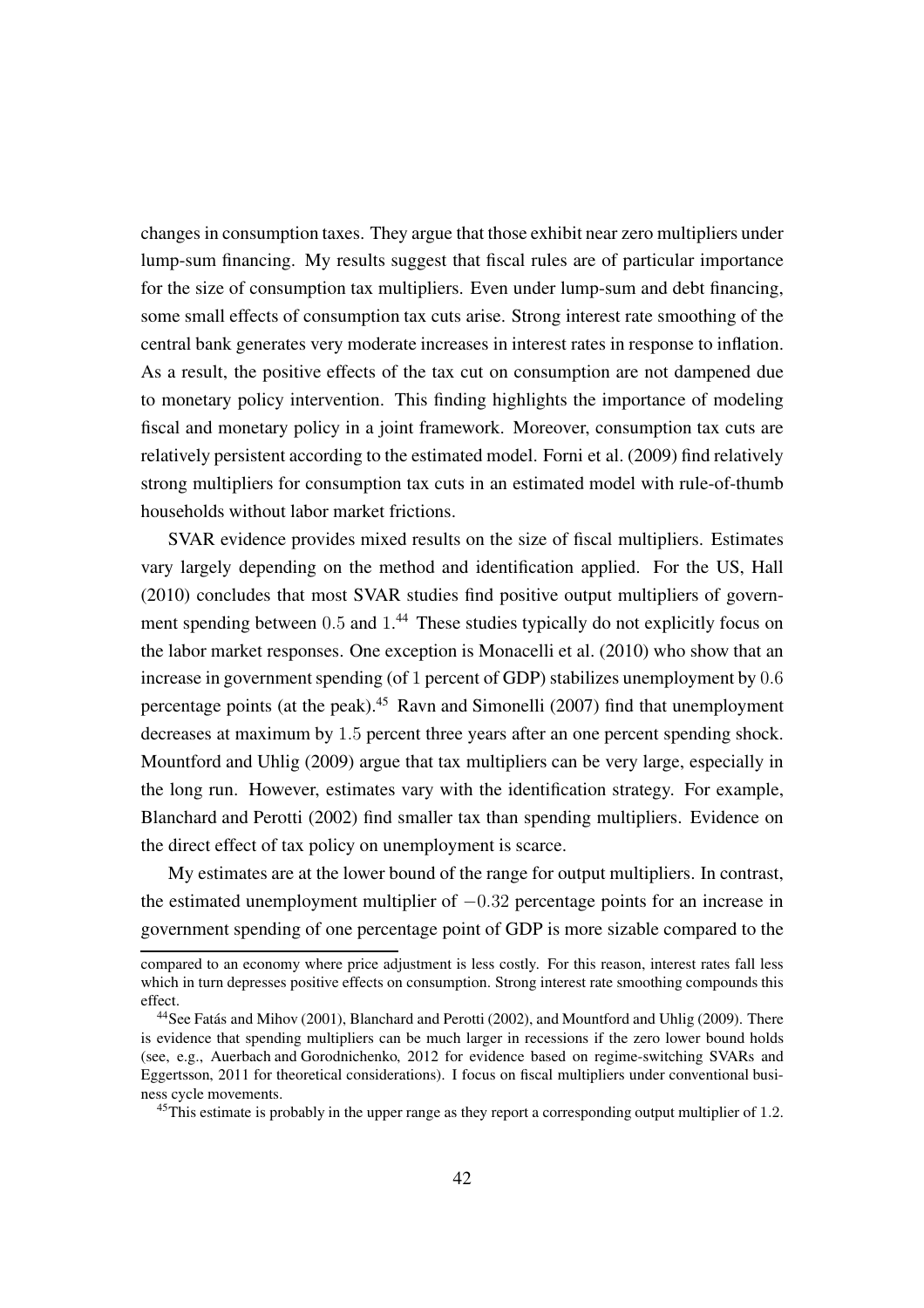findings in the literature. However, my results sound a cautionary note on the effects of tax cuts. According to my model estimates, tax multipliers are always smaller than spending multipliers and may be close to zero in the case of labor tax cuts.

According to the estimated model, government spending crowds out consumption even in the presence of fiscal rules. The reaction of consumption has been studied extensively in the empirical SVAR literature on fiscal policy. Depending on the identification of the SVAR, most studies conclude that consumption either rises or shows no significant reaction to government spending shocks. This finding is at odds with predictions of models based on optimizing agents, such as the one applied here. Multidimensional fiscal rules lead to small crowding in effects. However, these are not large enough to offset the total crowding out of consumption. Augmenting the model with non-optimizing agents would be an interesting extension that may result in on average larger multipliers [\(Galí et al., 2007,](#page-46-10) [Forni et al., 2009\)](#page-46-2).

### <span id="page-42-0"></span>6 Conclusions

This paper provides evidence on the effects of fiscal policy in a model featuring labor market frictions, distortionary taxes and rich fiscal rules. The model is estimated using detailed US data on labor market flows, tax rates, government spending and debt. The results demonstrate that a discretionary upsurge in government spending is most effective in terms of increasing output and reducing unemployment. Likewise, consumption tax cuts are effective, but multipliers are approximately half as large as for government spending. In contrast, the explicit acknowledgement of the labor market friction highlights that labor tax cuts are incapable of stabilizing output and unemployment.

The analysis emphasizes that fiscal rules matter for the effects of fiscal policy. Expectations of future tax increases and spending restraint affect households' current consumption decisions and reduce consumption crowding out. However, the estimated rules reveal that the effects are smaller than proposed by [Corsetti et al.](#page-45-0) [\(2012\)](#page-45-0) since governments use the full set of fiscal instruments to adjust to debt and not only spending restraint. In the context of fiscal consolidation, fiscal rules generate larger short run output losses of spending cuts and tax increases if fiscal consolidation is not credible, i.e., if households expect that consolidation will be followed by rising expenditures in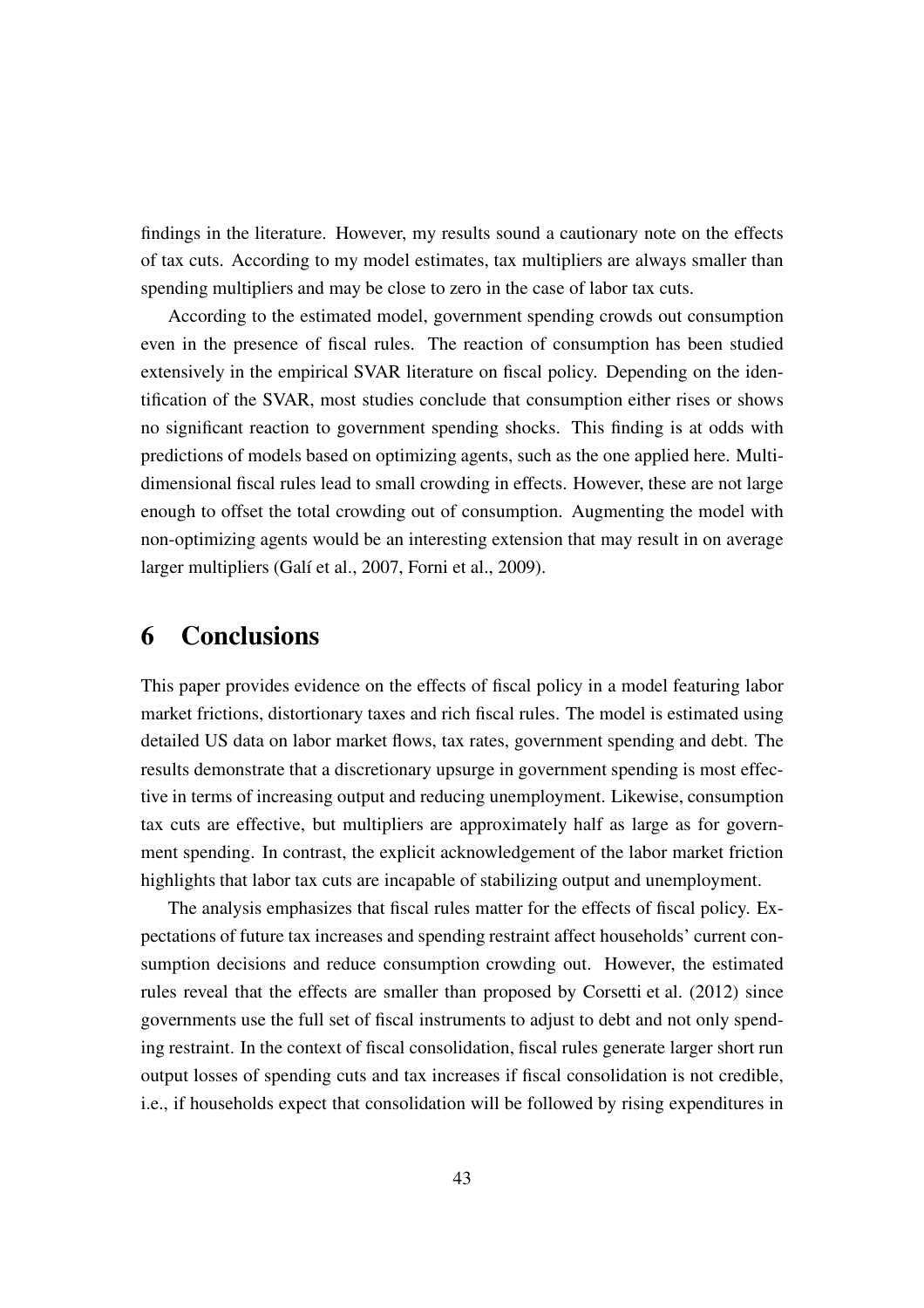the future.

The estimated model shows that productivity shocks explain only approximately 10 percent of labor market flow dynamics in the US. The majority of labor market dynamics originates from demand side disturbances. This finding complements evidence from SVARs and sounds a cautionary note on considering productivity shocks as the sole driving force of labor market dynamics.

The results prove that multi-dimensional fiscal rules and labor market frictions are relevant features when modeling fiscal policy. Neglecting fiscal rules leads to an underestimation of the true effects of fiscal policy intervention. In an economic downturn, discretionary fiscal policy generates the largest stimulus if only government spending consolidates public debt in the future. However, these short run gains trade off against medium run losses. A normative analysis of the optimal policy mix to consolidate debt would be a valuable extension for future research. Furthermore, the results caution against overestimating the positive effects of tax cuts. Labor tax cuts may exhibit multipliers close to zero. In light of soaring public debt levels in major economies, fiscal policy acts not only as a stimulus in times of crises, but unsustainable public debt may become a source of instability by itself. In order to consolidate debt, this paper suggests that cuts in government spending and rising consumption taxes generate output losses and rising unemployment. In contrast, raising labor taxes and transfers may induce substantially smaller losses. For practical policy evaluation, the findings in this paper call for a systematic account of the effects of fiscal policy in line with [Cogan et al.](#page-45-9) [\(2010\)](#page-45-9) that considers labor market frictions and fiscal rules explicitly.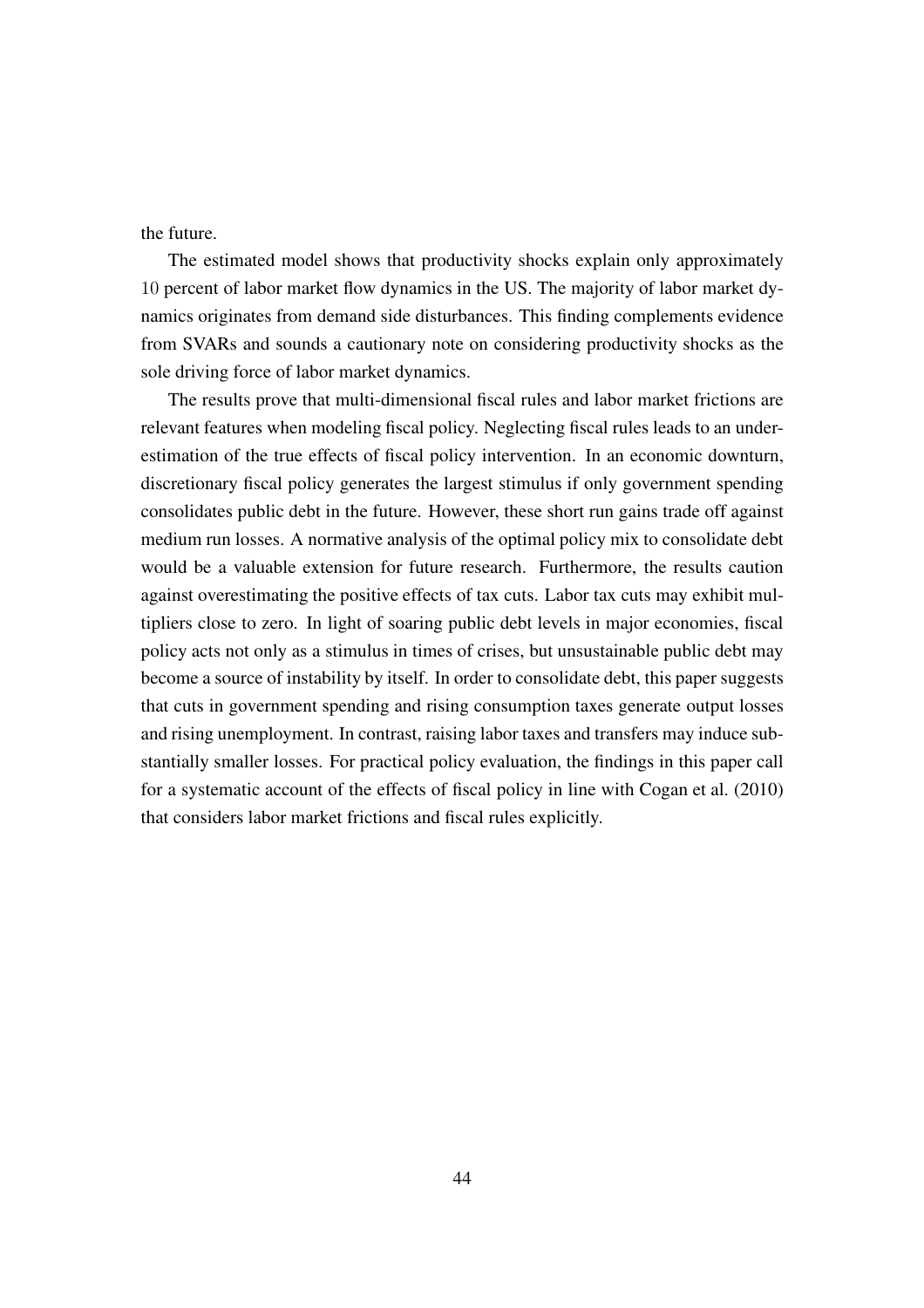### References

- <span id="page-44-1"></span>AN, S. AND F. SCHORFHEIDE (2007): "Bayesian Analysis of DSGE Models," *Econometric Reviews*, 26, 113–172.
- <span id="page-44-3"></span>ANDOLFATTO, D. (1996): "Business Cycles and Labor Market Search," *American Economic Review*, 112–132.
- <span id="page-44-0"></span>ARSENEAU, D. M. AND S. K. CHUGH (2012): "Tax Smoothing in Frictional Labor Markets," *Journal of Political Economy*, 120, 926–985.
- <span id="page-44-9"></span>AUERBACH, A. J. AND Y. GORODNICHENKO (2012): "Measuring the Output Responses to Fiscal Policy," *American Economic Journal: Economic Policy*, 4, 1–27.
- <span id="page-44-5"></span>BALLEER, A. (2012): "New Evidence, Old Puzzles: Technology Shocks and Labor Market Dynamics," *Quantitative Economics*, 3, 363–392.
- <span id="page-44-7"></span>BALLEER, A., B. GEHRKE, W. LECHTHALER, AND C. MERKL (2014): "Does Short-Time Work Save Jobs? A Business Cycle Analysis," *CESifo Working Paper Series*, 4640.
- <span id="page-44-4"></span>BLANCHARD, O. AND J. GALÍ (2010): "Labor Markets and Monetary Policy: A New Keynesian Model with Unemployment," *American Economic Journal: Macroeconomics*, 2, 1–30.
- <span id="page-44-8"></span>BLANCHARD, O. AND R. PEROTTI (2002): "An Empirical Characterization of the Dynamic Effects of Changes in Government Spending and Taxes on Output," *The Quarterly Journal of Economics*, 117, 1329–1368.
- <span id="page-44-6"></span>BRAUN, H., R. DE BOCK, AND R. DICECIO (2009): "Supply Shocks, Demand Shocks, and Labor Market Fluctuations," *Federal Reserve Bank of St. Louis Review*, 155–178.
- <span id="page-44-2"></span>BRÜCKNER, M. AND E. PAPPA (2012): "Fiscal Expansions, Unemployment, and Labor Force Participation: Theory and Evidence," *International Economic Review*, 53, 1205–1228.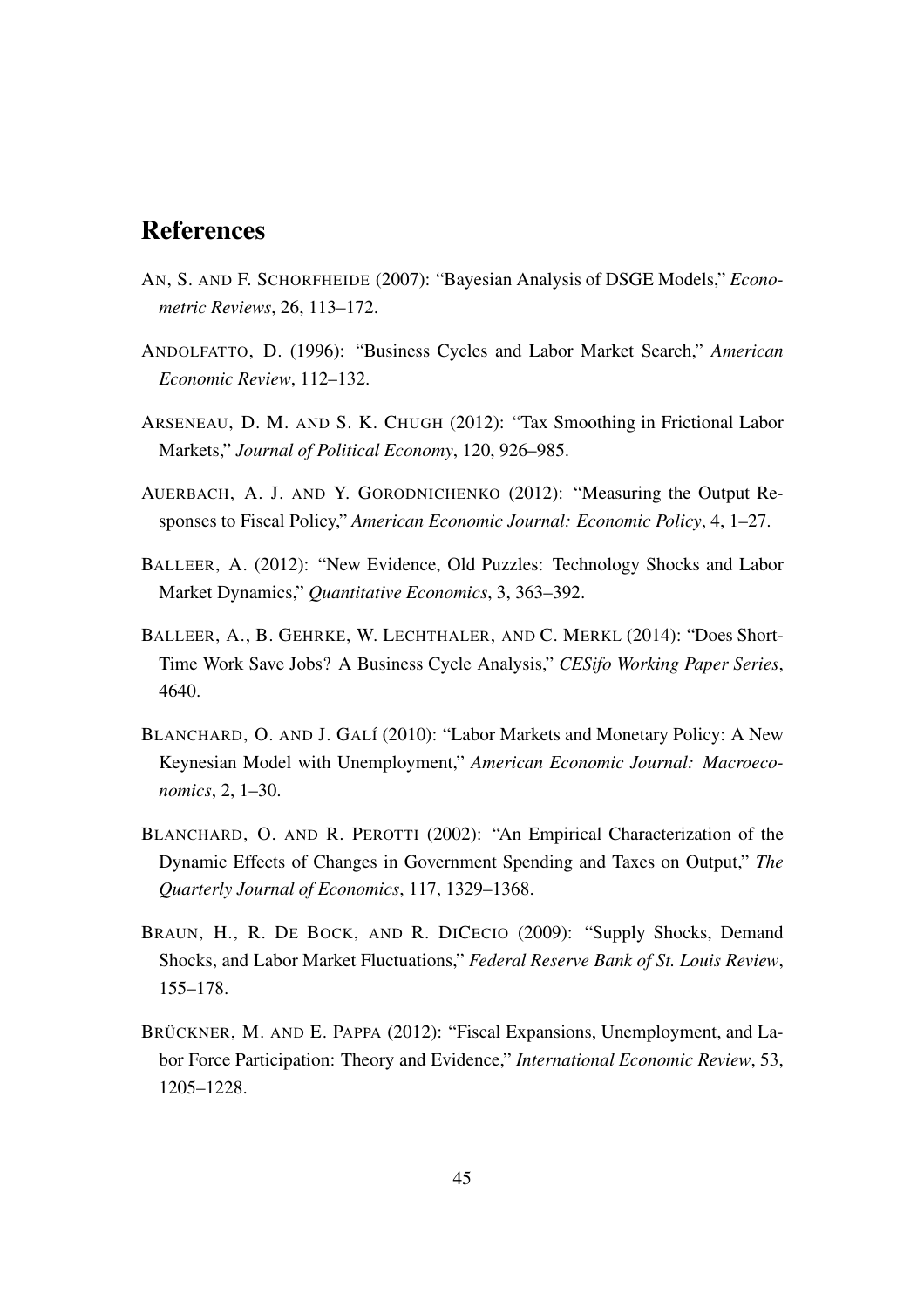- <span id="page-45-1"></span>CAMPOLMI, A., E. FAIA, AND R. WINKLER (2011): "Fiscal Calculus in a New Keynesian Model with Labor Market Frictions," *BE Journal of Macroeconomics (Contributions)*, 11, 38.
- <span id="page-45-7"></span>CANOVA, F. AND L. SALA (2009): "Back to Square One: Identification Issues in DSGE Models," *Journal of Monetary Economics*, 56, 431–449.
- <span id="page-45-10"></span>CHOW, G. C. AND A.-L. LIN (1971): "Best Linear Unbiased Interpolation, Distribution, and Extrapolation of Time Series by Related Series," *The Review of Economics and Statistics*, 53, 372–75.
- <span id="page-45-4"></span>CHRISTIANO, L. J., M. TRABANDT, AND K. WALENTIN (2011): "Introducing Financial Frictions and Unemployment into a Small Open Economy Model," *Journal of Economic Dynamics and Control*, 35, 1999–2041.
- <span id="page-45-3"></span>CHRISTOFFEL, K., K. KUESTER, AND T. LINZERT (2009): "The Role of Labor Markets for Euro Area Monetary Policy," *European Economic Review*, 53, 908 – 936.
- <span id="page-45-9"></span>COGAN, J. F., T. CWIK, J. B. TAYLOR, AND V. WIELAND (2010): "New Keynesian versus Old Keynesian Government Spending Multipliers," *Journal of Economic Dynamics and Control*, 34, 281–295.
- <span id="page-45-2"></span>COOLEY, T. F. AND G. D. HANSEN (1992): "Tax Distortions in a Neoclassical Monetary Economy," *Journal of Economic Theory*, 58, 290–316.
- <span id="page-45-0"></span>CORSETTI, G., A. MEIER, AND G. J. MÜLLER (2012): "Fiscal Stimulus with Spending Reversals," *Review of Economics and Statistics*, 94, 878–895.
- <span id="page-45-5"></span>DEL NEGRO, M. AND F. SCHORFHEIDE (2006): "How Good is What You've Got? DGSE-VAR as a Toolkit for Evaluating DSGE Models," *Economic Review - Federal Reserve Bank of Atlanta*, 91, 21.
- <span id="page-45-6"></span>DEN HAAN, W. J., G. RAMEY, AND J. WATSON (2000): "Job Destruction and Propagation of Shocks," *American Economic Review*, 90, 482–498.
- <span id="page-45-8"></span>EGGERTSSON, G. B. (2011): "What Fiscal Policy is Effective at Zero Interest Rates?" in *NBER Macroeconomics Annual 2010*, National Bureau of Economic Research, Inc, vol. 25 of *NBER Chapters*, 59–112.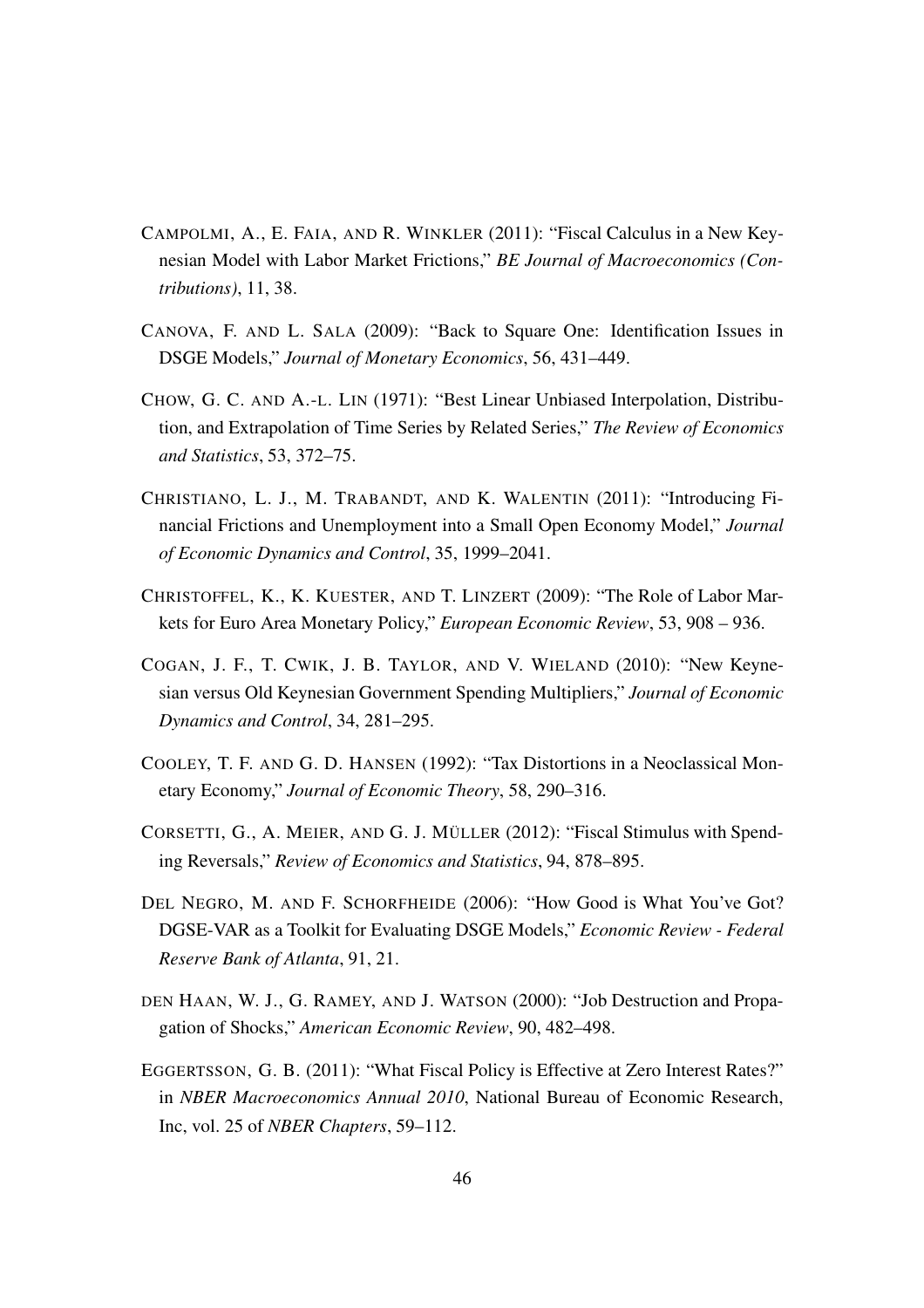- <span id="page-46-6"></span>FAIA, E. (2008): "Optimal Monetary Policy rules with Labor Market Frictions," *Journal of Economic Dynamics and Control*, 32, 1600–1621.
- <span id="page-46-0"></span>FAIA, E., W. LECHTHALER, AND C. MERKL (2013): "Fiscal Stimulus and Labor Market Policies in Europe," *Journal of Economic Dynamics and Control*, 37, 483– 499.
- <span id="page-46-1"></span>——— (2014): "Labor Selection, Turnover Costs, and Optimal Monetary Policy," *Journal of Money, Credit and Banking*, 46, 115–144.
- <span id="page-46-9"></span>FATÁS, A. AND I. MIHOV (2001): "The Effects of Fiscal Policy on Consumption and Employment: Theory and Evidence," *CEPR discussion paper*, 2259.
- <span id="page-46-2"></span>FORNI, L., L. MONTEFORTE, AND L. SESSA (2009): "The General Equilibrium Effects of Fiscal Policy: Estimates for the Euro Area," *Journal of Public Economics*, 93, 559–585.
- <span id="page-46-3"></span>FUJITA, S. (2011): "Dynamics of Worker Flows and Vacancies: Evidence from the Sign Restriction Approach," *Journal of Applied Econometrics*, 26, 89–121.
- <span id="page-46-8"></span>GALÍ, J. (1999): "Technology, Employment, and the Business Cycle: Do Technology Shocks Explain Aggregate Fluctuations?" *American Economic Review*, 89, 249–271.
- <span id="page-46-10"></span>GALÍ, J., J. D. LÓPEZ-SALIDO, AND J. VALLÉS (2007): "Understanding the Effects of Government Spending on Consumption," *Journal of the European Economic Association*, 5, 227–270.
- <span id="page-46-5"></span>GALÍ, J., F. SMETS, AND R. WOUTERS (2011): "Unemployment in an Estimated New Keynesian Model," in *NBER Macroeconomics Annual 2011*, National Bureau of Economic Research, Inc, vol. 26 of *NBER Chapters*, 329–360.
- <span id="page-46-4"></span>GERTLER, M., L. SALA, AND A. TRIGARI (2008): "An Estimated Monetary DSGE Model with Unemployment and Staggered Nominal Wage Bargaining," *Journal of Money, Credit and Banking*, 40, 1713–1764.
- <span id="page-46-7"></span>HAEFKE, C., M. SONNTAG, AND T. VAN RENS (2013): "Wage Rigidity and Job Creation," *Journal of Monetary Economics*, 60, 887–899.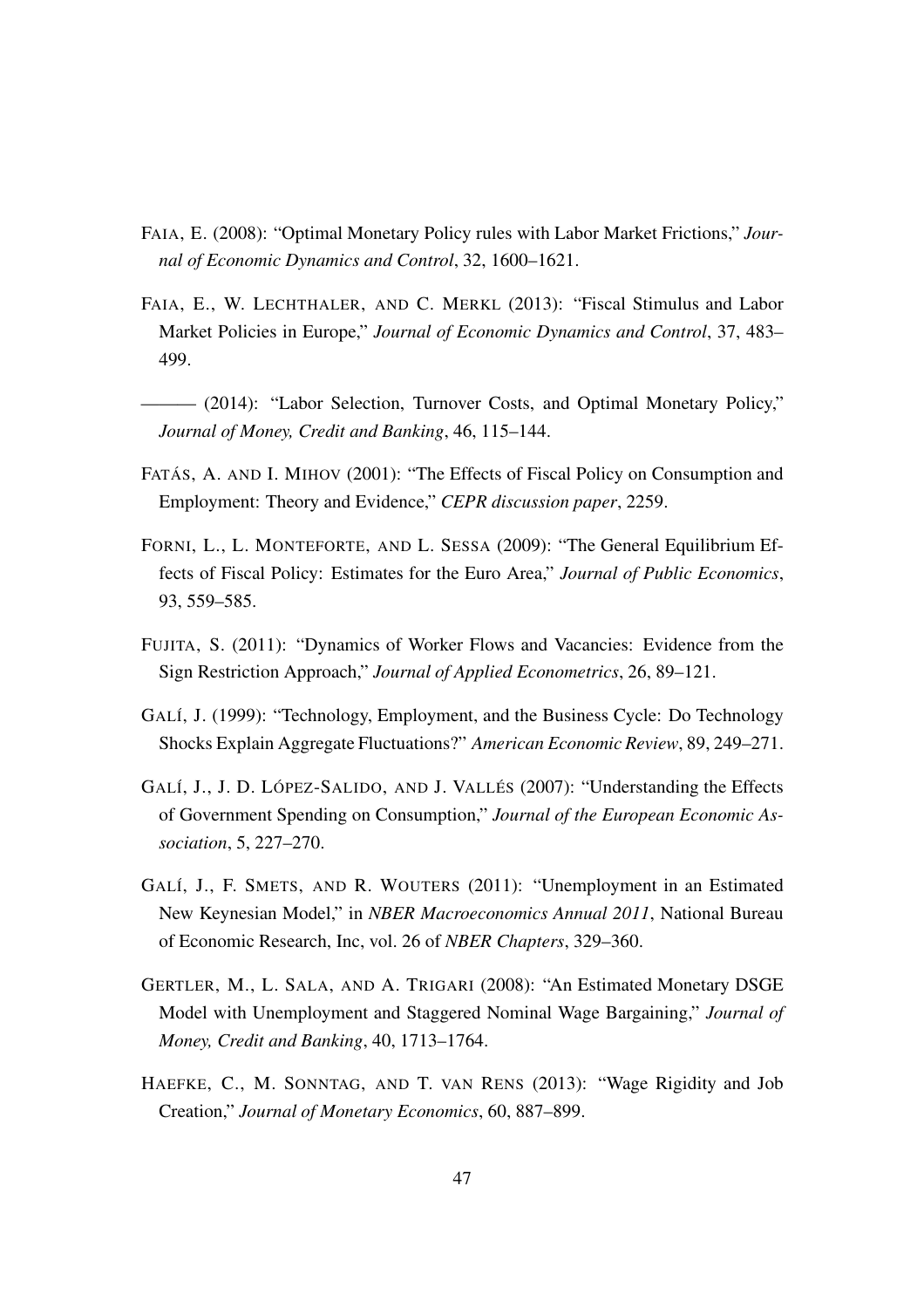- <span id="page-47-9"></span>HAGEDORN, M. AND I. MANOVSKII (2008): "The Cyclical Behavior of Equilibrium Unemployment and Vacancies Revisited," *American Economic Review*, 98, 1692– 1706.
- <span id="page-47-8"></span>——— (2013): "Job Selection and Wages over the Business Cycle," *American Economic Review*, 103, 771–803.
- <span id="page-47-4"></span>HALL, R. E. (1997): "Macroeconomic Fluctuations and the Allocation of Time," *Journal of Labor Economics*, 15, 223–50.

<span id="page-47-11"></span>——— (2005): "Employment Fluctuations with Equilibrium Wage Stickiness," *American Economic Review*, 95, 50–65.

- <span id="page-47-3"></span>- (2010): "By How Much Does GDP Rise If the Government Buys More Output?" *Brookings Papers on Economic Activity*, 183–231.
- <span id="page-47-0"></span>IN'T VELD, J., M. LARCH, AND M. VANDEWEYER (2013): "Automatic Fiscal Stabilisers: What They Are and What They Do," *Open Economies Review*, 24, 147–163.
- <span id="page-47-7"></span>ISKREV, N. (2010a): "Evaluating the Strength of Identification in DSGE Models. An a Priori Approach," *Banco de Portugal Working Paper*.

<span id="page-47-6"></span> $-$  (2010b): "Local Identification in DSGE Models," *Journal of Monetary Economics*, 57, 189–202.

- <span id="page-47-5"></span>JONES, J. B. (2002): "Has Fiscal Policy Helped Stabilize the Postwar U.S. Economy?" *Journal of Monetary Economics*, 49, 709–746.
- <span id="page-47-10"></span>JUSTINIANO, A., G. E. PRIMICERI, AND A. TAMBALOTTI (2010): "Investment Shocks and Business Cycles," *Journal of Monetary Economics*, 57, 132–145.
- <span id="page-47-2"></span>KRAUSE, M. U., D. LOPEZ-SALIDO, AND T. A. LUBIK (2008): "Inflation Dynamics with Search Frictions: A Structural Econometric Analysis," *Journal of Monetary Economics*, 55, 892–916.
- <span id="page-47-1"></span>KRAUSE, M. U. AND T. A. LUBIK (2007): "The (Ir)relevance of Real Wage Rigidity in the New Keynesian Model with Search Frictions," *Journal of Monetary Economics*, 54, 706–727.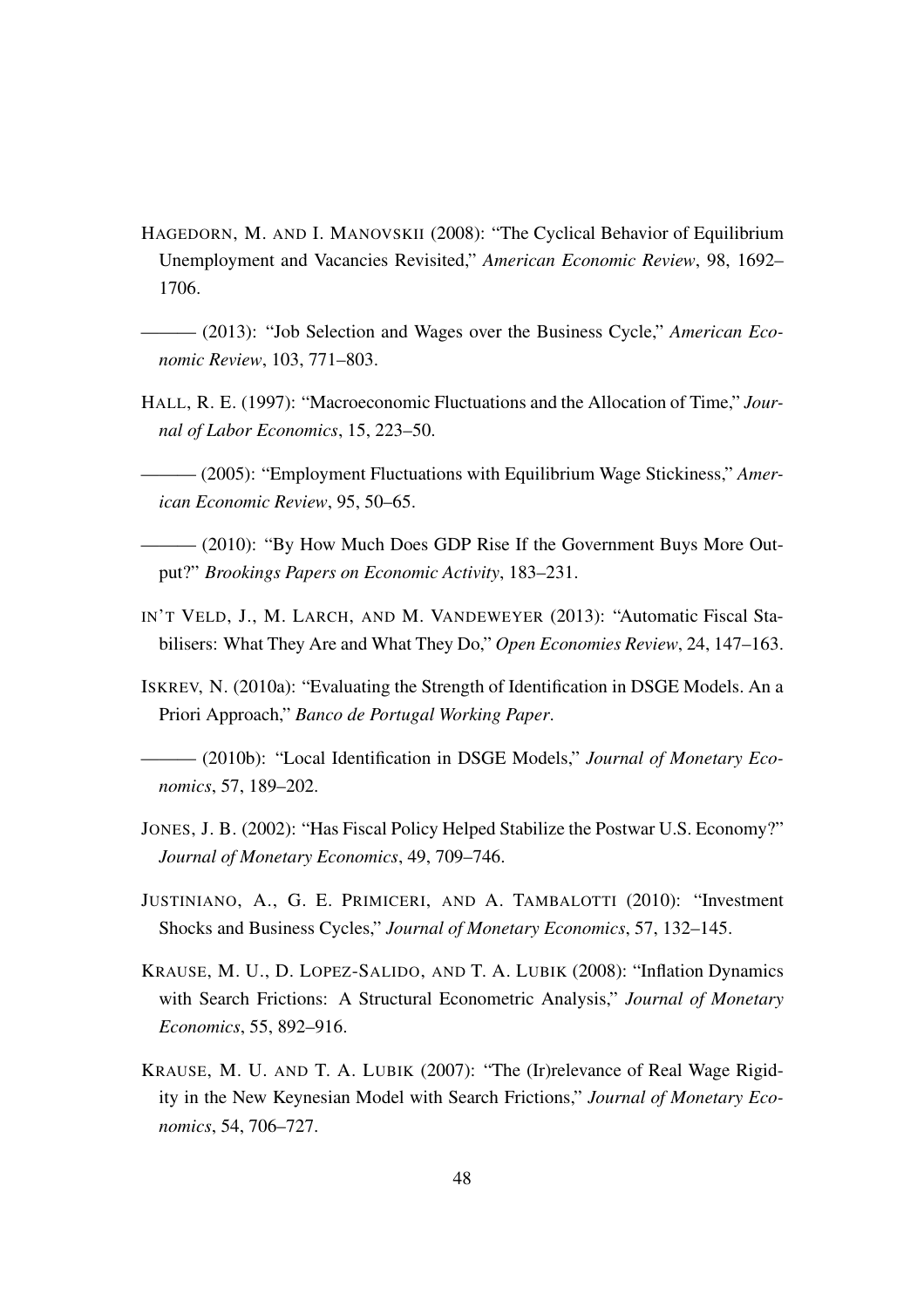- <span id="page-48-1"></span>LEEPER, E. M., M. PLANTE, AND N. TRAUM (2010): "Dynamics of Fiscal Financing in the United States," *Journal of Econometrics*, 156, 304–321.
- <span id="page-48-9"></span>LUBIK, T. A. (2009): "Estimating a Search and Matching Model of the Aggregate Labor Market," *FRB Richmond Economic Quarterly*, 95, 101–120.
- <span id="page-48-6"></span>MAYER, E., S. MOYEN, AND N. STÄHLER (2010): "Government Expenditures and Unemployment: A DSGE Perspective," *Bundesbank Discussion Paper Series 1: Economic Studies*.
- <span id="page-48-4"></span>MENDOZA, E. G., A. RAZIN, AND L. L. TESAR (1994): "Effective Tax Rates in Macroeconomics: Cross-Country Estimates of Tax Rates on Factor Incomes and Consumption," *Journal of Monetary Economics*, 34, 297–323.
- <span id="page-48-7"></span>MERKL, C. AND D. WESSELBAUM (2011): "Extensive versus Intensive Margin in Germany and the United States: Any Differences?" *Applied Economics Letters*, 18, 805–808.
- <span id="page-48-8"></span>MERZ, M. (1995): "Search in the Labor Market and the Real Business Cycle," *Journal of Monetary Economics*, 36, 269–300.
- <span id="page-48-0"></span>MONACELLI, T., R. PEROTTI, AND A. TRIGARI (2010): "Unemployment Fiscal Multipliers," *Journal of Monetary Economics*, 57, 531–553.
- <span id="page-48-2"></span>MORTENSEN, D. T. AND C. A. PISSARIDES (1994): "Job Creation and Job Destruction in the Theory of Unemployment," *The Review of Economic Studies*, 61, 397– 415.
- <span id="page-48-5"></span>MOUNTFORD, A. AND H. UHLIG (2009): "What are the Effects of Fiscal Policy Shocks?" *Journal of Applied Econometrics*, 24, 960–992.
- <span id="page-48-10"></span>RAVN, M. O. AND S. SIMONELLI (2007): "Labor Market Dynamics and the Business Cycle: Structural Evidence for the United States," *The Scandinavian Journal of Economics*, 109, 743–777.
- <span id="page-48-3"></span>ROTEMBERG, J. J. (1982): "Monopolistic Price Adjustment and Aggregate Output," *The Review of Economic Studies*, 49, 517–531.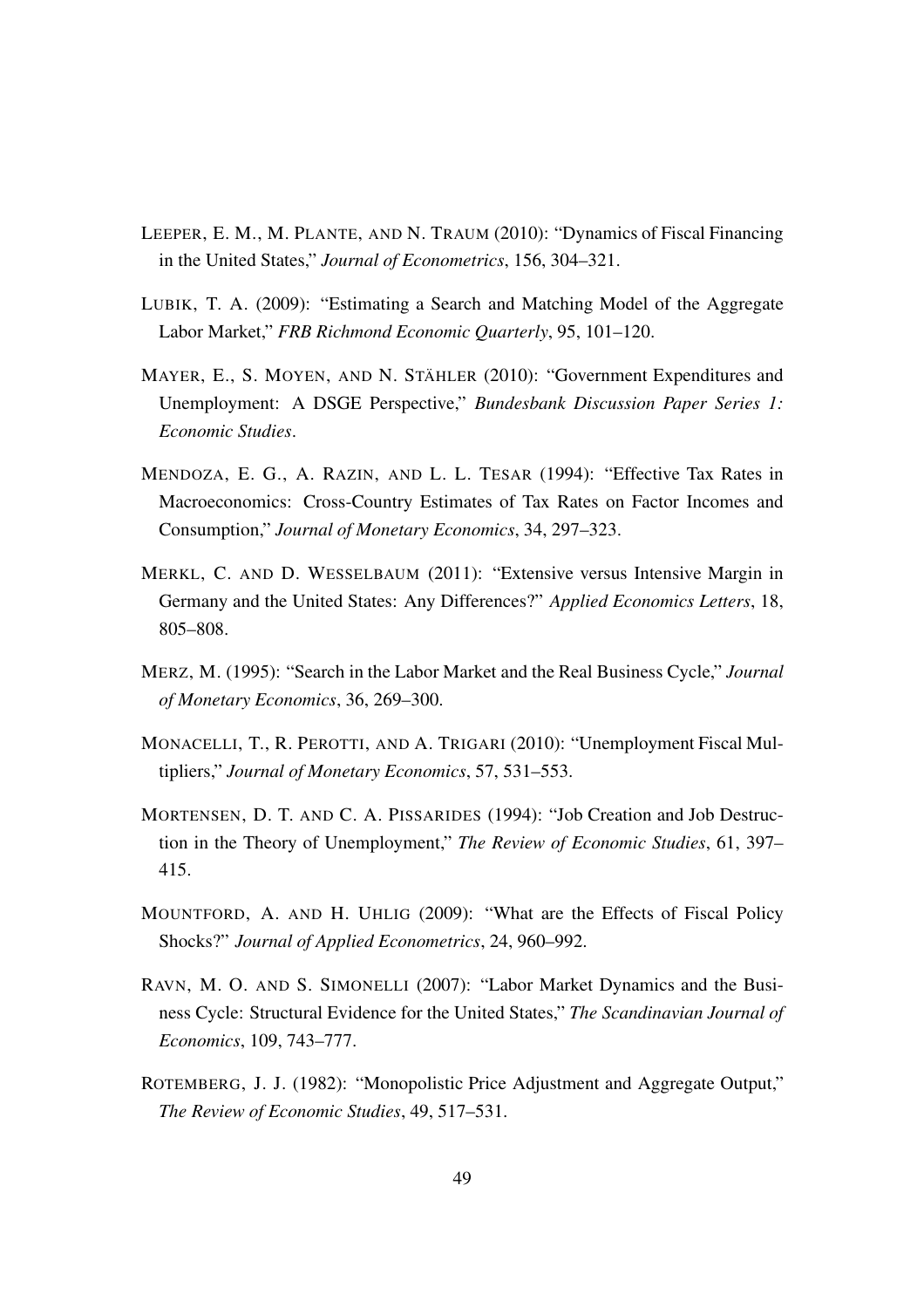- <span id="page-49-2"></span>SALA, L., U. SÖDERSTRÖM, AND A. TRIGARI (2008): "Monetary Policy under Uncertainty in an Estimated Model with Labor Market Frictions," *Journal of Monetary Economics*, 55, 983–1006.
- <span id="page-49-10"></span>SANTOS SILVA, J. M. C. AND F. N. CARDOSO (2001): "The Chow-Lin Method Using Dynamic Models," *Economic Modelling*, 18, 269–280.
- <span id="page-49-0"></span>SHIMER, R. (2005): "The Cyclical Behavior of Equilibrium Unemployment and Vacancies," *American Economic Review*, 95, 25–49.
- <span id="page-49-7"></span>——— (2012): "Reassessing the Ins and Outs of Unemployment," *Review of Economic Dynamics*, 15, 127–148.
- <span id="page-49-9"></span>SMETS, F. AND R. WOUTERS (2003): "An Estimated Dynamic Stochastic General Equilibrium Model of the Euro Area," *Journal of the European Economic Association*, 1, 1123–1175.
- <span id="page-49-6"></span>——— (2007): "Shocks and Frictions in US Business Cycles: A Bayesian DSGE Approach," *American Economic Review*, 97, 586–606.
- <span id="page-49-8"></span>STOCK, J. H. AND M. W. WATSON (1999): "Forecasting Inflation," *Journal of Monetary Economics*, 44, 293–335.
- <span id="page-49-5"></span>TAYLOR, J. B. (1993): "Discretion versus Policy Rules in Practice," *Carnegie-Rochester Conference Series on Public Policy*, 39, 195–214.
- <span id="page-49-4"></span>THOMAS, C. AND F. ZANETTI (2009): "Labor Market Reform and Price Stability: An Application to the Euro Area," *Journal of Monetary Economics*, 56, 885–899.
- <span id="page-49-11"></span>TRABANDT, M. AND H. UHLIG (2011): "The Laffer Curve Revisited," *Journal of Monetary Economics*, 58, 305–327.
- <span id="page-49-3"></span>TRIGARI, A. (2009): "Equilibrium Unemployment, Job Flows, and Inflation Dynamics," *Journal of Money, Credit and Banking*, 41, 1–33.
- <span id="page-49-1"></span>ZUBAIRY, S. (2014): "On Fiscal Multipliers: Estimates from a Medium Scale DSGE Model," *International Economic Review*, 55, 169–195.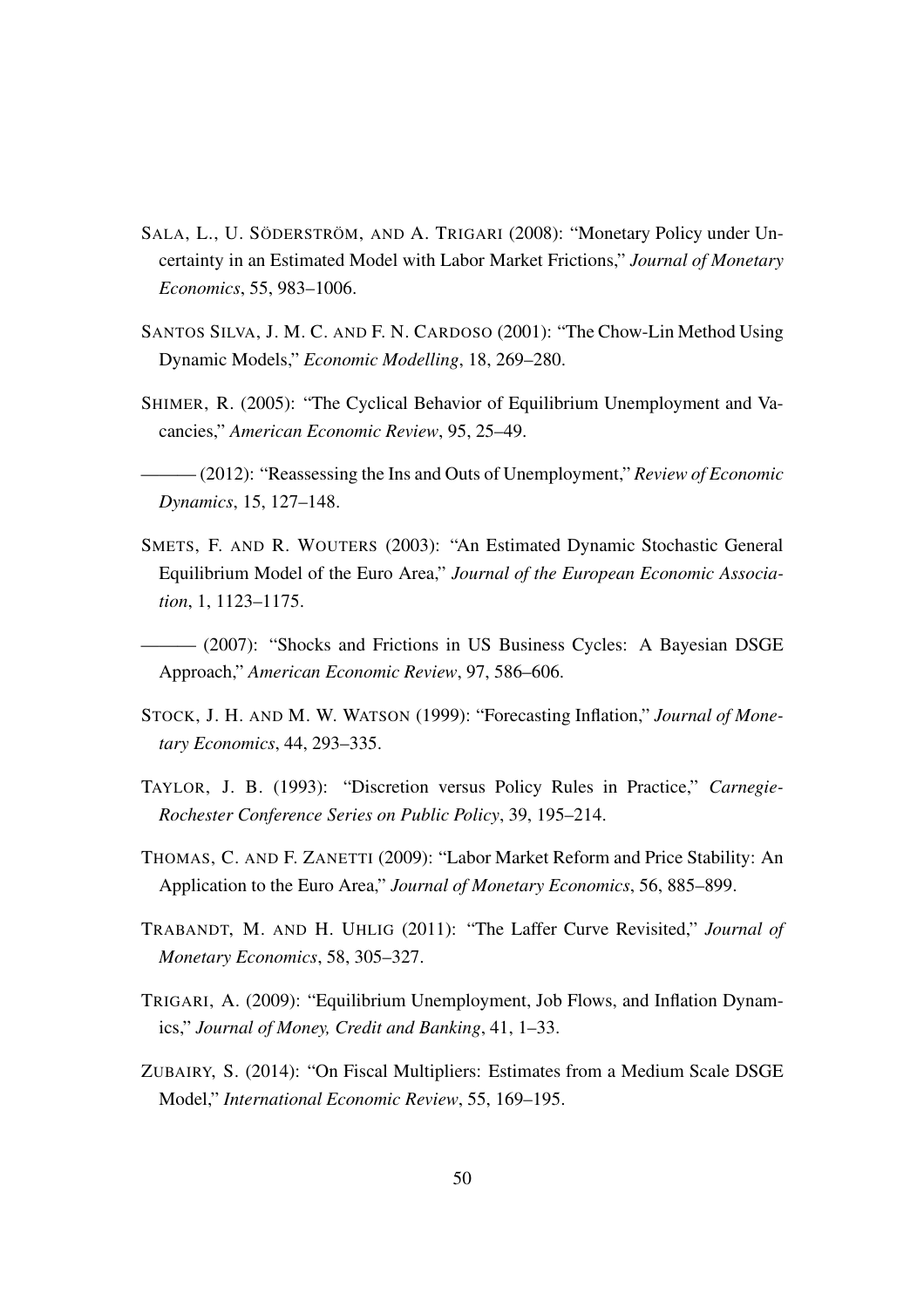## <span id="page-50-0"></span>Appendix

### A Data description

#### Data construction and sources

If necessary, series are seasonally adjusted using Census-X12-ARIMA. NIPA refers to the official national accounts as reported by the *Bureau of Economic Analysis* of the US.

#### *General variables*

- Gross domestic product (GDP): Real per capita GDP (NIPA). The nominal gross series is scaled with the GDP deflator and the labor force (NIPA).
- Inflation (yoy): Log difference of the GDP deflator in t and  $t 4$  (NIPA).
- Interest rates: Official federal funds rate. Series are averaged to quarterly frequency.

#### *Labor market variables*

- Official unemployment rate (Bureau of Labor Statistics, BLS).
- Job-finding and separation rates: I update the series of [Shimer \(2012](#page-49-7)) until 2011Q4. Labor market flows are deduced from data on employment, unemployment and short-term unemployment. The monthly US series is converted to quarterly terms as follows: The probability to find a job/lose a job in at least one of the three months is  $\eta_q = 1 - (1 - \eta_{m1}) \times (1 - \eta_{m2}) \times (1 - \eta_{m3})$ , etc.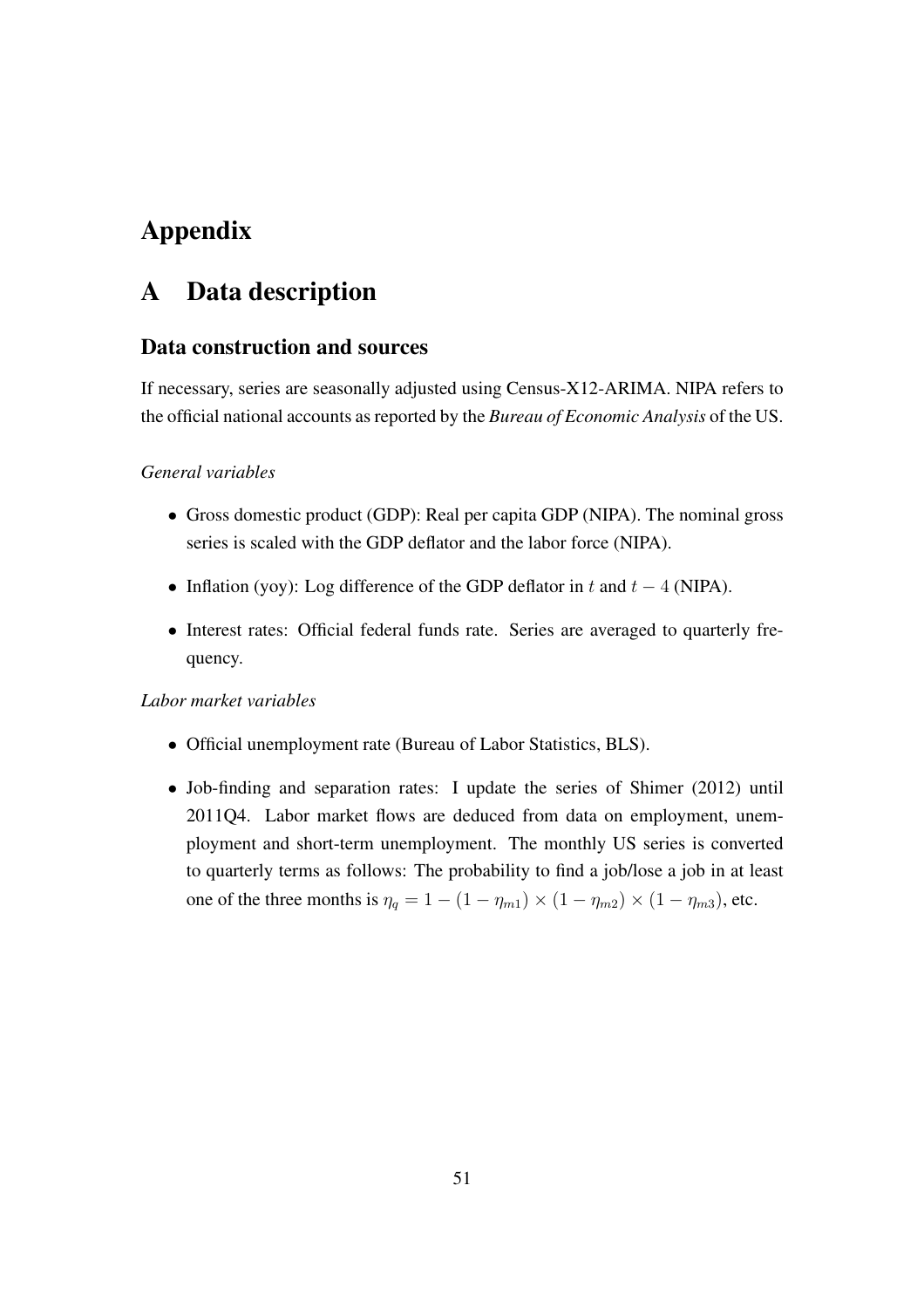#### *Fiscal variables*

- Government spending: Government consumption expenditures and gross investment (NIPA). Series are transformed to real per capita terms and are seasonally adjusted.
- Government debt: Real per capita debt. Market value of federal debt held by public from the Dallas Federal Reserve (see [Zubairy, 2014](#page-49-1)).
- Effective tax rates on labor, profits and consumption (see below).

#### Constructing effective tax rates

In order to obtain effective tax rates for consumption, labor, and profit taxes, I follow [Mendoza et al. \(1994](#page-48-4)). The calculation uses data from the *OECD Revenue Statistics* and detailed national accounts that is partly only available at annual frequency. I follow the method proposed by [Forni et al.](#page-46-2) [\(2009\)](#page-46-2) to interpolate the annual series using quarterly indicators with [Chow and Lin \(1971](#page-45-10)) and [Santos Silva and Cardoso](#page-49-10) [\(2001\)](#page-49-10). Table [9](#page-53-0) summarizes the variables and data series used in constructing the tax rates (notation follows [Mendoza et al.](#page-48-4), [1994](#page-48-4)).

Following [Mendoza et al.](#page-48-4) [\(1994\)](#page-48-4), the tax rates are computed as

1. Effective tax rate on consumption

$$
\tau_c = \left[ \frac{5110 + 5121}{C + G - GW - 5110 - 5121} \right] \times 100
$$

2. Household's average tax rate on total income:

$$
\tau_h = \left[\frac{1100}{OSPUE + PEI + W}\right] \times 100
$$

3. Effective tax rate on labor income:

$$
\tau_w = \left[ \frac{\tau_h W + 2000 + 3000}{W + 2200} \right] \times 100
$$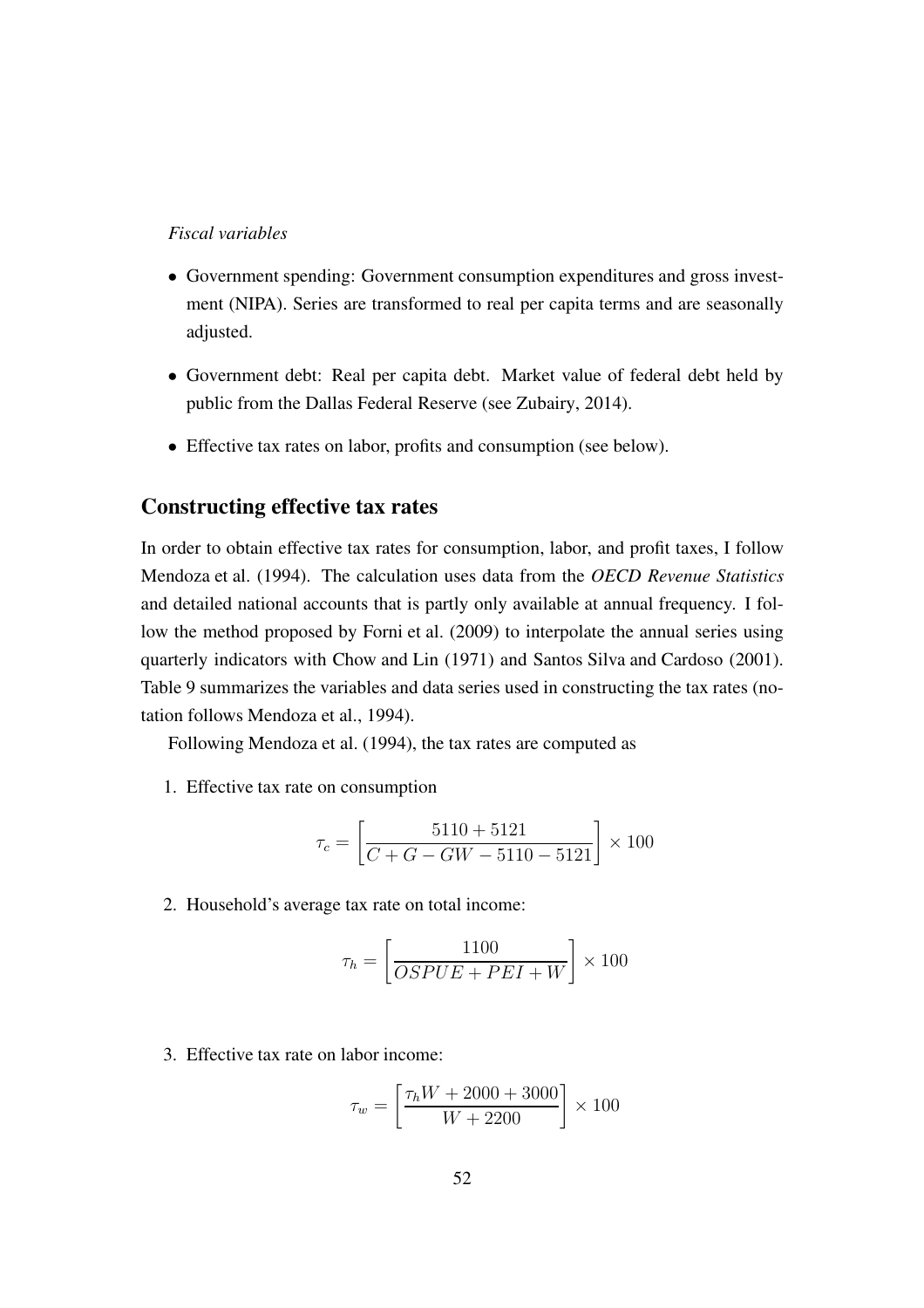4. Effective tax rate on capital income:

$$
\tau_p = \left[ \frac{\tau_h (OSPUE + PEI) + 1200 + 4100 + 4400}{OS} \right] \times 100.
$$

Quarterly revenue data is available as part of the official NIPA tables (see [Jones,](#page-47-5) [2002\)](#page-47-5). The only variables that are required for the [Mendoza et al. \(1994](#page-48-4)) calculations and that are not available at quarterly frequency are taxes on payroll and workforce, taxes on financial and capital transactions, general taxes on goods and services, and excise taxes. I follow the proposition of [Forni et al. \(2009](#page-46-2)) and interpolate to quarterly levels using wages, private and public consumption, or a linear trend in the case of taxes on financial and capital transactions. The series span from 1965Q1 to 2011Q4.

Figure [7](#page-54-0) shows the tax rates (aggregated to annual levels) in comparison to the annual effective tax rates constructed by [Mendoza et al. \(1994](#page-48-4)) and [Trabandt and Uhlig](#page-49-11) [\(2011\)](#page-49-11). The series constructed here are very close to the most recent data of [Trabandt and Uhlig](#page-49-11) [\(2011\)](#page-49-11) and also fit the overall movement of the [Mendoza et al.](#page-48-4) [\(1994\)](#page-48-4) data. Figure [8](#page-54-1) shows the quarterly effective tax rates used in the estimation.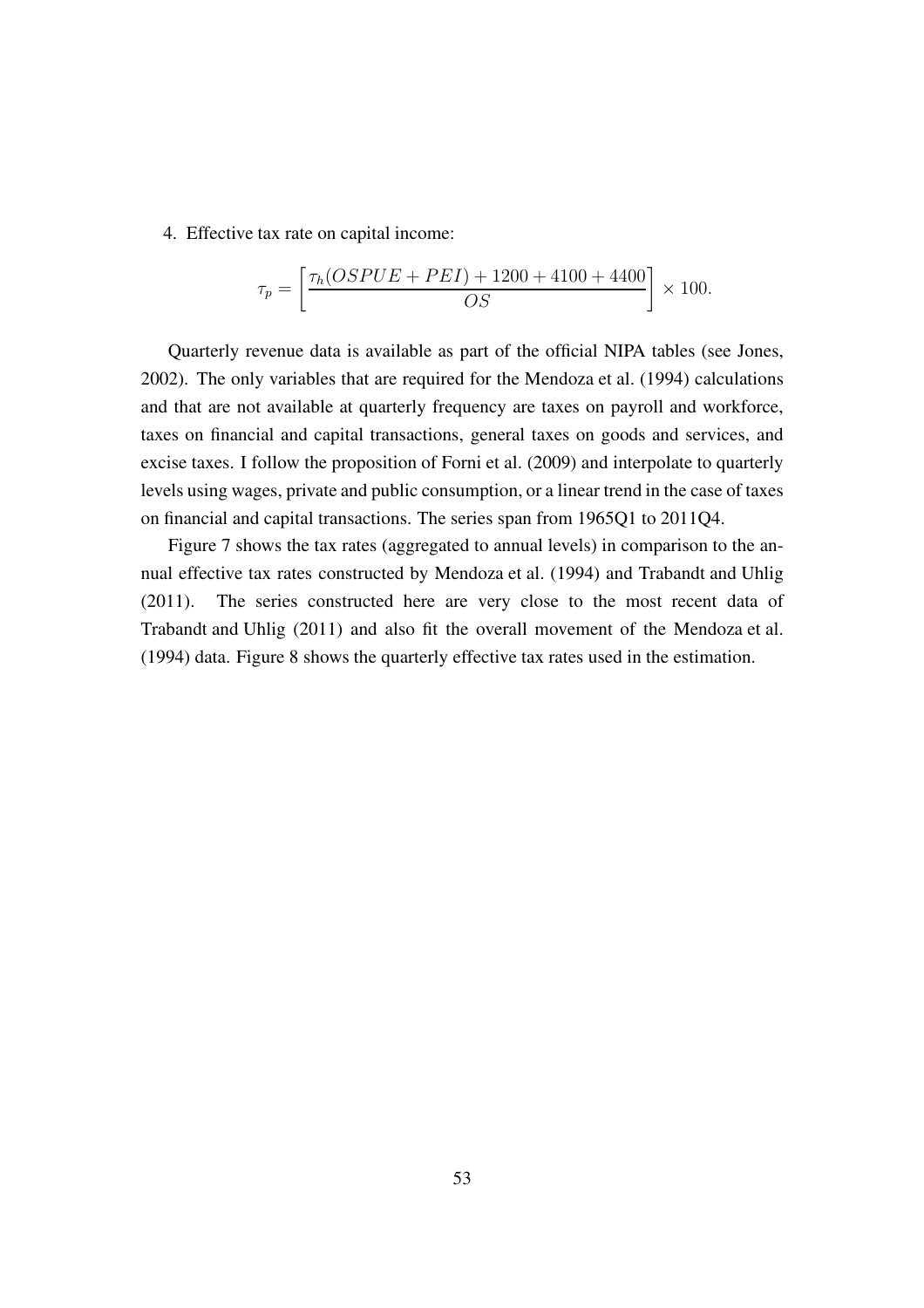#### *Revenue statistics*

<span id="page-53-0"></span>

| 1100              | Taxes on income, profits, and capital gains of individuals    | NIPA (3.1: line 3+3.2: line 3)                  |
|-------------------|---------------------------------------------------------------|-------------------------------------------------|
| 1200              | Taxes on income, profits, and capital gains of corporations   | NIPA $(3.1:$ line 5)                            |
| 2000              | Total social security contributions                           | NIPA (3.1: line 7)                              |
| 2200              | Employer's contribution to social security                    | $NIPA$ (1.12: line 8)                           |
| 3000              | Taxes on payroll an workforce                                 | <b>OECD</b>                                     |
| 4100              | Recurrent taxes on immovable property                         | [wages]<br>NIPA (3.3: line 8)                   |
| 4400              | Taxes on financial and capital transactions                   | <b>OECD</b>                                     |
| 5110              | General taxes on goods and services                           | [linear trend]<br><b>OECD</b>                   |
| 5121              | Excise taxes                                                  | [private and public consumption]<br><b>OECD</b> |
|                   |                                                               | [private and public consumption]                |
| National accounts |                                                               |                                                 |
| $\mathsf{C}$      | Private final consumption expenditure                         | NIPA (1.5: line 2)                              |
| G                 | Government final consumption expenditure                      | NIPA (1.5: line 22)                             |
| <b>GW</b>         | Compensation of employees paid by producers of gvmt. services | NIPA (3.10.5: line 4)                           |
| <b>OSPUE</b>      | Operating surplus of private unincorporated enterprises       | NIPA $(1.12:$ line $12 + 13 + 18)$              |
| PEI               | Household's property and entrepreneurial income               | NIPA (1.12: line 9)                             |
| W                 | Wages and salaries                                            | NIPA (1.12: line 3)                             |
| <b>OS</b>         | Total operating surplus of the economy                        | NIPA (1.10: line 9)                             |

Table 9: Constructing quarterly effective tax rates. OECD refers to the *OECD Revenue Statistics*. NIPA refers to the official national accounts as reported by the *Bureau of Economic Analysis*.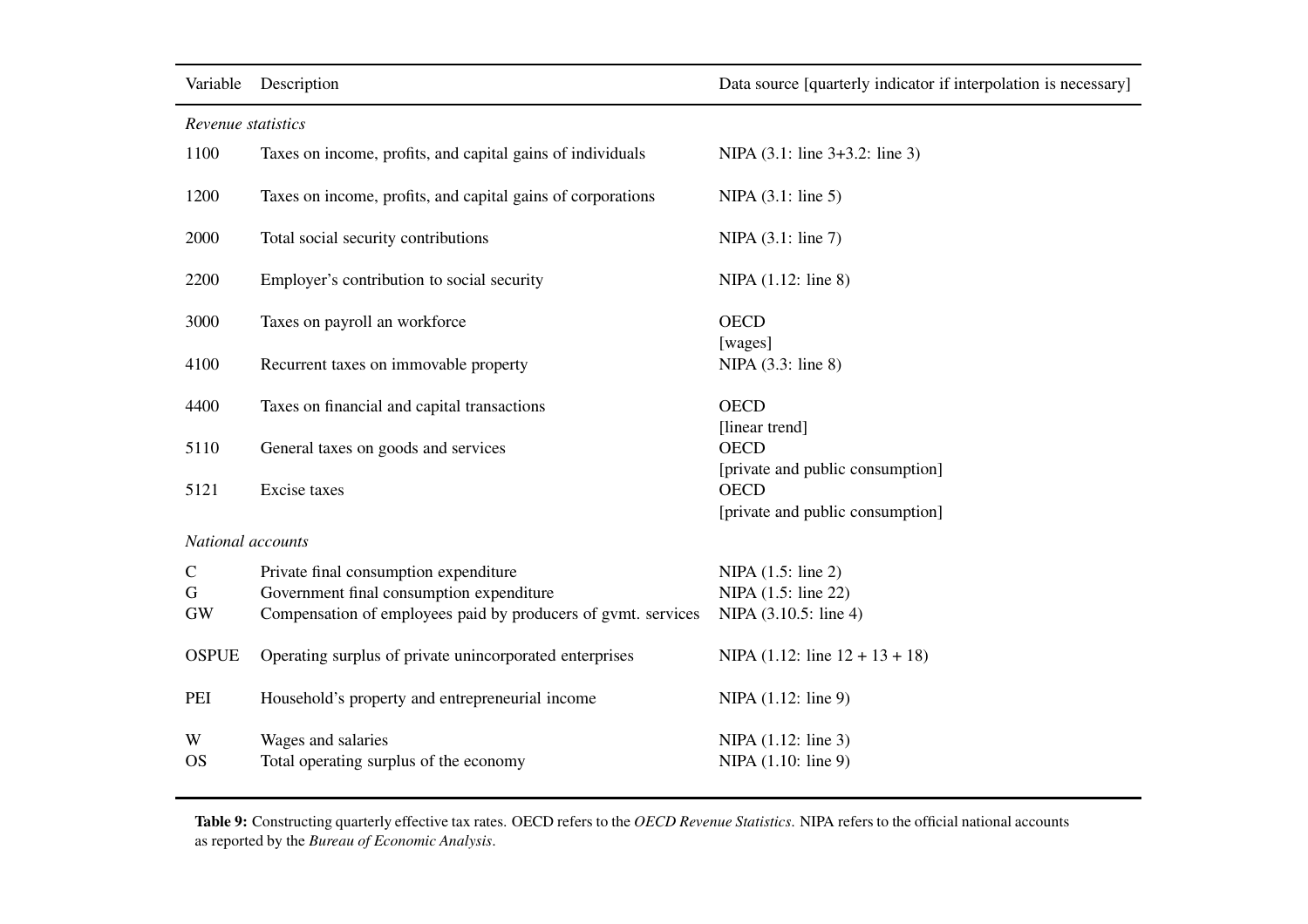<span id="page-54-0"></span>

Figure 7: Annual effective tax rates. Comparison of data constructed here (solid lines), data of [Mendoza et al., 1994](#page-48-4) (lines marked by dots), and the data series computed by [Trabandt and Uhlig](#page-49-11), (lines marked by crosses).

<span id="page-54-1"></span>

Figure 8: Quarterly effective tax rates in the US.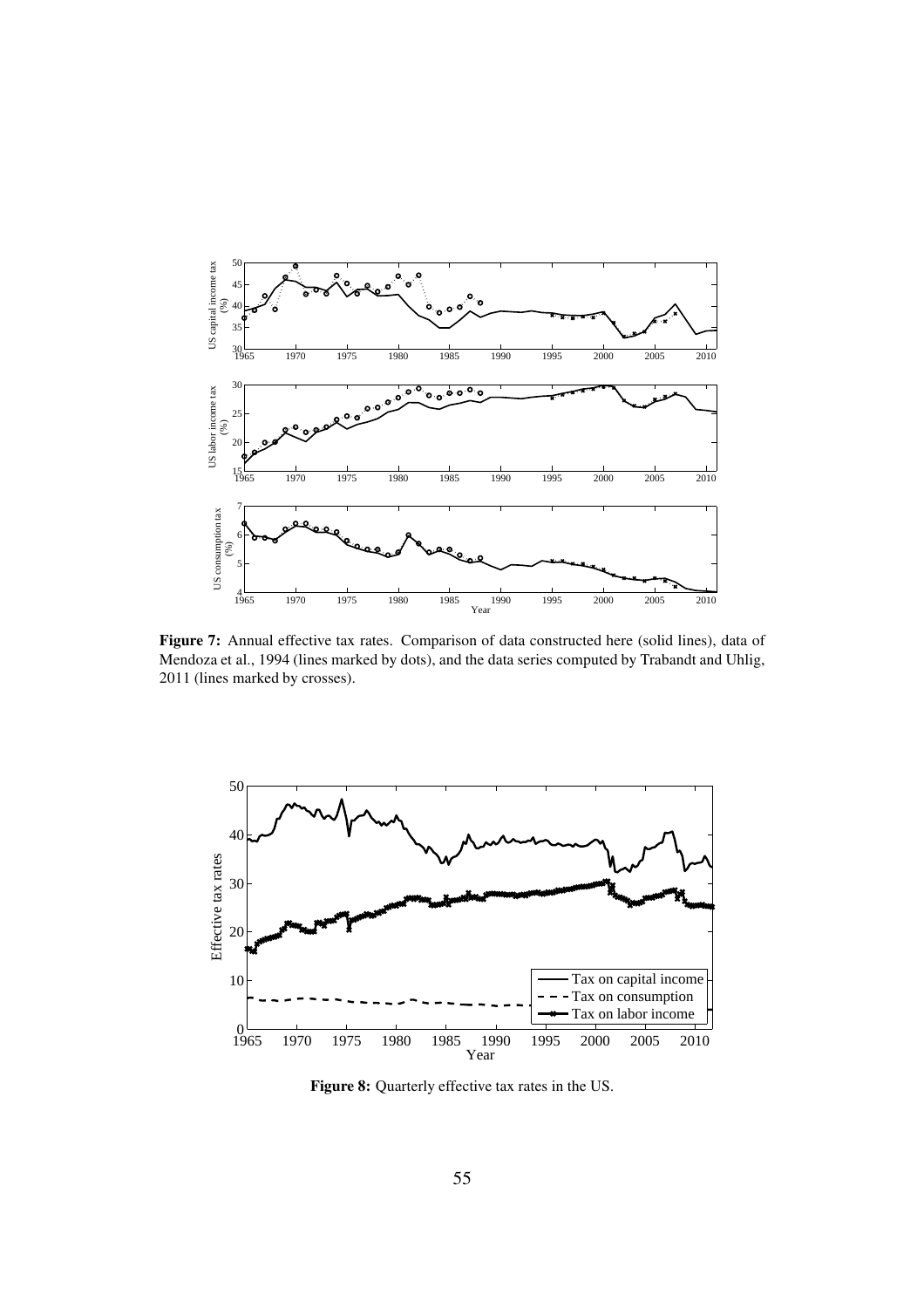# <span id="page-55-0"></span>B Estimation output and model fit



Figure 9: Prior (dashed grey) and posterior distributions (solid black) for baseline estimation. The vertical lines mark the posterior mode.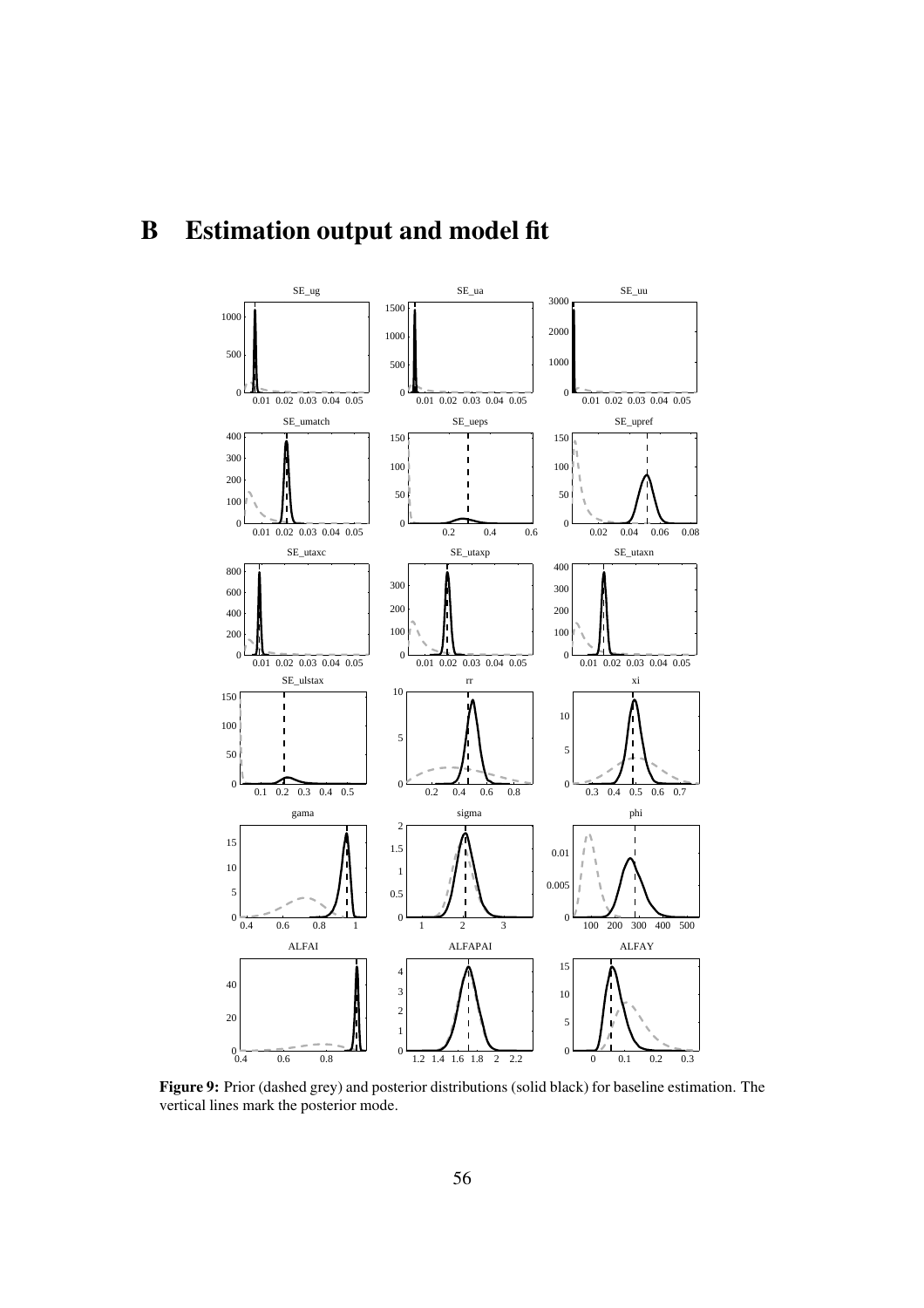

Figure 10: Prior (dashed grey) and posterior distributions (solid black) for baseline estimation (ctd.). The vertical lines mark the posterior mode.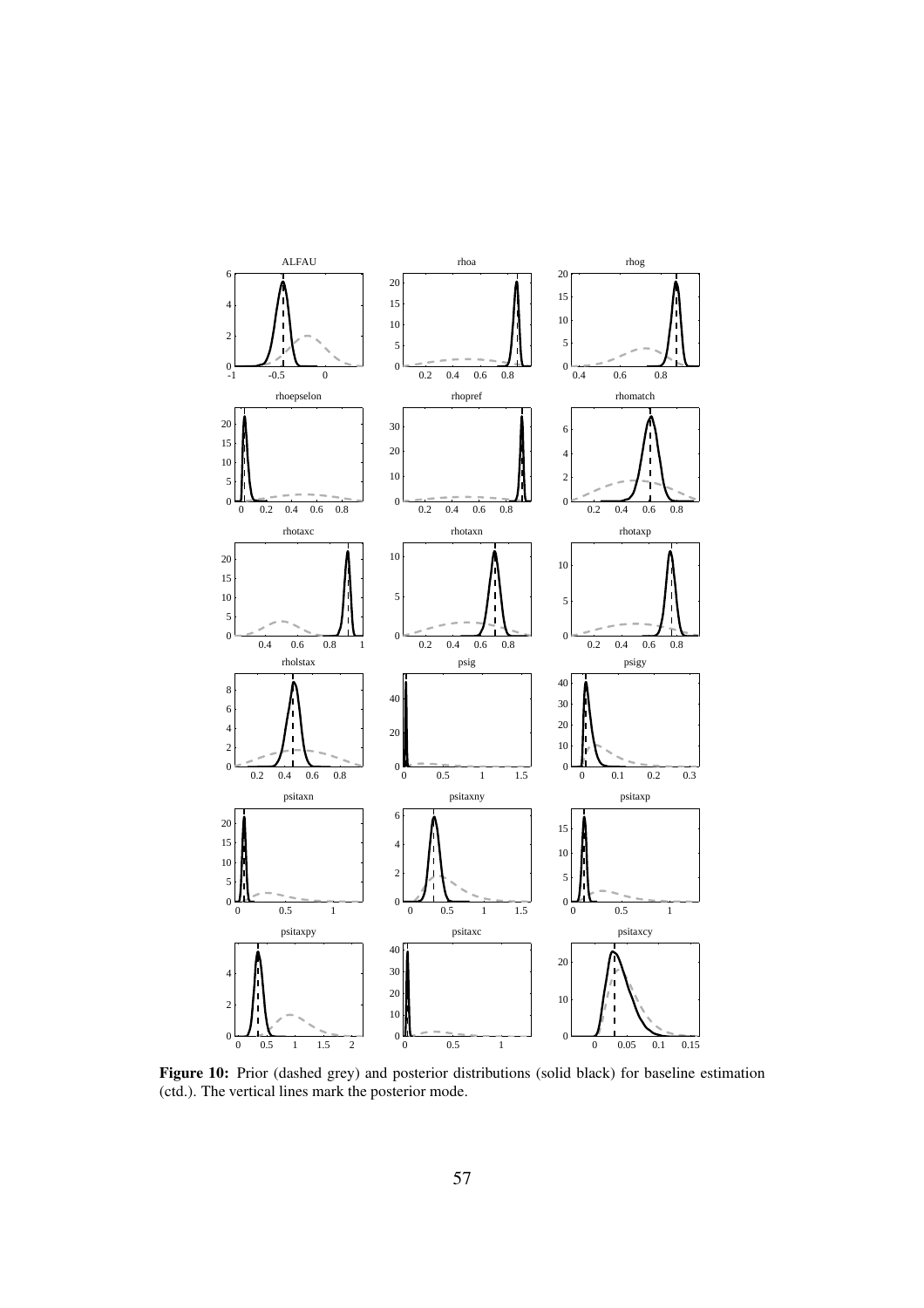

Figure 11: Prior (dashed grey) and posterior distributions (solid black) for baseline estimation (ctd.). The vertical lines mark the posterior mode.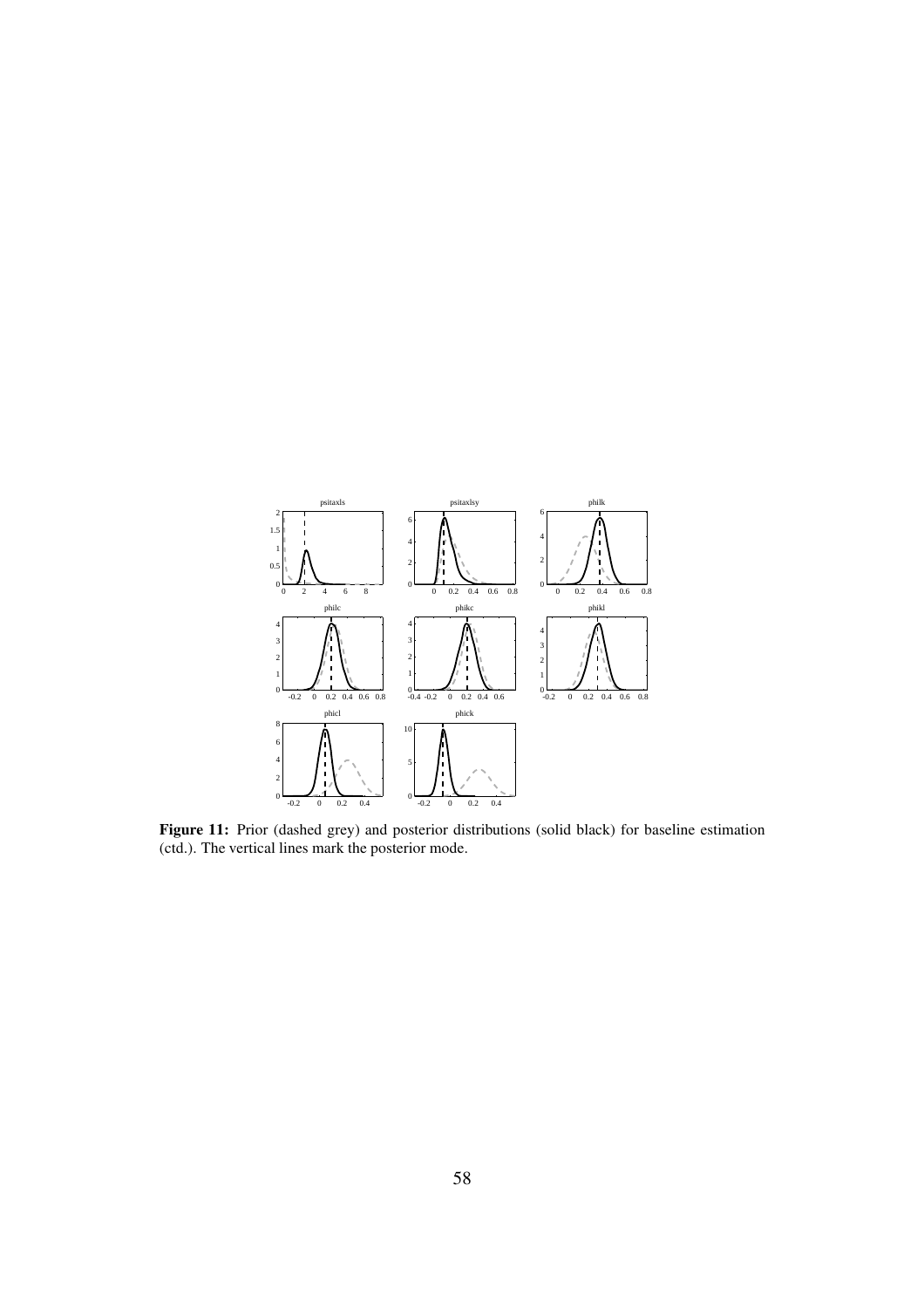

Figure 12: CUSUM charts for baseline estimation of US model. The horizontal lines indicate 5 and 25 percent bands. The vertical line indicates the burn-in of the Markov chain.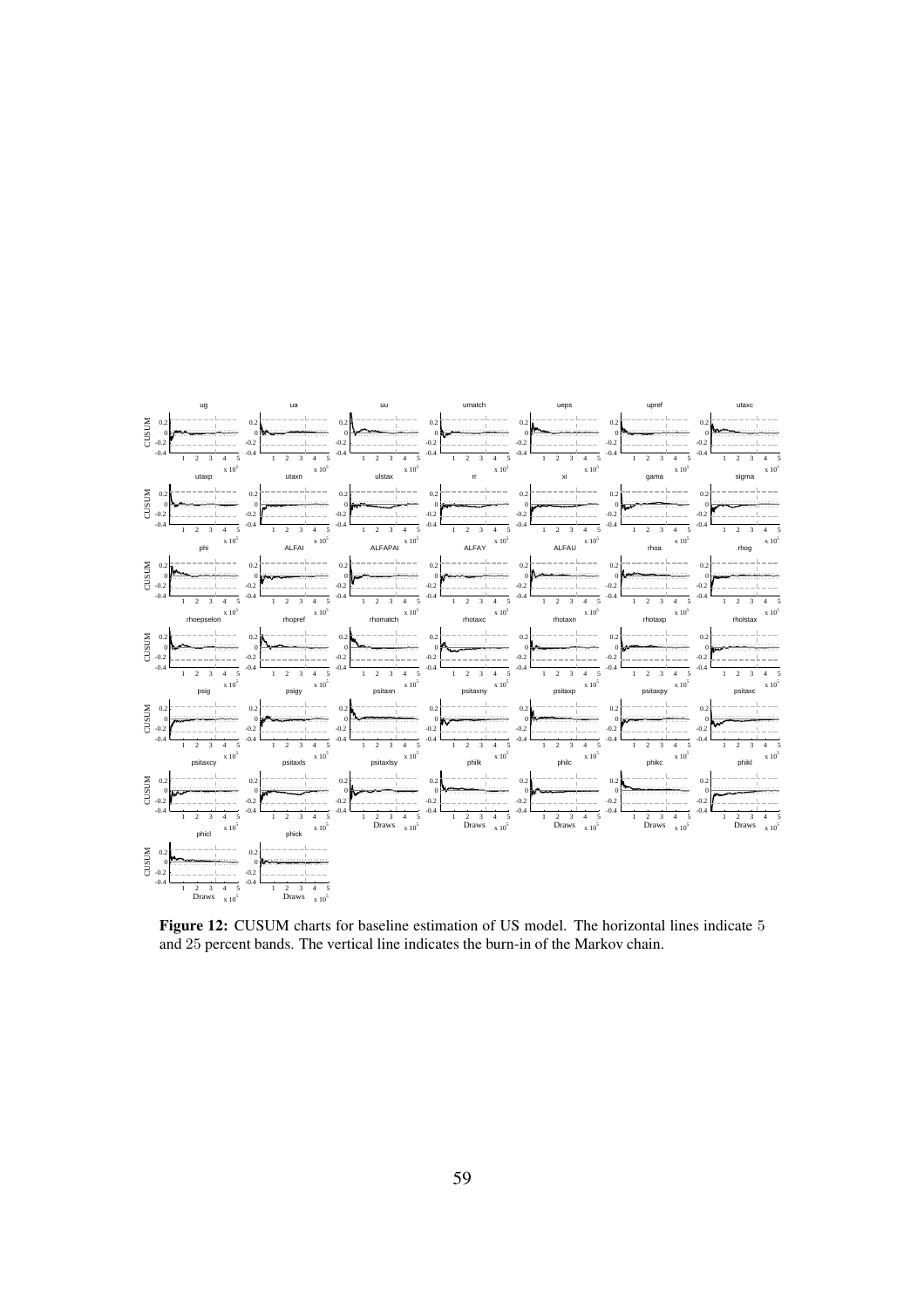<span id="page-59-0"></span>

Figure 13: Auto- and cross-covariances at t and  $t + k$  of US data (black solid line) and estimated model (red lines, dashed lines represent 5th and 95th percentiles, solid lines represent the posterior median). Model covariances are computed from simulated data as follows: I took 500 draws from the posterior distribution and simulated 100 samples for each draw of the same size as the observed data series after a burn-in of 1, 000 periods. The diagonal elements show auto-covariances, offdiagonal elements show cross-covariances.